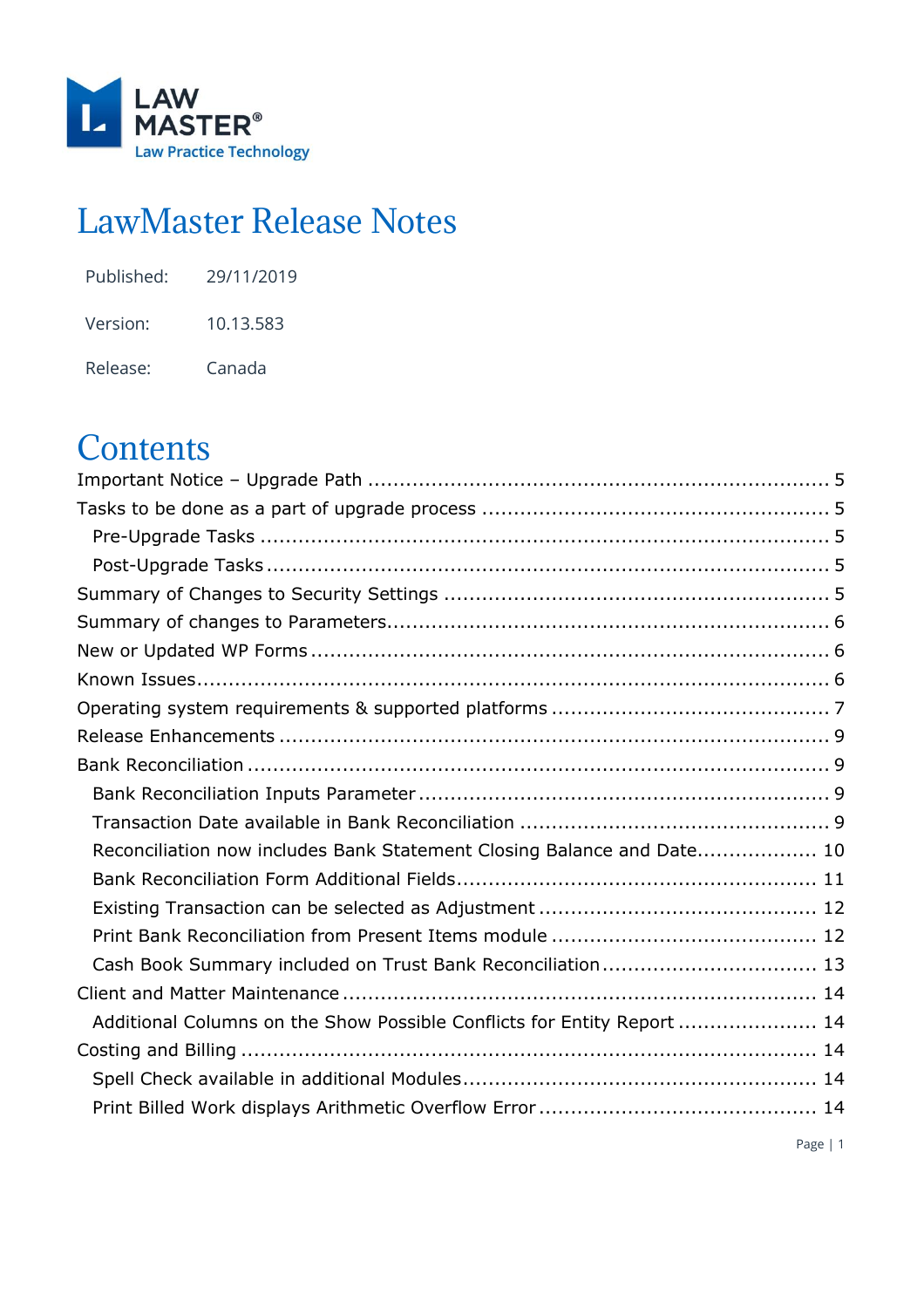| Non-Cash Overhead is now reporting correctly where Recalculate Disb GST ticked  15 |  |
|------------------------------------------------------------------------------------|--|
|                                                                                    |  |
| DocProperty Placeholder can be inserted into a Document Template using Document    |  |
|                                                                                    |  |
|                                                                                    |  |
|                                                                                    |  |
| Email error due to character length of fully qualified file name  17               |  |
|                                                                                    |  |
|                                                                                    |  |
|                                                                                    |  |
| Folio Enquiry search returns 'capacity must greater than zero' error  17           |  |
|                                                                                    |  |
| Custom Document Properties include File Type and File Number  18                   |  |
|                                                                                    |  |
|                                                                                    |  |
|                                                                                    |  |
|                                                                                    |  |
|                                                                                    |  |
|                                                                                    |  |
|                                                                                    |  |
|                                                                                    |  |
|                                                                                    |  |
|                                                                                    |  |
|                                                                                    |  |
|                                                                                    |  |
|                                                                                    |  |
|                                                                                    |  |
|                                                                                    |  |
|                                                                                    |  |
|                                                                                    |  |
|                                                                                    |  |
| Time Transactions can now be created via Integration Services  21                  |  |
| Additional Entity Details will now be returned via Integration Services 22         |  |
|                                                                                    |  |
|                                                                                    |  |
|                                                                                    |  |
|                                                                                    |  |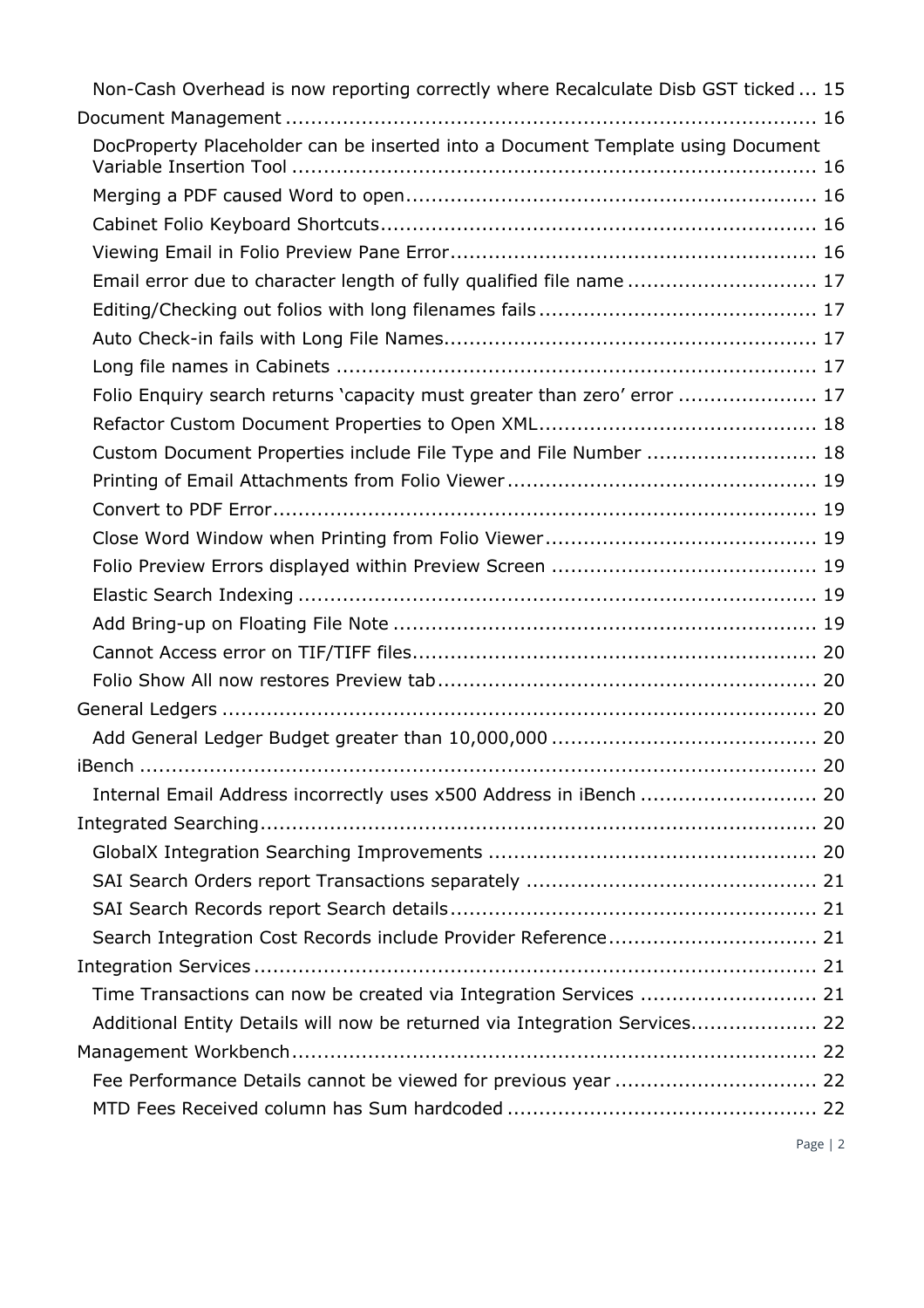| Power BI Dashboard gives no feedback when report cannot be opened  22                  |  |
|----------------------------------------------------------------------------------------|--|
|                                                                                        |  |
|                                                                                        |  |
| Updating Units/Scale triggers Amount calculation in Time Details form of Send Email 22 |  |
|                                                                                        |  |
| Drag/drop email from Outlook with Default Time causes error on AutoSave  23            |  |
|                                                                                        |  |
|                                                                                        |  |
|                                                                                        |  |
| LawMaster Email Signature will not add HTML Code if not used 24                        |  |
|                                                                                        |  |
|                                                                                        |  |
|                                                                                        |  |
|                                                                                        |  |
|                                                                                        |  |
| Closing STP Report Status during refresh causes Exception Error  25                    |  |
|                                                                                        |  |
| Payroll End of Year roll now displays Update and Warning messages 25                   |  |
|                                                                                        |  |
|                                                                                        |  |
|                                                                                        |  |
|                                                                                        |  |
|                                                                                        |  |
|                                                                                        |  |
|                                                                                        |  |
|                                                                                        |  |
|                                                                                        |  |
| Security Class can be selected for Resources in new format 28                          |  |
|                                                                                        |  |
|                                                                                        |  |
|                                                                                        |  |
|                                                                                        |  |
|                                                                                        |  |
|                                                                                        |  |
|                                                                                        |  |
|                                                                                        |  |
| Page $ 3$                                                                              |  |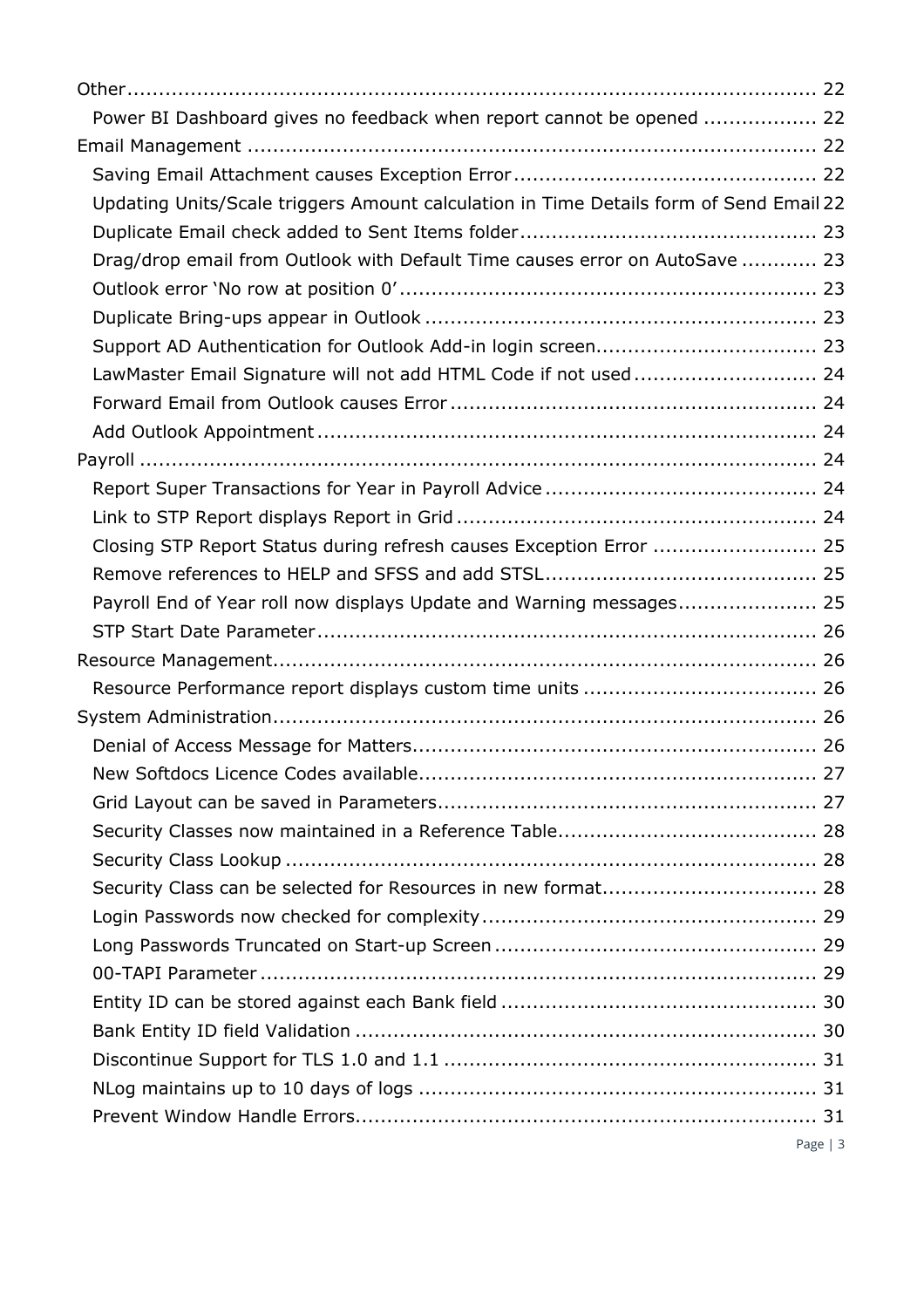| Display Unprotected Funds in Matter Financial Summary Tab 32                  |  |
|-------------------------------------------------------------------------------|--|
|                                                                               |  |
|                                                                               |  |
|                                                                               |  |
|                                                                               |  |
|                                                                               |  |
|                                                                               |  |
|                                                                               |  |
|                                                                               |  |
|                                                                               |  |
|                                                                               |  |
|                                                                               |  |
|                                                                               |  |
|                                                                               |  |
|                                                                               |  |
|                                                                               |  |
|                                                                               |  |
|                                                                               |  |
|                                                                               |  |
|                                                                               |  |
| Payment Allocation raised on Trust Requisition allocated to Protected Fund 42 |  |
| Trust History table updated on cheque or receipt number allocation 43         |  |
|                                                                               |  |
|                                                                               |  |
|                                                                               |  |
|                                                                               |  |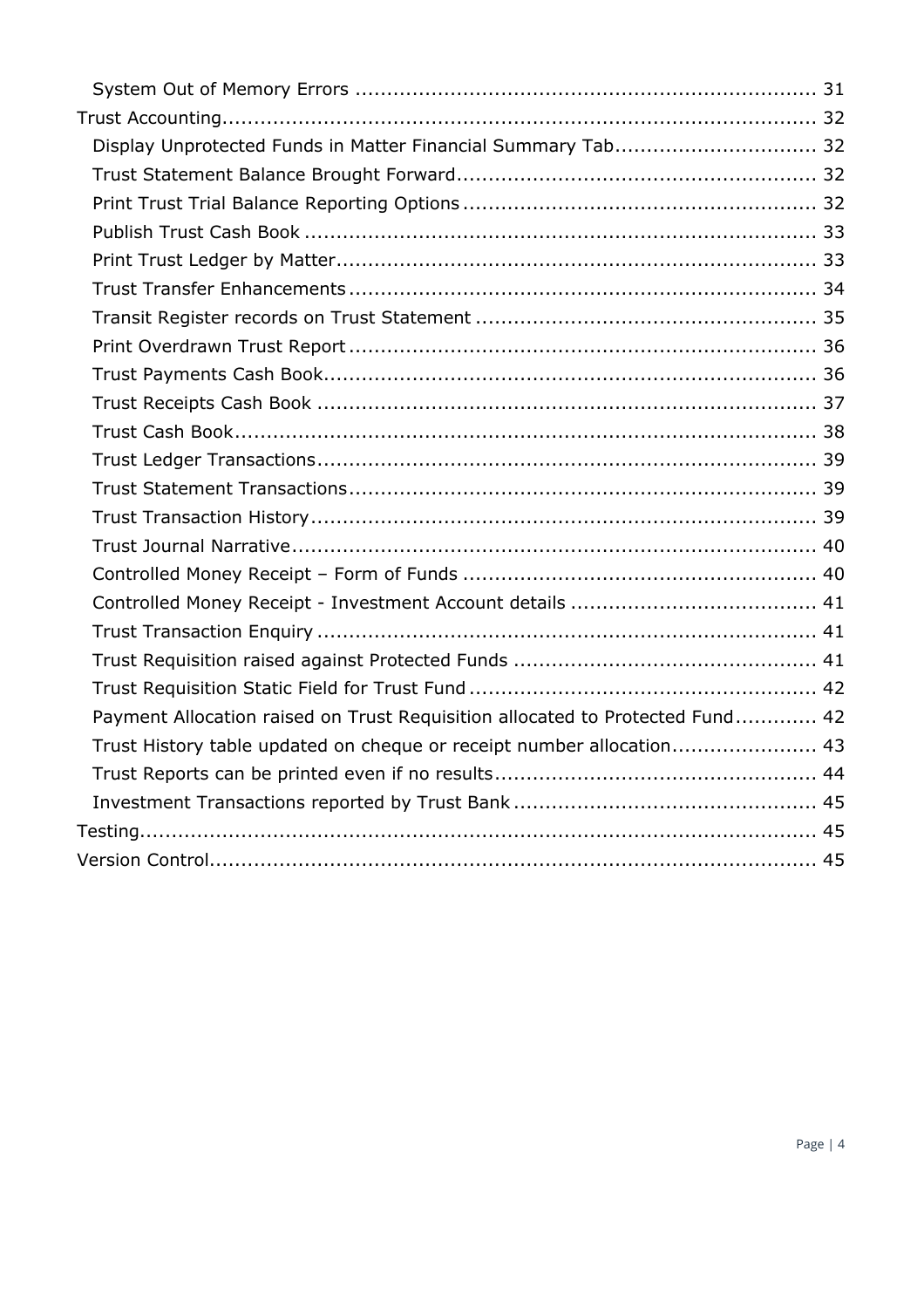# <span id="page-4-0"></span>Important Notice – Upgrade Path

Please read all release notes between your current version and the version you are installing to ensure you are aware of all changes and setup requirements between these versions and that you install and test (see suggested testing protocol at the end of this notice) in your Training database before upgrading Production.

### **Supported upgrade paths for CANADA Onwards**

The following are supported upgrade paths to Canada and onwards:

- ❖ *If you are running Estonia, Estonia R2, or Sweden* you can upgrade directly from your current version to Canada.
- ❖ *If you are running a version earlier than Estonia:*
	- You must first upgrade through each public release to get to Estonia. *For example, for releases prior to Estonia, if there are publicly released versions A, B and C available, you will not be able to jump from A to C. You will need to perform A to B and then B to C.*
	- Once you have stepped through each upgrade to Estonia, you can then upgrade directly to Canada.

### <span id="page-4-1"></span>Tasks to be done as a part of upgrade process

### <span id="page-4-2"></span>Pre-Upgrade Tasks TLS 1.2

Ensure all LawMaster servers support TLS 1.2 prior to upgrade. [\(R48295\)](#page-30-0)

### <span id="page-4-3"></span>Post-Upgrade Tasks

### Email Signature Parameter

The System Administrator should check the 00-SIGN parameter is set to N or Y in the Flag field based on whether Email Signatures are generated from within LawMaster. [\(R49133\)](#page-23-0)

### SAI Searches

Where there are outstanding SAI Search results on a SAI Search Order prior to the upgrade, a Search Record, Cost and Folio record will be created for each Search Transaction. No action required by user. [\(R45137\)](#page-20-0)

### Passwords

Following the upgrade to Canada, users that have a password longer than 8 characters or had spaces at the beginning or end of their password may find they are unable to login until the password has been reset by the System Administrator. [\(R48256\)](#page-28-1)

### Bank Reconciliation WP Forms

Following the upgrade to Canada you will need to have a BR, BRA, BRT and BRAT WP Form available for Bank Reconciliations of Trust and General accounts. New versions of the WP Form BR, BRA, BRT and BRAT are available from Client Service Centre  $\rightarrow$  Other Downloads  $\rightarrow$ Practice Management Sample Forms. [\(R37614\)](#page-10-0)

### <span id="page-4-4"></span>Summary of Changes to Security Settings

Publish Trust Cash Book accessed from Main Menu  $\rightarrow$  Accounting  $\rightarrow$  Trust Accounting  $\rightarrow$  Trust ◆ Reports for Publication [\(37635\)](#page-32-0)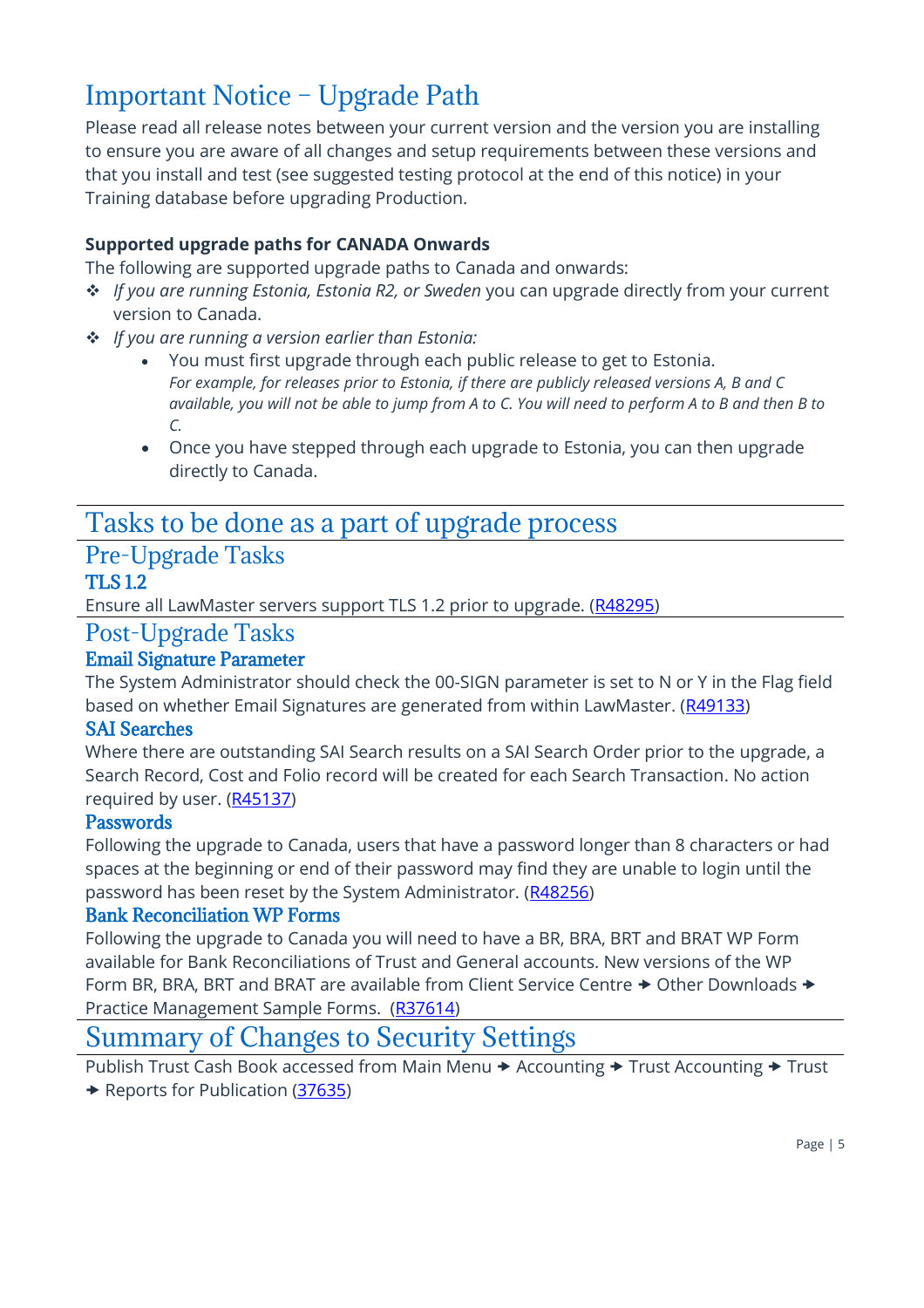Print Trust Ledger by Matter accessed from Main Menu  $\rightarrow$  Accounting  $\rightarrow$  Trust Accounting  $\rightarrow$ Trust [\(38246\)](#page-32-1)

# <span id="page-5-0"></span>Summary of changes to Parameters

Menubar  $\rightarrow$  Parameters  $\rightarrow$  Set Parameters  $\rightarrow$  Miscellaneous  $\rightarrow$  Maintain type '00' parameters directly - SMTP parameter [\(44680\)](#page-19-5) Menubar  $\rightarrow$  Parameters  $\rightarrow$  Set Parameters  $\rightarrow$  Accounting - Trust Journal Narrative [\(46129\)](#page-39-0) Menubar  $\rightarrow$  Parameters  $\rightarrow$  Set Parameters  $\rightarrow$  Miscellaneous  $\rightarrow$  Outlook Integration  $\rightarrow$  Bring-up Synchronisation Timer [\(48670\)](#page-22-3) Menubar  $\rightarrow$  Parameters  $\rightarrow$  Set Parameters  $\rightarrow$  Miscellaneous  $\rightarrow$  Processing Options - Firm Security Classes, will be converted to the new format and made accessible from Main Menu  $\rightarrow$ Parameters → Miscellaneous → Firm Security Classes [\(44972\)](#page-27-0) Menubar  $\rightarrow$  Parameters  $\rightarrow$  Set Parameters  $\rightarrow$  Miscellaneous  $\rightarrow$  Firm Security Class Options [\(45222\)](#page-25-4) Menubar  $\rightarrow$  Parameters  $\rightarrow$  Set Parameters  $\rightarrow$  Payroll  $\rightarrow$  Payroll Tax Scales [\(47349\)](#page-24-1) Menubar  $\rightarrow$  Parameters  $\rightarrow$  Set Parameters  $\rightarrow$  Payroll  $\rightarrow$  Processing Options  $\rightarrow$  STP Compliance – STP Start Date [\(47980\)](#page-25-0) Menubar → Parameters → Set Parameters → Accounting → Bank Details–Accounting – Bank Entity ID [\(47177\)](#page-33-0) Menubar  $\rightarrow$  Parameters  $\rightarrow$  Set Parameters  $\rightarrow$  Accounting  $\rightarrow$  Bank Reconciliation Inputs (47272) New or Updated WP Forms WP Form BB – Bill [\(48154\)](#page-14-0) WP Form BR, BRA, BRT and BRAT - Bank Reconciliation [\(37614\)](#page-10-0)

<span id="page-5-1"></span>WP Form CMR - Controlled Money Receipt [\(46149](#page-39-1)[/46150\)](#page-40-0)

WP Form PPA - Payroll Earnings Advice [\(43773\)](#page-23-4)

WP Form TTB – Trust Trial Balance [\(37633\)](#page-31-3)

WP Form TR – Requisition [\(47178\)](#page-41-0)

WP Form TS - Trust Statement. [\(45669\)](#page-34-0)

### <span id="page-5-2"></span>Known Issues

The following are known issues in the current release:

- ❖ Where the user has Express Viewer for PDF turned off and the Preview pane is selected, focus is lost for up and down arrows when a PDF folio record is selected. User will need to re-select the next folio record using the mouse to continue moving up and down with the arrow keys.
- ◆ Any of the following characters: / \: \* ? " < > | in the Templates for the Folio File Name and Attachment Options will cause an issue when using the folio record within LawMaster including Preview, Edit, Send by Email, etc. Validation will be included in the next release to ensure these characters aren't allowed for use. (Set Parameters  $\rightarrow$  Records management)
- ❖ Office 365 Version 1908 Build 11929.20396 has an issue with Export to PDF functionality, this issue was not able to be replicated on Build 11929.20436.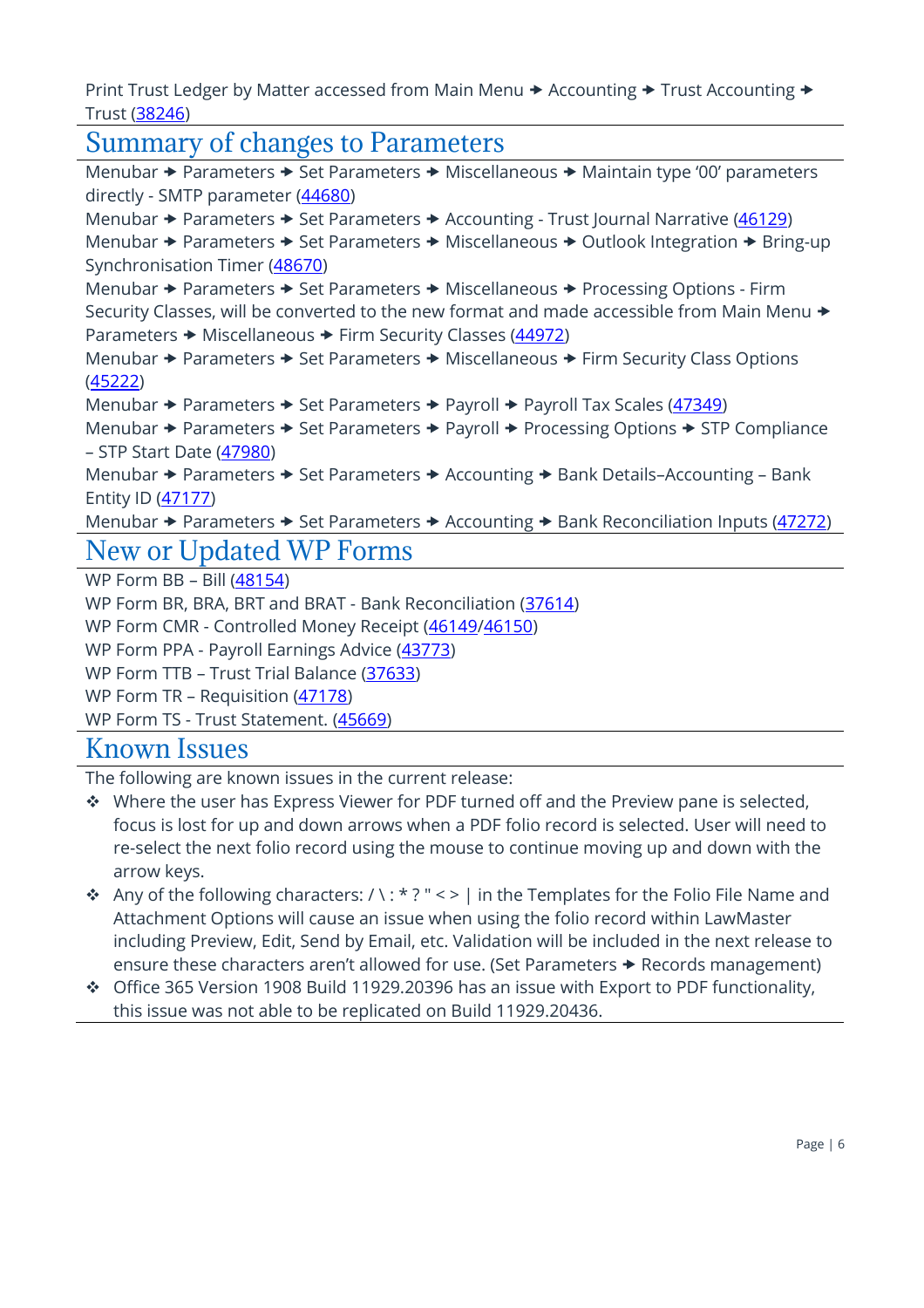# <span id="page-6-0"></span>Operating system requirements & supported platforms

With the introduction of Microsoft's new set of products and deployment practices, we have reviewed our support policy and will be using the following support policies as we develop future versions of our product.

These policies are based on information available on the Microsoft Support Lifecycle site which can be found at [https://support.microsoft.com/en-us/lifecycle.](https://support.microsoft.com/en-us/lifecycle) The purpose of publishing these policies is to ensure that clients are able to plan appropriately when upgrading versions of LawMaster.

### Introducing New Microsoft Products

LawMaster will aim to commence support for the latest versions of Microsoft tools and systems used with our product 12 months after the product commences "Mainstream Support" by Microsoft. The time lag after the new product's support will be dependent on the scale of impact of the changes on LawMaster in the new Microsoft release. We are currently reviewing the support periods for the Microsoft product range that fall under the Modern Lifecycle Policy. We suggest you maintain products under these policies at the version we have tested against as we cannot guarantee compatibility with future versions.

### Phasing out Older Microsoft Versions

Conversely, when a Microsoft product or service moves out of "Mainstream Support" as defined by Microsoft's product life cycle, we will no longer support these versions for future releases.

Earlier versions of LawMaster running on older Microsoft products will be supported whilst the LawMaster version remains supported although due to Microsoft's "Extended Support Phase" only providing paid support additional costs may be incurred if Microsoft support becomes necessary.

The following table provides a summary of our support by Microsoft product, where a LawMaster Version Name is noted support will end on release of that Version. Where the end date for mainstream support is beyond our current version plans, an estimate of the likely date of release is included.

### **PLEASE NOTE:**

❖ **LawMaster versions from 10.13 onward must install .NET 4.7.2 or later on the server and .NET 4.7.2 (runtime) or later on the client systems.**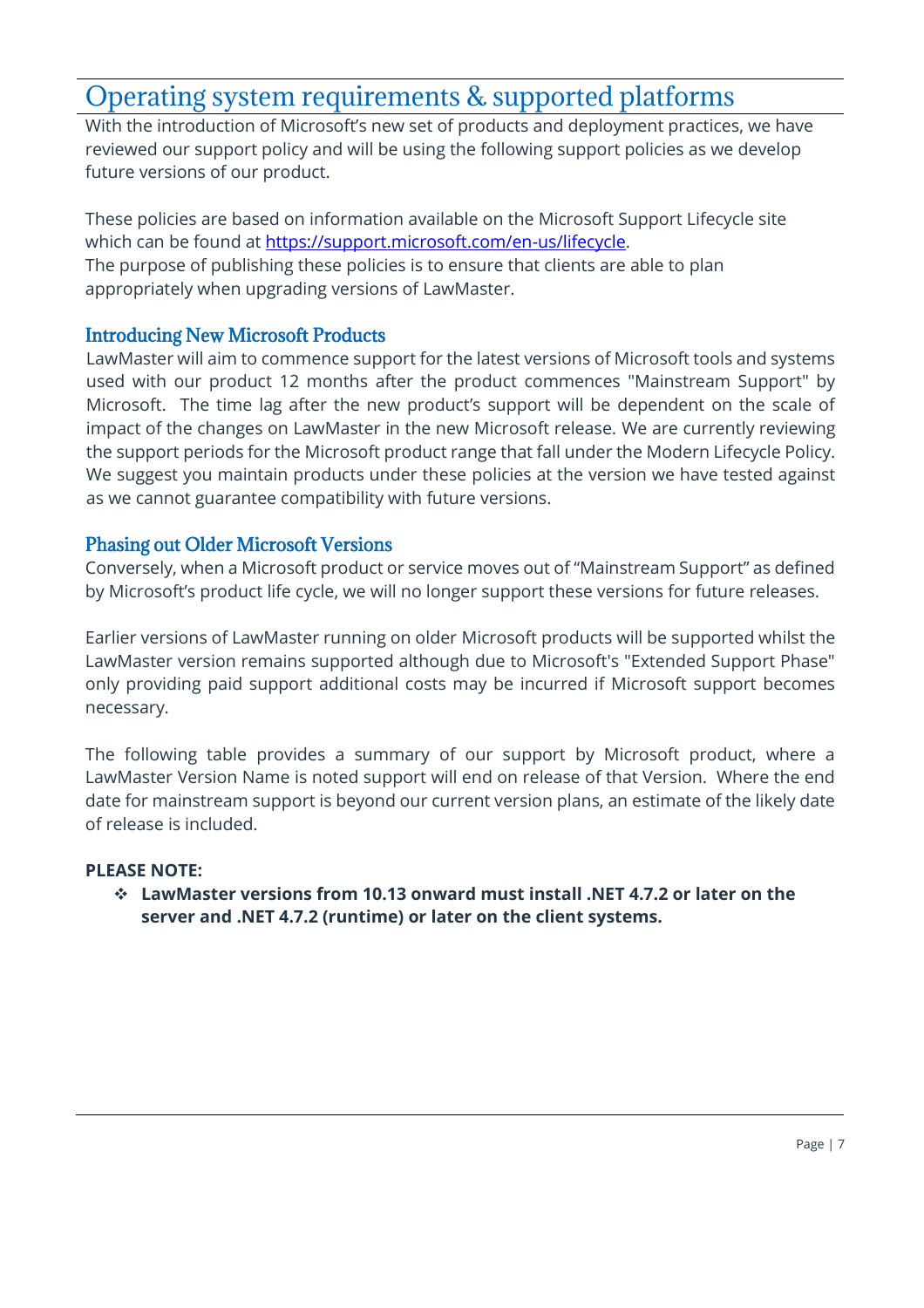### **Canada Release**

| <b>Microsoft Product</b>                    | <b>Microsoft Mainstream</b><br><b>Support End</b> | <b>LawMaster Support Ends</b><br>(by Version Name or<br><b>Estimated Date)</b> |
|---------------------------------------------|---------------------------------------------------|--------------------------------------------------------------------------------|
| <b>Windows Server</b>                       |                                                   |                                                                                |
| LTSC (not SAC)                              |                                                   |                                                                                |
| Non IOT Editions                            |                                                   |                                                                                |
| 2016 Server                                 | 11/01/2022                                        | April 2022                                                                     |
| 2019 Server                                 | 09/01/2024                                        | April 2024                                                                     |
|                                             |                                                   |                                                                                |
| <b>Microsoft SQL Server</b>                 |                                                   |                                                                                |
| Standard or Enterprise Edition<br>$\bullet$ |                                                   |                                                                                |
| 2014                                        | 9/7/2019                                          | Canada                                                                         |
| 2016                                        | 13/7/2021                                         | November 2021                                                                  |
| 2017                                        | 11/10/2022                                        | November 2022                                                                  |
|                                             |                                                   |                                                                                |
| <b>Windows Desktop</b>                      |                                                   |                                                                                |
| Pro or above                                |                                                   |                                                                                |
| 64 bit                                      |                                                   |                                                                                |
| <b>Windows 10</b>                           | 08/12/2020                                        | December 2020                                                                  |
| Version 1903                                |                                                   |                                                                                |
|                                             |                                                   |                                                                                |
| <b>Office</b>                               |                                                   |                                                                                |
| 32 bit                                      |                                                   |                                                                                |
| Office 2016                                 | 13/10/2020                                        | November 2020                                                                  |
| Version 1909                                |                                                   |                                                                                |
| Office 2019                                 | 10/10/2023                                        | November 2023                                                                  |
| Version 1909                                |                                                   |                                                                                |
| Office 365                                  | 08/09/2020                                        | September 2020                                                                 |
| Installed on PC                             |                                                   |                                                                                |
| Version 1902                                |                                                   |                                                                                |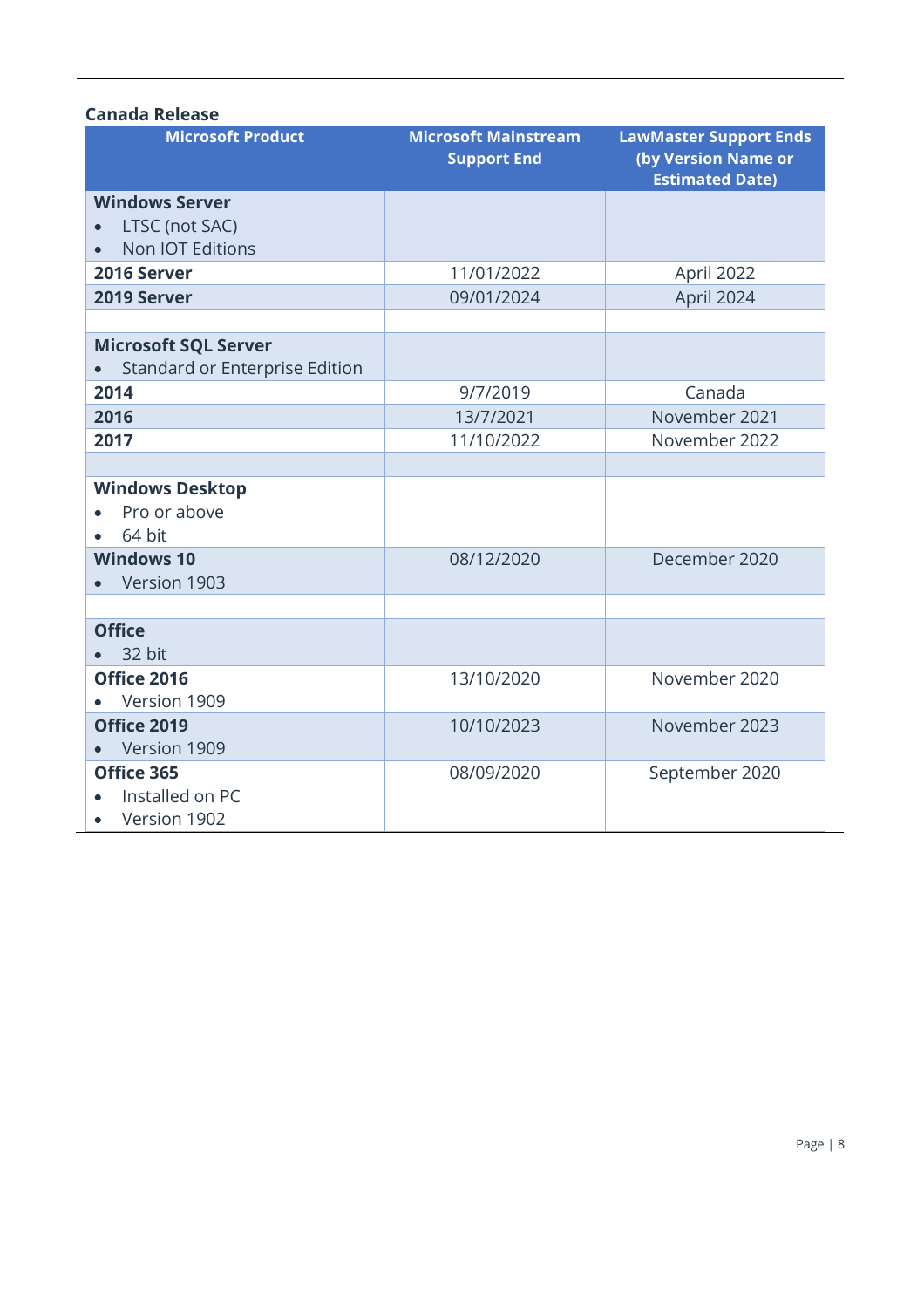### <span id="page-8-2"></span><span id="page-8-1"></span><span id="page-8-0"></span>Release Enhancements Remarks Request No. Bank Reconciliation Bank Reconciliation Inputs Parameter A new Bank Reconciliation Inputs Parameter is available from Menubar Parameters  $\rightarrow$  Set Parameters  $\rightarrow$  Accounting to add, update or delete the following fields: ❖ Bank Statement Closing Balance 47272

❖ Statement Date

An Audit Trail is available for each Bank Account stored against this Parameter Type.

### <span id="page-8-3"></span>Transaction Date available in Bank Reconciliation

A new column 'Transaction Date' has been added to the Present Items module - Reconcile Items in Bulk tab and Reconciled Items grid.

Where Receipt has Media Type of R, the Code will now be displayed in the Bank Reconciliation module as 'CC' and the narration is 'Credit Card'.

On upgrade, the Transaction Date will return a blank for existing transactions that have already been processed by End of Day.

Page | 9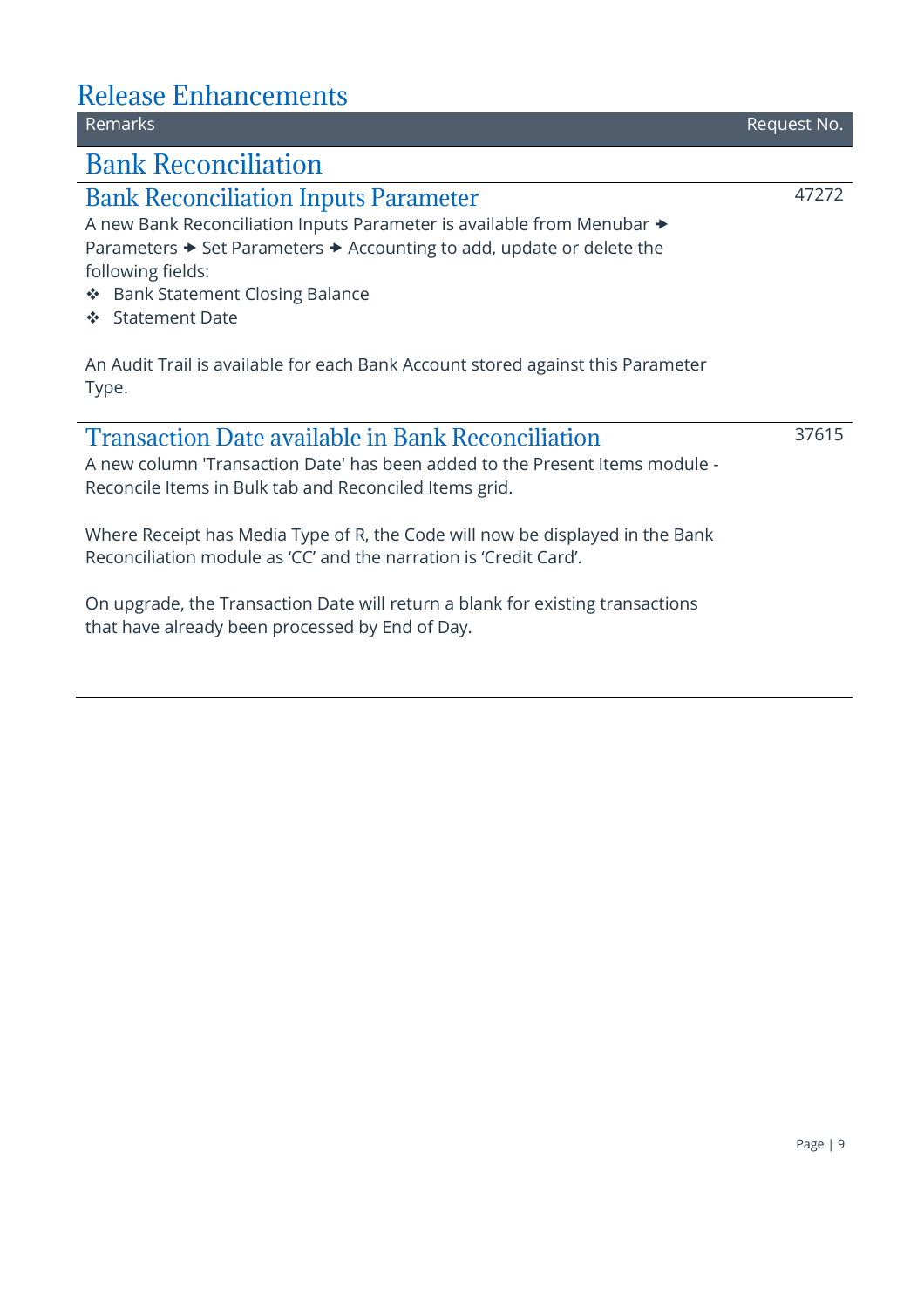### <span id="page-9-0"></span>Reconciliation now includes Bank Statement Closing Balance and Date

On selection of Bank Reconciliation  $\rightarrow$  Present Items module, the user is now presented with a Bank Reconciliation Input Screen where the following details are to be entered:

- 1. Bank No includes a look up to the Bank Parameter or the user can directly enter a value
- 2. Statement Date will be prefilled if the user has previously entered a value for the selected bank or blank if Audit Reconciled Items module has been run since the last reconciliation
- 3. Bank Statement Closing Balance will be prefilled if the user has previously entered a value for the selected bank or blank if Audit Reconciled Items module has been run since the last reconciliation.

A new Parameter 'Bank Reconciliation Inputs' has been added to store the values entered in the Bank Reconciliation Input Screen. The values entered in the Bank Reconciliation Input Screen will be prefilled on display of the Present Items Grid.

The Present Items Grid header screen now has the following additional fields:

- 1. Adjustments displays the sum of records in Adjustments tab plus transactions in Reconcile Items in Bulk tab with Adjustments check box ticked
- 2. Variance displays the difference between the Bank Statement Closing Balance and the Reconciled Balance Plus Adjustments fields. The value in variance field will be automatically recalculated on changes made to the Bank Statement Closing Balance or the Reconciled Balance Plus Adjustments field. Once the variance is \$0.00, it is highlighted in green.

Other changes made to the Present Items Grid header screen includes:

- 1. Statement Balance field has been renamed Opening Balance,
- 2. Balance field has been renamed Reconciled Balance, and
- 3. Reconciled Balance Plus Adjustments field has been relocated to the header screen.

As the values of the Statement Date and Bank Statement Closing Balance Date fields are updated automatically from the Present Items form, we suggest you close Present Items before you run the Audit Reconciled Items module.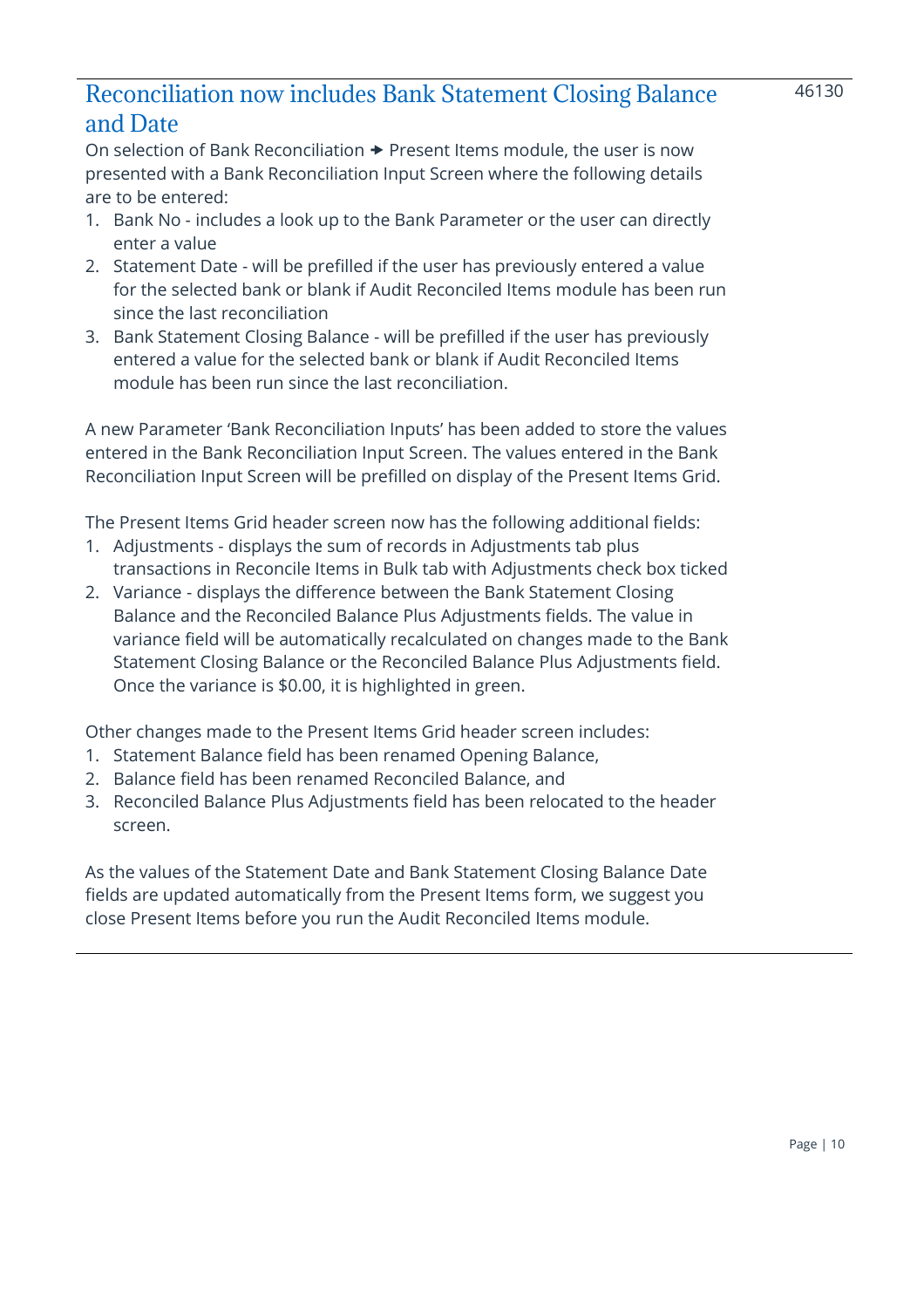### <span id="page-10-0"></span>Bank Reconciliation Form Additional Fields

Bank Reconciliation WP Form now has additional fields to assist compliance with the NSW Law Society Preferred Format.

WP Form BR - Bank Reconciliation form includes the following new Static Fields:

- ❖ 17 Bank Statement Date
- ❖ 18 Bank Statement Closing Balance
- ❖ 19 Sum of Adjustments with opposite sign displays the value of Static Field 15 with opposite sign eg if Field 15 = 100 then field 19 = -100
- ❖ 20 Prepared by User (Full Resource Name of User that ran Print Bank Reconciliation)

Adjustments in Static Fields [19] and [15] and Table 2 are now calculated as the sum of records in Adjustments tab plus transactions in Reconcile Items in Bulk tab with Adjustments check box ticked.

Table 2 Adjustments fields have been modified to return the following values:

- ❖ T1\_01 Date Transaction Date
- ❖ T1\_02 Detail Narrative + Reference
- ❖ T1\_03 Amount Amount

Following the upgrade to Canada you will need to have a BR, BRA, BRT and BRAT WP Form available for Bank Reconciliations of Trust and General accounts. New versions of the WP Forms are available from Client Service Centre  $\rightarrow$  Other Downloads Practice Management Sample Forms.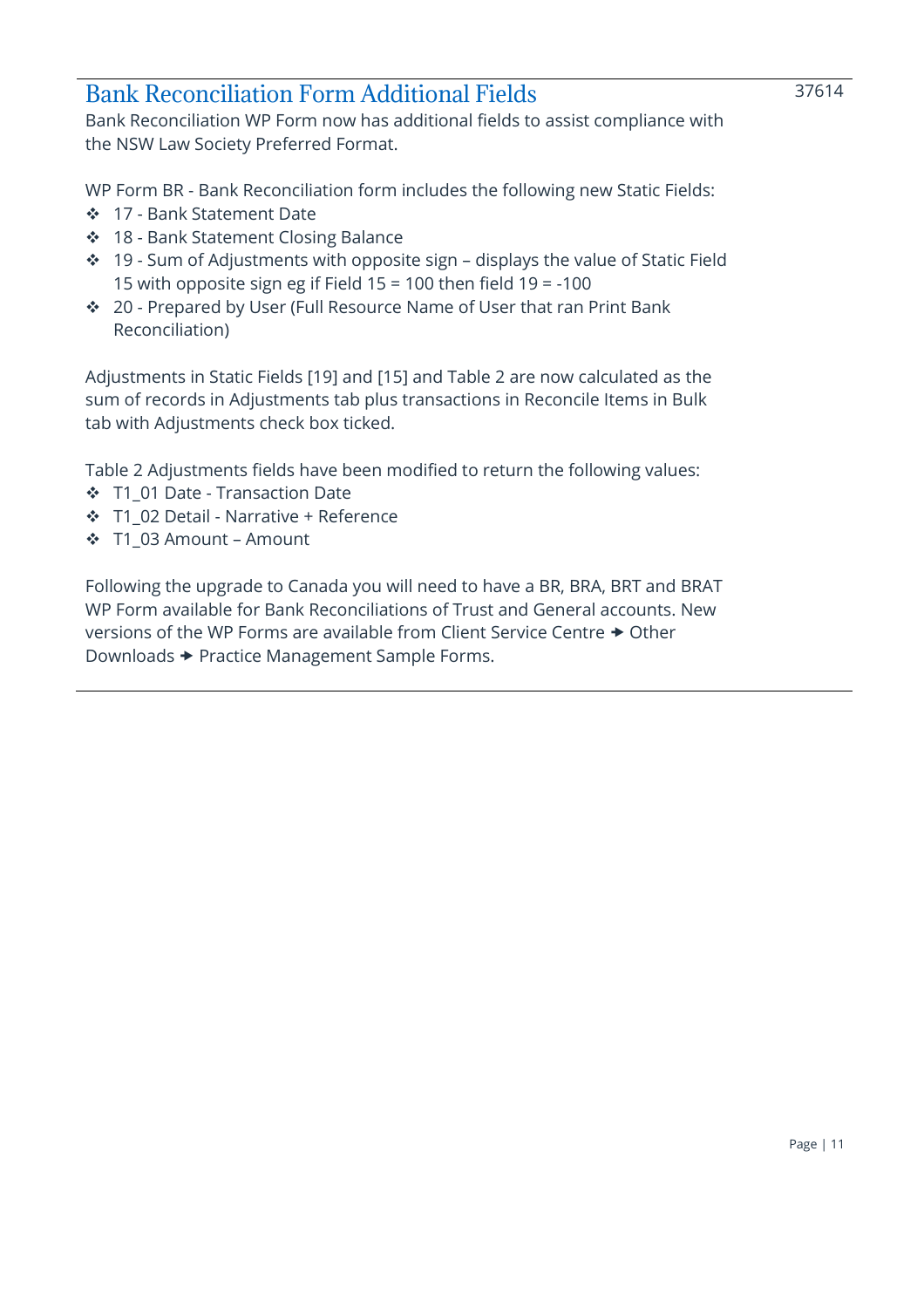<span id="page-11-1"></span><span id="page-11-0"></span>

| <b>Existing Transaction can be selected as Adjustment</b><br>An Adjustments column has been added at the end of the Present Items $\rightarrow$<br>Reconcile Items in Bulk tab, that allows users to select a payment or receipt<br>already entered in LawMaster as an Adjustment. | 47275 |
|------------------------------------------------------------------------------------------------------------------------------------------------------------------------------------------------------------------------------------------------------------------------------------|-------|
| The Adjustments field at the top of the Present Items module is the sum of all<br>transactions in the Adjustments tab plus any transactions with a tick in the<br>Adjustments column.                                                                                              |       |
| If a transaction has a tick in the Adjustments column, the context menu option<br>Reconcile Items is disabled for that transaction in single select mode.                                                                                                                          |       |
| If a transaction has a tick in the Adjustments column and is included in a bulk<br>select → Reconcile Items, the transaction remains unreconciled, all other<br>selected items are reconciled.                                                                                     |       |
| When a transaction is unticked in the Adjustments column:<br>1. the Adjustments field at the top of the Present Items module is recalculated<br>and<br>2. the context menu option Reconcile Items is made available for that                                                       |       |
| transaction in bulk or single select mode.                                                                                                                                                                                                                                         |       |
| <b>Print Bank Reconciliation from Present Items module</b><br>A Print button has been added to the Bank Reconciliation → Present Items<br>module which allows users to run the Print Bank Reconciliation Report directly<br>from the Present Items module.                         | 47281 |
| * Bank No field is pre-filled with Bank from Present Items module.<br>Date To field is pre-filled with Bank Statement Date if applicable, otherwise it<br>❖<br>is set to TODAY                                                                                                     |       |
| * Cash Book Reporting Option field is enabled / disabled based on Bank being<br>Trust/General.                                                                                                                                                                                     |       |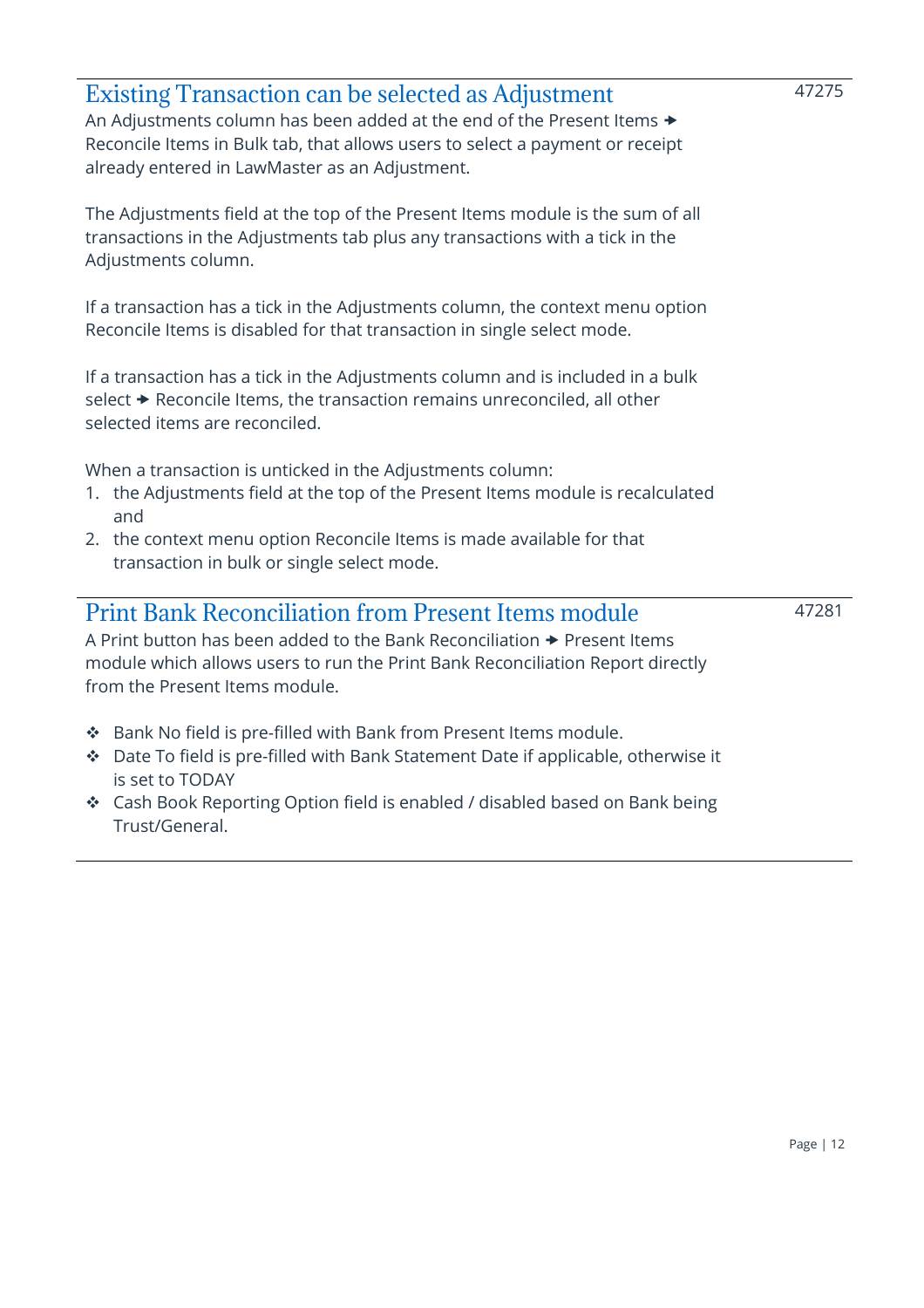### <span id="page-12-0"></span>Cash Book Summary included on Trust Bank Reconciliation

46132

New WP Forms 'BRT' (no adjustments) or 'BRAT (with adjustments) have been made available for Trust Bank Reconciliations. A Cash Book Summary can be added to the Trust Bank Reconciliation WP Form to assist with compliance of Trust Regulation.

Base WP Form BR now includes the following new Static Fields:

- ❖ 21 Opening Cash Book Balance (see calculation from Print Trust Cash Book based on Reporting Option)
- ❖ 22 Receipts for Month (see calculation from Print Trust Cash Book based on Reporting Option)
- ❖ 23 Payments for Month (see calculation from Print Trust Cash Book based on Reporting Option)
- ❖ 24 Closing Cash Book Balance (see calculation from Print Trust Cash Book based on Reporting Option)
- ❖ 25 Date From (1st of Month being reconciled, calculated from the Date To input field)

Static Fields 21-24 will return a blank value for General Bank Accounts.

The Print Bank Reconciliation Report (Main Menu  $\rightarrow$  Accounting  $\rightarrow$  Bank  $Reconciliation$   $\rightarrow$  Print Bank Reconciliation Report) module description has been changed to "This module lists unreconciled items for a given accounting period and date and includes a reconciliation to the bank balance as held within the General Ledgers. General Bank Reconciliation will be merged using the WP Forms 'BR' or BRA' if there are adjustments. Trust Bank Reconciliation will be merged using the WP Forms 'BRT' or 'BRAT' if there are adjustments, a Cash Book Summary can be added to the Trust Reconciliation."

The module input fields have been modified to:

- ❖ Bank No. contains a look up to the Bank Accounts Parameter
- ❖ Date To prefilled with Bank Statement Date if a date has been saved to the Bank Reconciliation Inputs Parameter or else set to today.
- ❖ Cash Book Reporting Option (enabled for Trust Banks only) Input Date Range (default) or Transaction Date Range.
- ❖ Year Current/Previous
- ❖ Period No.

If the user selects a Trust Bank in the Bank No field (Bank Details - Accounting Parameter - Type = Trust) the Cash Book Reporting Option input field is enabled and the WP Forms 'BRT' or 'BRAT' will be merged if defined in Forms Enquiry, otherwise WP Forms 'BR' and 'BRA' will be merged as per existing behaviour.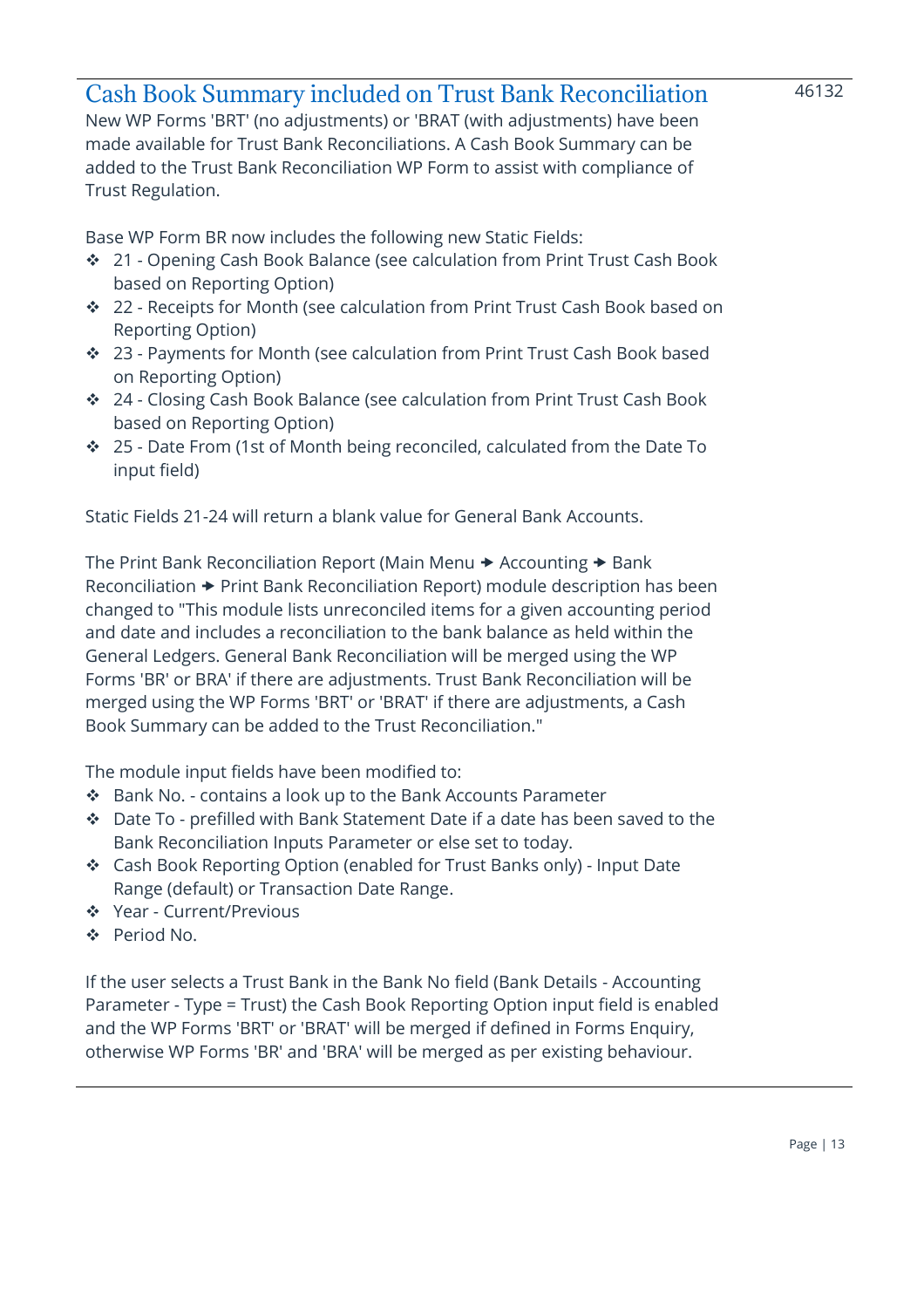# <span id="page-13-0"></span>Client and Matter Maintenance

### <span id="page-13-1"></span>Additional Columns on the Show Possible Conflicts for Entity Report

37420

New columns labelled 'Client Id' and 'Client Name' and new Context Menu options 'Connect to Client' and 'Connect to Related Entity' have been added to the Show Possible Conflicts for Entity Grid Report to assist the user in identifying potential conflicts.

# <span id="page-13-2"></span>Costing and Billing

<span id="page-13-3"></span>

| Spell Check available in additional Modules                    | 37027 |
|----------------------------------------------------------------|-------|
| Spell Check control is now available for the following fields: | 44157 |
| .                                                              |       |

- ❖ Bill Clause field in Bill Matter form (Matter Bill)
- ❖ Remarks field in Modify File Referral form (Folio Enquiry Refer To)
- ❖ Narrative field in Cost Input Journal

Spell Check control can be accessed via:

- 1. Selecting Spell Check icon, or
- 2. Selecting keyboard shortcut F7

The existing Bill Clause and Narrative tooltip has been extended to include the keyboard shortcut function key, "Select F7 for spell check".

A tooltip has been added to the Remarks field advising of the keyboard shortcut function - "Select F7 to spell check remarks".

# <span id="page-13-4"></span>Print Billed Work displays Arithmetic Overflow Error

46190

Corrected an issue where an Arithmetic Overflow error was displayed when running the Print Billed Work module if there was an extraordinarily large write off amount within the calculation. Main Menu  $\rightarrow$  Client & Matter  $\rightarrow$  Matter Costing **→** Accounting for Partnership Changes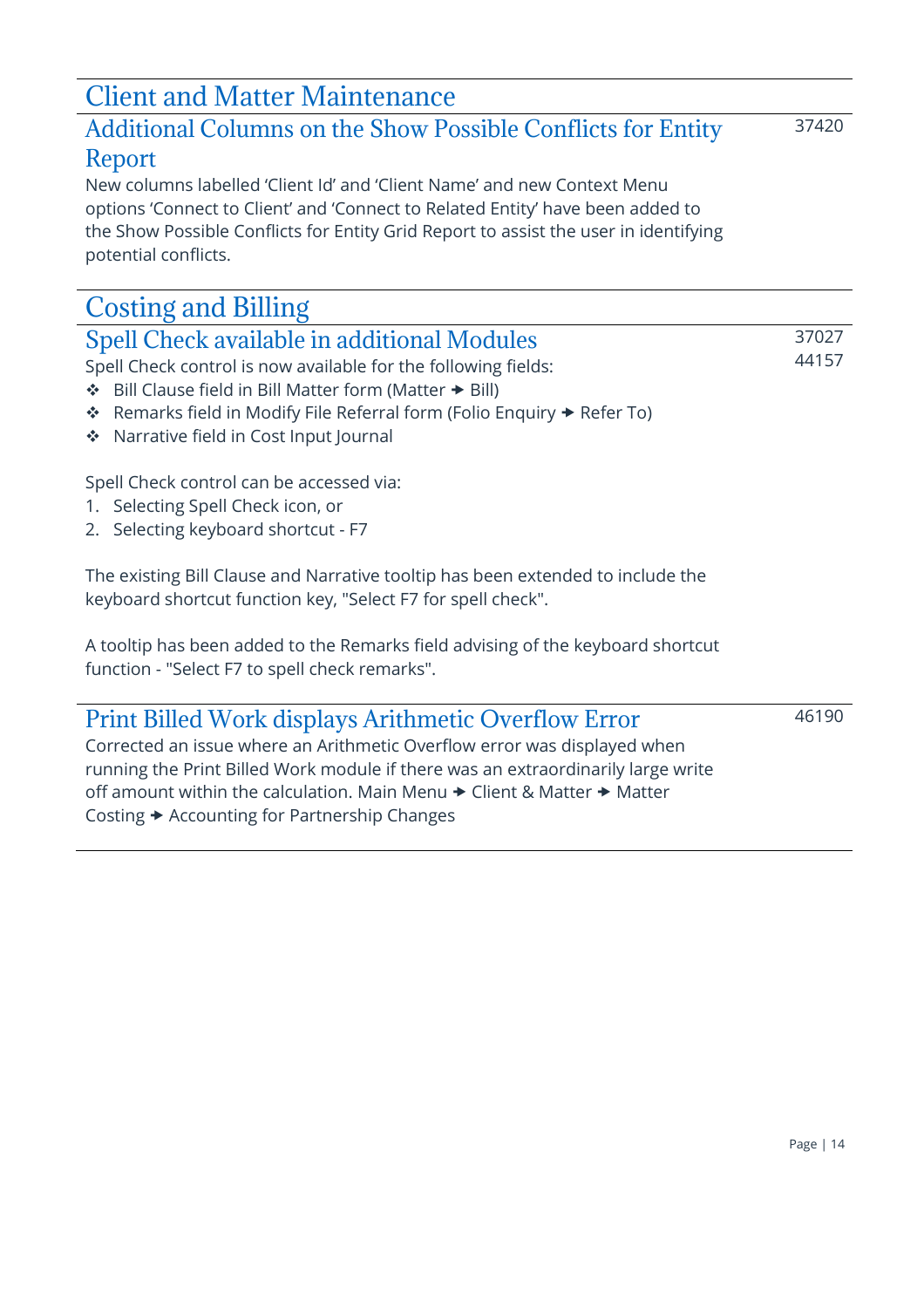### <span id="page-14-0"></span>Non-Cash Overhead is now reporting correctly where Recalculate Disb GST ticked

Corrected an issue where the GST fields for the WP Form BB did not reflect the amount raised as a Debtor Transaction where Disbursement Code Parameter has Overhead Flag ticked and Work Type Parameter has Recalculate Disb GST ticked.

Where Recalculate Disb GST is ticked on WT Parameter and Overhead Disbursement Codes are ticked for either GST Applicable, GST Exempt or GST Payex the following WP Form BB calculations have been amended:

- ❖ Static Field 39 GST Total = SUM GST Billed/Billable Cost Transactions including Fees, Disbursements and Overheads should equal BG Debtor Transaction for raised Bill
- ❖ Static Field 45 Total Fees and Disbursements with GST Applicable = SUM Amount + GST Billed/Billable Cost Transactions including Fees, Disbursements and Overheads that are GST Applicable (exclude GST Exempt)
- ❖ Static Field 51 Total Bill (including GST) net of trust credits = SUM Amount + GST Billed/Billable Cost Transactions including Fees, Disbursements and Overheads that are GST Applicable/Exempt Less Trust Credit should equal Total Debtor Transactions for Raised Bill less Trust Credit
- ❖ Static Field 54 Total disbursements plus fees GST = SUM Amount + GST Billed/Billable Cost Transactions including Fees, Disbursements and Overheads that are GST Applicable/Exempt should equal SUM of BD, BF and BG Transactions for Raised Bill
- ❖ Static Field 101 Total Disb Billed on Matter (excl GST) = SUM BD Transactions on Matter plus Disbursements (Amount column) including Overheads
- ❖ Static Field 102 Total GST Billed on Matter (excl GST) = SUM BG Transactions on Matter plus GST Billed/Billable on Disbursements including Overheads
- ❖ Static Field 105 Total GST on Overheads = SUM GST Billed/Billable on Disbursements flagged as Overhead.
- ❖ Static Field 106 Total Overheads + GST = SUM Amount + GST Billed/Billable on Disbursements flagged as Overhead.
- ❖ Static Field 110 Total GST on Fees + Overheads = SUM GST Billed/Billable on Fees + Disbursements flagged as Overhead
- ❖ Static Field 111 Total Fees + Overheads + GST= SUM Amount + GST Billed/Billable on Fees + Disbursements flagged as Overhead

Where Recalculate Disb GST is unticked on WT Parameter and Overhead Disbursement Codes are ticked for either GST Applicable, GST Exempt or GST Payex the following WP Form BB calculations have been amended:

❖ Static Field 101 - Total Disb Billed on Matter (excl GST) = SUM BD Transactions on Matter plus Disbursements (Amount column) including Overheads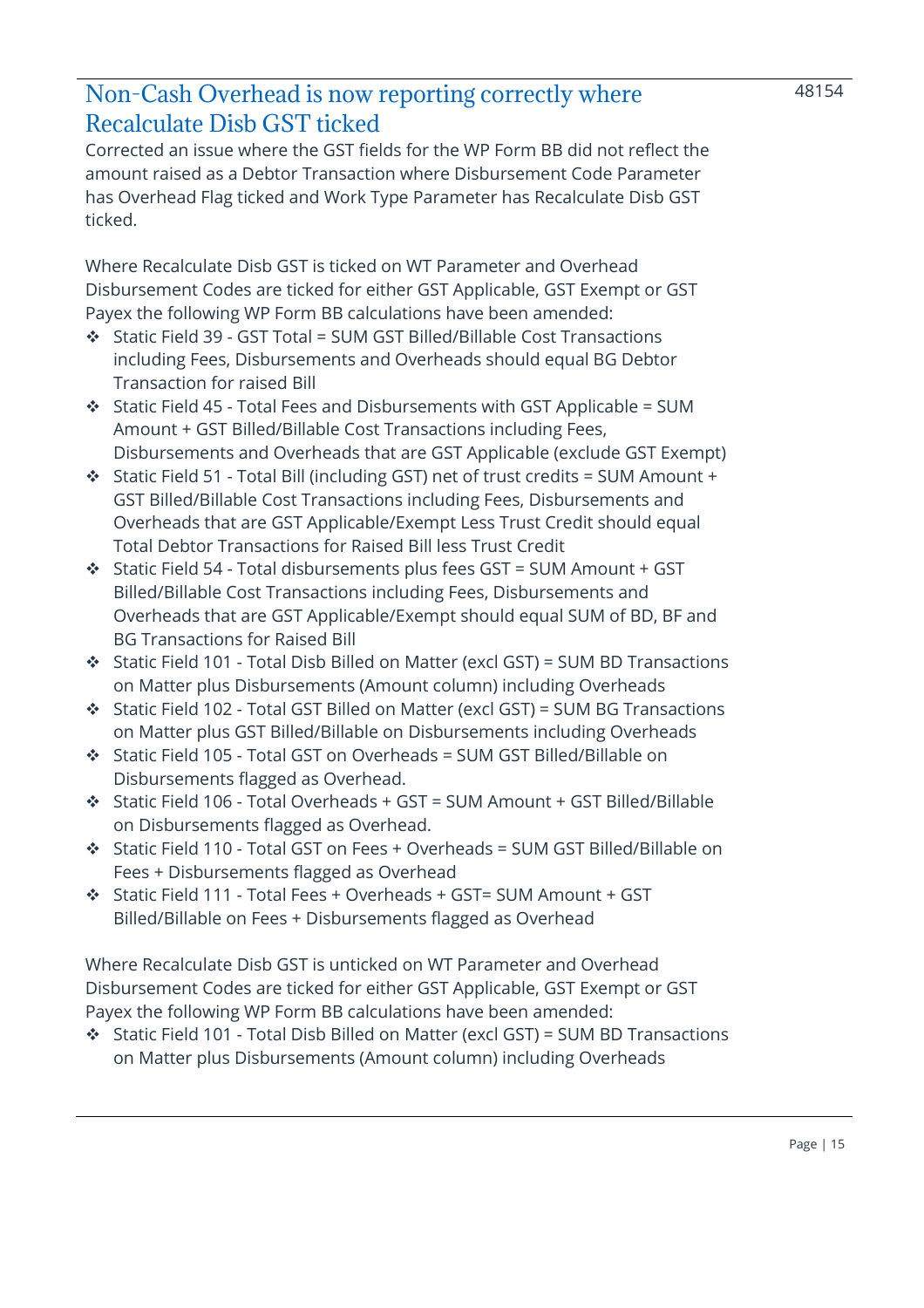# <span id="page-15-0"></span>Document Management

### <span id="page-15-1"></span>DocProperty Placeholder can be inserted into a Document Template using Document Variable Insertion Tool

The DocProperty Placeholders are available from the 'Select Variable' Form  $\rightarrow$ Data Group 'Placeholders' only when accessed from the Document Variable Insertion Tool (DVIT). The Qualified check box and IF functionality is disabled when a DocProperty Placeholder is selected. We recommend that placeholders are always inserted in documents using the DVIT.

The following DocProperty Placeholders are available from the DVIT:

- ❖ DP\_LMFolioBasedOn
- ❖ DP\_LMFolioNo
- ❖ DP\_LMFolioVersionNo
- ❖ DP\_LMOriginalFolioNo
- ❖ DP\_LMVersionNo
- ❖ DP\_LMFileInd
- ❖ DP\_LMFileNo

### <span id="page-15-2"></span>Merging a PDF caused Word to open

Corrected an issue where a blank Word window would open in addition to the PDF Document when merging a PDF Template.

### <span id="page-15-3"></span>Cabinet Folio Keyboard Shortcuts

Corrected an issue where the Cabinet Folio keyboard shortcuts CTRL+Up and CTRL+Down did not move the selected folios up or down in a cabinet until the user had moved the folio using the context menu Up/Down option.

### <span id="page-15-4"></span>Viewing Email in Folio Preview Pane Error

Corrected an issue where an Email with a long Precis or File Path returned the following errors when viewing in Preview Pane.

- ❖ 'Failed to Save Email after 3 retries'
- ❖ 'The specified path, file name, or both are too long. The fully qualified file name must be less than 260 characters, and the directory name must be less than 248 characters.'

Where the folio record exceeds the file path+file name limit, a message will be displayed to the user within the preview pane and folio viewer, "Path too long for folio viewer conversion". These files can be viewed using the context menu options, 'Edit Attachment' or 'Open Attachment (Read Only)'.

### 44405

46706

46462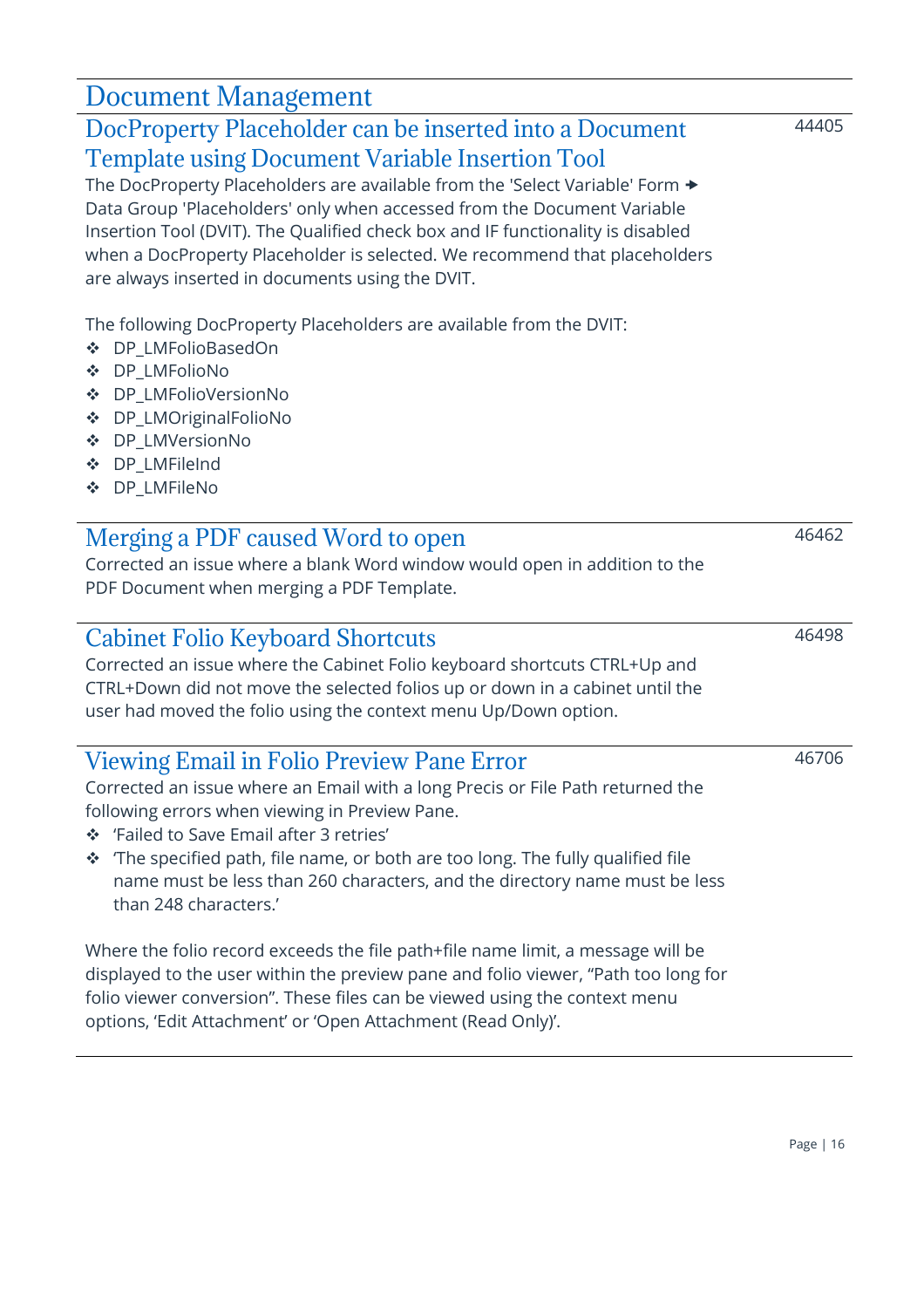<span id="page-16-4"></span><span id="page-16-3"></span><span id="page-16-2"></span><span id="page-16-1"></span><span id="page-16-0"></span>

| Email error due to character length of fully qualified file name<br>Corrected an issue where an exception error was received when replying to an<br>email with a long subject line/file name.                                                                                       | 47014 |
|-------------------------------------------------------------------------------------------------------------------------------------------------------------------------------------------------------------------------------------------------------------------------------------|-------|
| Editing/Checking out folios with long filenames fails<br>Corrected an issue where editing or checking out a document with a long file<br>name failed.                                                                                                                               | 47222 |
| If the total path and filename length combined is > 200 characters then filename<br>length is truncated to 200 - path length, if this results in 0 or less, an exception is<br>thrown.                                                                                              |       |
| If the total path and filename length combined is <= 200 characters, then original<br>file name is used with no truncation.                                                                                                                                                         |       |
| <b>Auto Check-in fails with Long File Names</b><br>Corrected an issue where auto check-in did not work with folio records that have<br>a long file name.                                                                                                                            | 48712 |
| Long file names in Cabinets<br>Corrected an issue where long filenames for folios in a Cabinet raised an error<br>when combining to a PDF.                                                                                                                                          | 47412 |
| Folio Enquiry search returns 'capacity must greater than zero'<br>error<br>Corrected an issue where Folio Enquiry → Search by Document Template was<br>returning 'capacity must be greater than zero' error for large data sets and Max<br>Records was not limiting search results. | 46932 |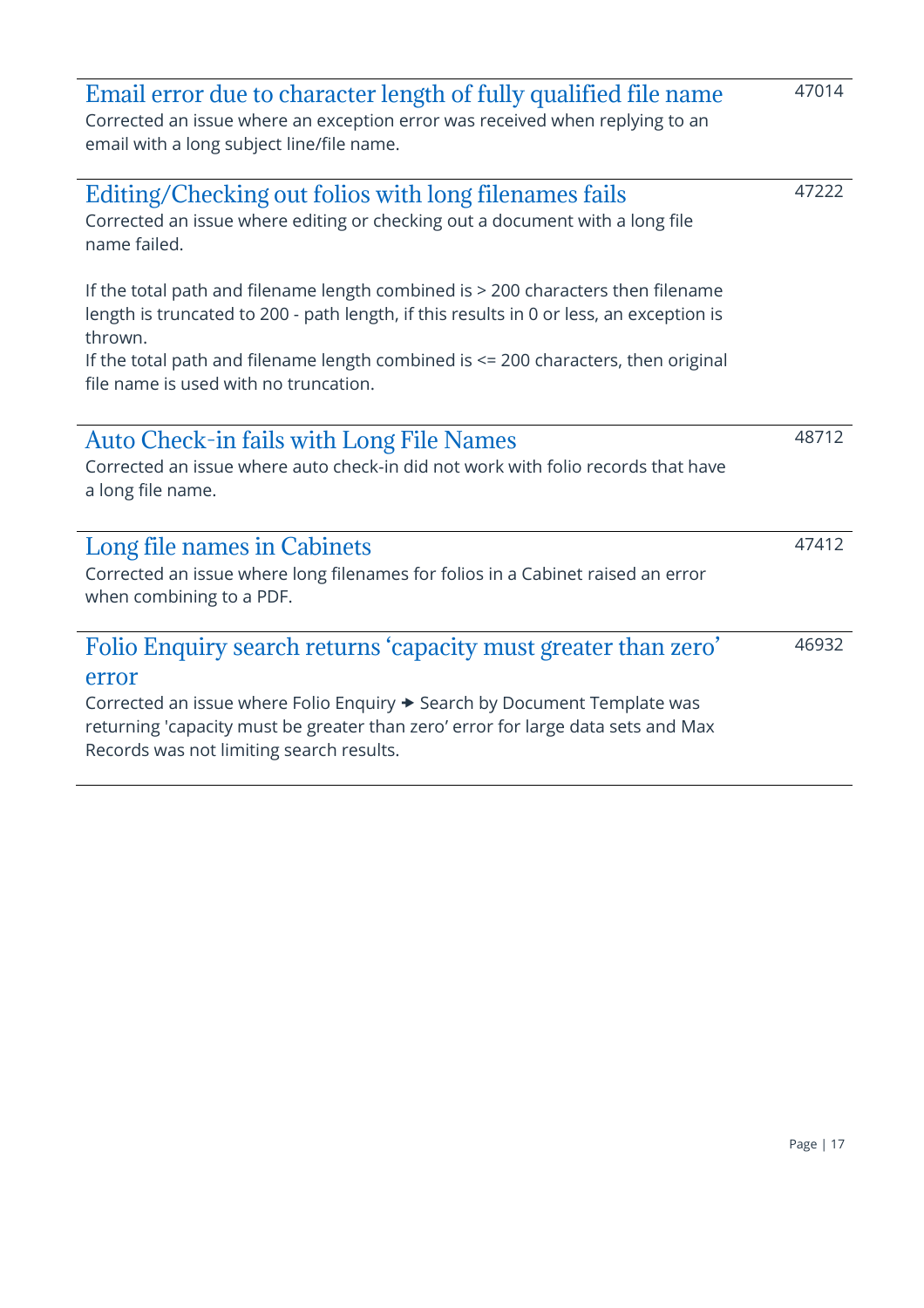### <span id="page-17-0"></span>Refactor Custom Document Properties to Open XML

The implementation of Custom Document Properties in Sweden was refactored in the Canada release to the Open XML standard. The advantage of using the Open XML standard is that LawMaster only needs to add/update the Custom Document Properties within the document's XML structure rather than having to scan the document's header, body and footer page-wise to find DocProperty fields that require updating.

The move to the Open XML standard means the following changes:

- 1. Custom Document Properties can only be applied to Word documents with a file format of .DOCX. Any templates using the .DOC file format will need to be updated to a .DOCX file format if you wish to use Custom Document Properties on these documents.
- 2. In some circumstances existing DocProperty placeholders in your word document may not be recognised. We suggest you re-insert the DocProperty placeholder into the Word document using the Document Variable Insertion Tool.
- 3. As part of the security implemented by Microsoft where fields are updated by sources other than MS Word it asks the user if they wish to update the fields in this document with the following message.

"The document contains fields that may refer to other files. Do you want to update the fields in this document?"

LawMaster will answer the question on behalf of the user but you may see the message box briefly appear and disappear from the screen as the message is being answered. If the Word message appears and does not get answered the user should select Yes.

As part of the changes made to Custom Document Properties, the blank Word instance opened at the time of merging the Document Template is now closed following the merge.

### <span id="page-17-1"></span>Custom Document Properties include File Type and File Number

48609

47098 48402

Where Custom Document Properties is enabled, users can now record the File Type and File Number of the folio in the Custom Properties of the document and insert this value into a merged document using the DocProperty placeholders:

- ❖ DP\_LMFileInd
- ❖ DP\_LMFileNo

Existing folio records can be updated to include the new LawMaster DocProperty fields within the document from QuickParts.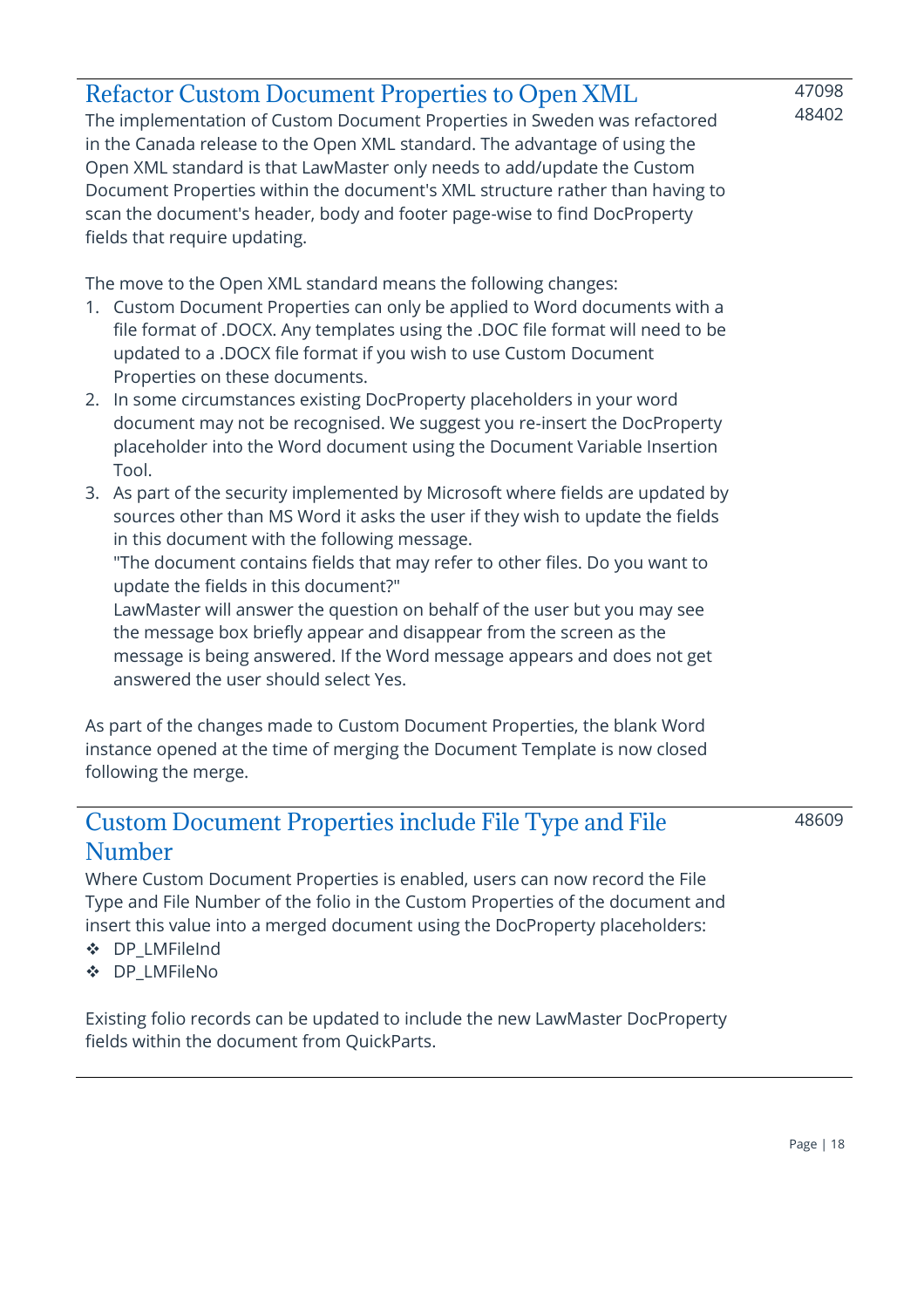<span id="page-18-5"></span><span id="page-18-4"></span><span id="page-18-3"></span><span id="page-18-2"></span><span id="page-18-1"></span><span id="page-18-0"></span>

| <b>Printing of Email Attachments from Folio Viewer</b><br>Corrected an issue when printing an Email with attachment/s from Folio Viewer<br>resulted in the attachment being printed twice.                                                                                                                                                                                                                                                                                                                                                                                                                                                                                                                                                                                                                                                                                                                                                                                                                                                                                                                                                                                                                                                                                             | 47182 |
|----------------------------------------------------------------------------------------------------------------------------------------------------------------------------------------------------------------------------------------------------------------------------------------------------------------------------------------------------------------------------------------------------------------------------------------------------------------------------------------------------------------------------------------------------------------------------------------------------------------------------------------------------------------------------------------------------------------------------------------------------------------------------------------------------------------------------------------------------------------------------------------------------------------------------------------------------------------------------------------------------------------------------------------------------------------------------------------------------------------------------------------------------------------------------------------------------------------------------------------------------------------------------------------|-------|
| <b>Convert to PDF Error</b><br>Corrected an issue where a Failed to Convert error was received on Send Folio as<br>Attachment $\rightarrow$ Convert to PDF on .doc files.                                                                                                                                                                                                                                                                                                                                                                                                                                                                                                                                                                                                                                                                                                                                                                                                                                                                                                                                                                                                                                                                                                              | 48647 |
| <b>Close Word Window when Printing from Folio Viewer</b><br>When printing a .doc or .docx file from the Folio Viewer the blank Word window<br>is now closed.<br>Note: We cannot close a PDF Reader instance when printing a pdf from the Folio<br>Viewer. This will need to be closed manually on completion.                                                                                                                                                                                                                                                                                                                                                                                                                                                                                                                                                                                                                                                                                                                                                                                                                                                                                                                                                                          | 48924 |
| <b>Folio Preview Errors displayed within Preview Screen</b><br>Folio Preview errors are now displayed within the preview screen rather than as<br>a popup. All errors are logged using NLog.                                                                                                                                                                                                                                                                                                                                                                                                                                                                                                                                                                                                                                                                                                                                                                                                                                                                                                                                                                                                                                                                                           | 49022 |
| <b>Elastic Search Indexing</b><br>To assist with the maintenance of Elastic Search several updates have been<br>applied as follows:<br>1. Comprehensive NLog debug level logging. The NLog config needs to be<br>changed at the app service level on the server to trigger the logging.<br>2. Addition of mforv_status field on the Matter_Folios_RowVer table. Adding<br>'SKIP' into this field will cause the index to skip that folio. This provides some<br>level of control over the indexing behaviour.<br>3. Common file types that cannot be indexed have been filtered out of the<br>indexing query (e.g. image, video, audio, some binary). The extensions for<br>these are: '.aif', '.cda', '.mid', '.mp3', '.mp4', '.mpa', '.ogg', '.wav', '.wma', '.wpl',<br>'.bin', '.dmg', '.iso', '.vcd', '.exe', '.jar', '.jpg', '.gif', '.bmp', '.ico', '.png', '.psd', '.svg',<br>'.tif', '.3g2', '.3gp', '.avi', '.flv', '.m4v', '.mkv', '.mov', '.mp4', '.mpg', '.swf', '.vob',<br>'.wmv'<br>4. The upper limit to the request size has been enforced to be 104857600 bytes<br>(104MB).<br>5. An upper folio file limit of 2147483648 bytes (2GB) has been enforced. Note<br>that a folio of this size is simply filtered out of the query and no log entries<br>will be created. | 48488 |
| Add Bring-up on Floating File Note<br>Corrected an issue where the user was unable to tick 'Add Bring-up' in Floating<br>File Note if the Matter Sub-Status was set to Current.                                                                                                                                                                                                                                                                                                                                                                                                                                                                                                                                                                                                                                                                                                                                                                                                                                                                                                                                                                                                                                                                                                        | 45484 |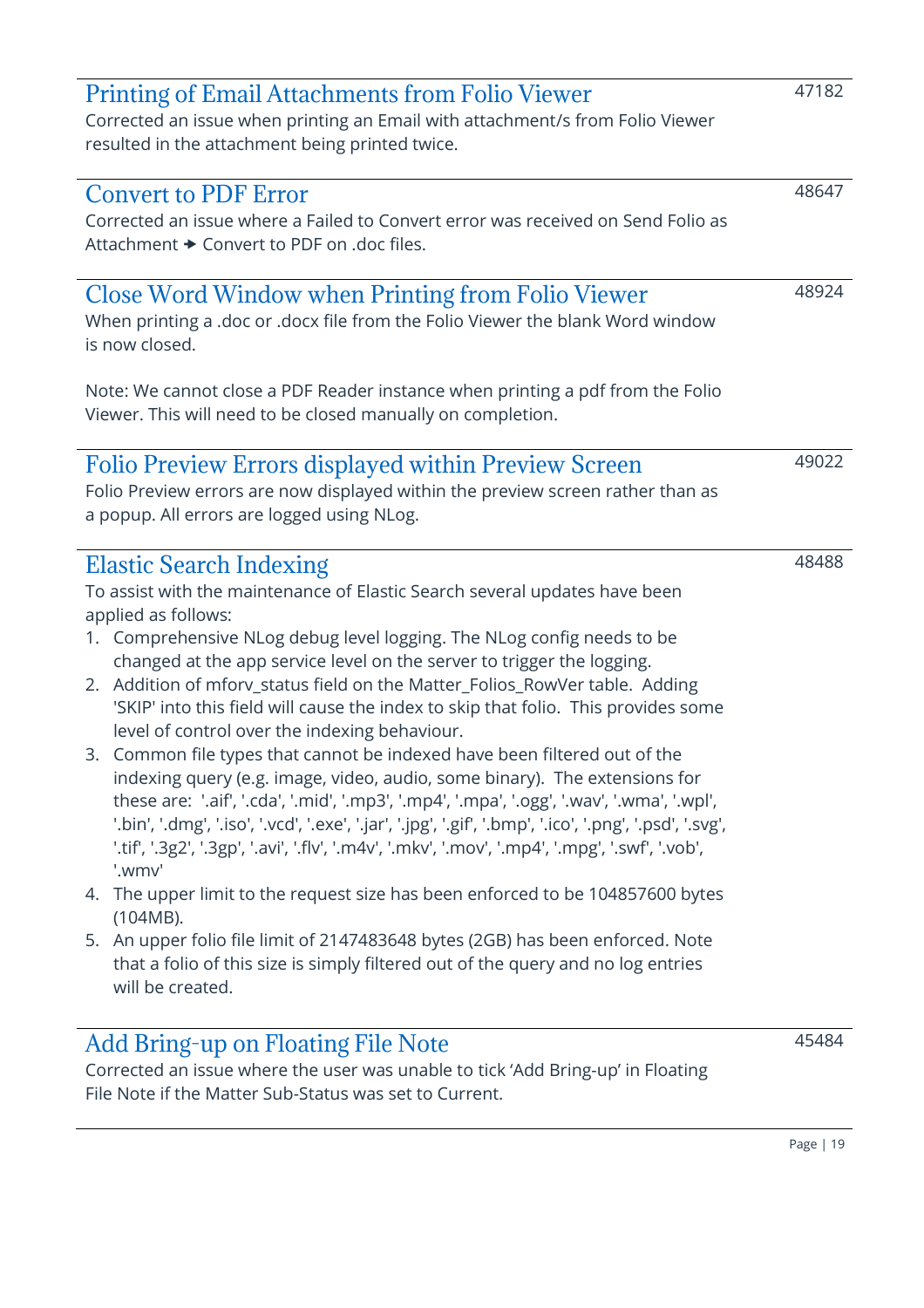# <span id="page-19-2"></span>Corrected an issue where Folio Enquiry  $\rightarrow$  context menu - View  $\rightarrow$  Show All/Hide All did not include the Preview Pane option. General Ledgers Add General Ledger Budget greater than 10,000,000 Users can now add a General Ledger Budget for more than \$10M in the Annual Budget field of Input Budget or Import Budget without getting an error "Error

# <span id="page-19-3"></span>converting data type numeric to decimal".

### <span id="page-19-4"></span>iBench

### <span id="page-19-5"></span>Internal Email Address incorrectly uses x500 Address in iBench

Corrected an issue where selecting Reply in iBench on an Internal Email Address used x500 Email Address.

To improve the use of the Reply context menu option from iBench, the 00-SMTP parameter will be removed on upgrade to Canada.

# <span id="page-19-6"></span>Integrated Searching

### <span id="page-19-7"></span>GlobalX Integration Searching Improvements

GlobalX Integration now returns a meaningful description in the Search Record Name, Folio Precis, Cost Record Narrative and Referral Remarks. The description includes [Name of Search] + [Search Variables eg Title Reference] eg QLD Title - 21402081.

### <span id="page-19-0"></span>Cannot Access error on TIF/TIFF files

Corrected an issue where 'Cannot Access' error was displayed on Preview of TIF/TIFF files after conversion to PDF when attaching to an email.

<span id="page-19-1"></span>Folio Show All now restores Preview tab

49021

48789

48172

44680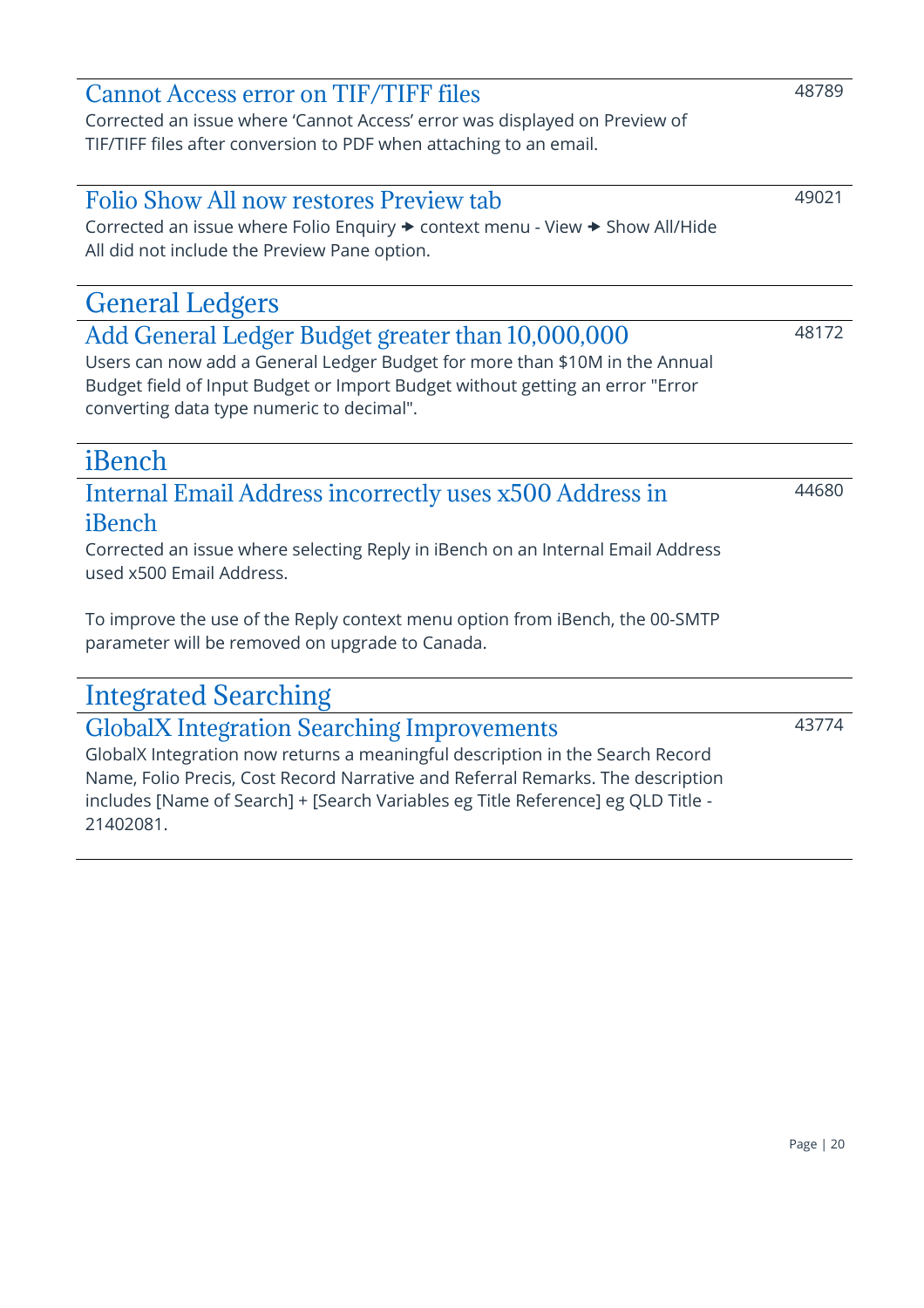<span id="page-20-4"></span><span id="page-20-3"></span><span id="page-20-2"></span><span id="page-20-1"></span><span id="page-20-0"></span>

| <b>SAI Search Orders report Transactions separately</b><br>Where there are multiple SAI search transactions on one search order, a<br>separate Search Record, Cost Record and Folio Record will be recorded for each<br>search transaction.<br>The Order Number in the Provider Reference column of the Search Record will                                                                                                                                                                                                                      | 45137 |
|-------------------------------------------------------------------------------------------------------------------------------------------------------------------------------------------------------------------------------------------------------------------------------------------------------------------------------------------------------------------------------------------------------------------------------------------------------------------------------------------------------------------------------------------------|-------|
| be appended with the Transaction Number so users can track individual search<br>transactions as well as the search order.                                                                                                                                                                                                                                                                                                                                                                                                                       |       |
| On upgrade to Canada, where there are outstanding SAI Search results on a SAI<br>Search Order prior to the Upgrade, the Search Record, Cost and Folio record are<br>created correctly on the Matter.                                                                                                                                                                                                                                                                                                                                            |       |
| <b>SAI Search Records report Search details</b><br>SAI Search records in LawMaster will now display the Search details rather than<br>the transaction number. Example, Queensland Title Search 21402081 was<br>previously returning QLD DNRM - Title Search Online - 84192231 where<br>84192231 was the transaction number of the search. The Search name will be<br>updated from the transaction number to the search details upon creation of the<br>cost record.                                                                             | 45301 |
| <b>Search Integration Cost Records include Provider Reference</b><br>The Search Provider Reference is now recorded consistently on the Cost record<br>for all Search Providers.<br>For Search Costs recorded as a Cash Disbursement:<br>Where 00-COUNTRY = AUS, Search Provider Reference is also recorded in the<br>參<br>Payment Voucher reference field of the header record and allocation record.<br>Where 00-COUNTRY = NZL, Search Provider Reference is also recorded in the<br>Payment Voucher reference field on the allocation record. | 45303 |
| <b>Integration Services</b>                                                                                                                                                                                                                                                                                                                                                                                                                                                                                                                     |       |
| Time Transactions can now be created via Integration<br><b>Services</b><br>LawMaster Integration Services (API) has been extended to support the<br>recording of time transactions.                                                                                                                                                                                                                                                                                                                                                             | 44951 |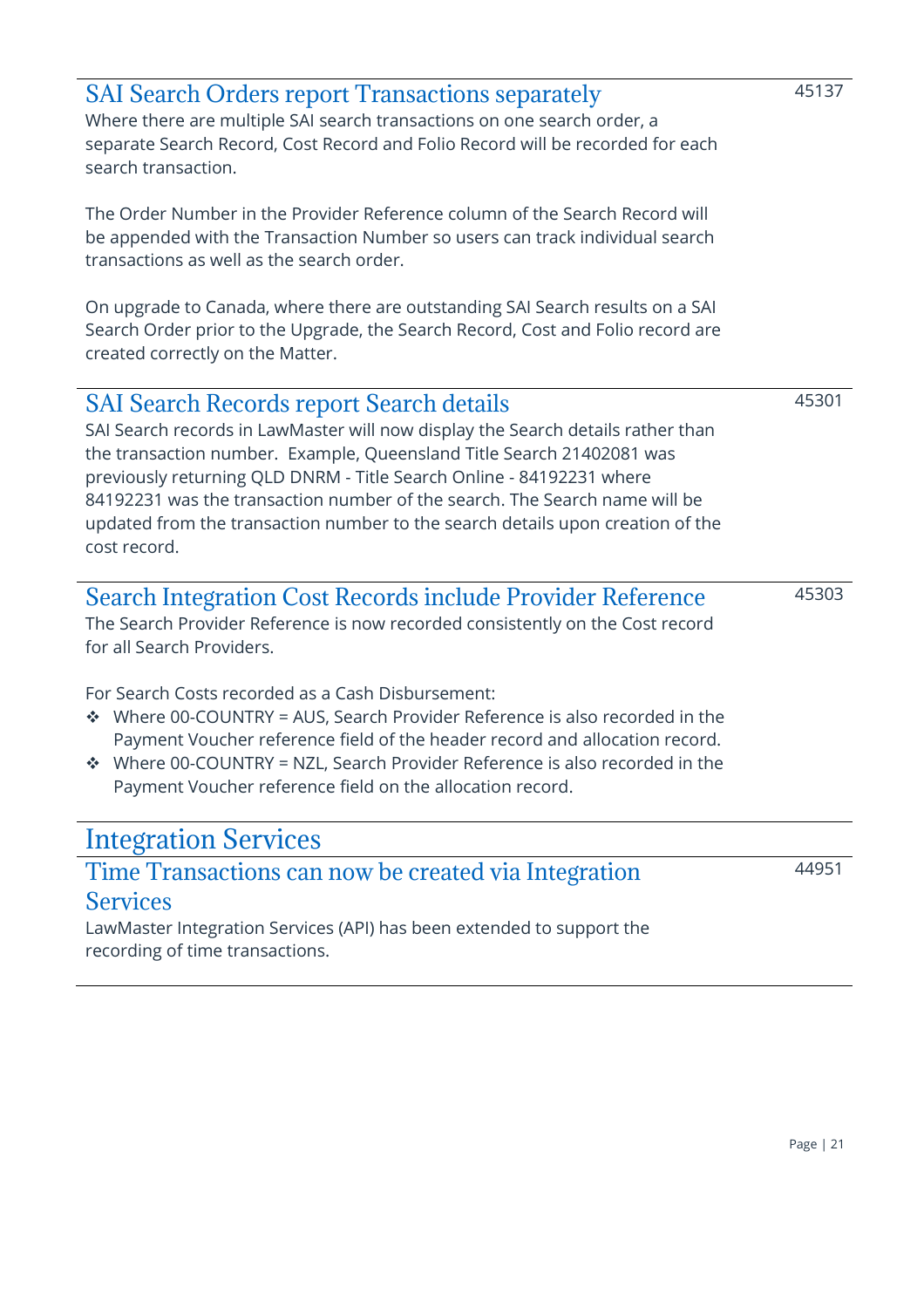### <span id="page-21-0"></span>Additional Entity Details will now be returned via Integration **Services**

LawMaster Integration Services API call Get Entity Details has been extended to display additional Entity database fields. Users who are already using the GET method will be able to continue to use this functionality as it is backwards compatible.

<span id="page-21-8"></span><span id="page-21-7"></span><span id="page-21-6"></span><span id="page-21-5"></span><span id="page-21-4"></span><span id="page-21-3"></span><span id="page-21-2"></span><span id="page-21-1"></span>

| <b>Management Workbench</b>                                                                                                                                                                                                                                                                                                                                                    |       |
|--------------------------------------------------------------------------------------------------------------------------------------------------------------------------------------------------------------------------------------------------------------------------------------------------------------------------------------------------------------------------------|-------|
| Fee Performance Details cannot be viewed for previous year<br>Corrected an issue where Fee Details and Work Done for a previous financial<br>year could not be viewed from Management Workbench.                                                                                                                                                                               | 48008 |
| <b>MTD Fees Received column has Sum hardcoded</b><br>Corrected an issue where the summary line of the MTD Fees Received column in<br>Management Workbench → Fee Performance report was not returning the total.                                                                                                                                                                | 49043 |
| Other                                                                                                                                                                                                                                                                                                                                                                          |       |
| Power BI Dashboard gives no feedback when report cannot be<br>opened<br>Power BI dashboard will now display the message "Unable to load report, please<br>check the published URL and your permission to access it." when a report cannot<br>be opened.                                                                                                                        | 49076 |
| <b>Email Management</b>                                                                                                                                                                                                                                                                                                                                                        |       |
| <b>Saving Email Attachment causes Exception Error</b><br>Corrected an issue where Exception Error "Parameter is Null" was presented to<br>user when they Drag/Drop an Email Attachment that is an Email with a Word<br>attachment from Outlook where the Outlook Integration Parameter is set to<br>Precis Override and Import Email Attachments as separate Folios is ticked. | 45068 |
| <b>Updating Units/Scale triggers Amount calculation in Time</b><br>Details form of Send Email<br>Corrected an issue where updates to the Units or Scale fields were only<br>recalculating the Amount field on tabbing. Mouse clicking to another field will<br>now also recalculate the Amount.                                                                                | 45217 |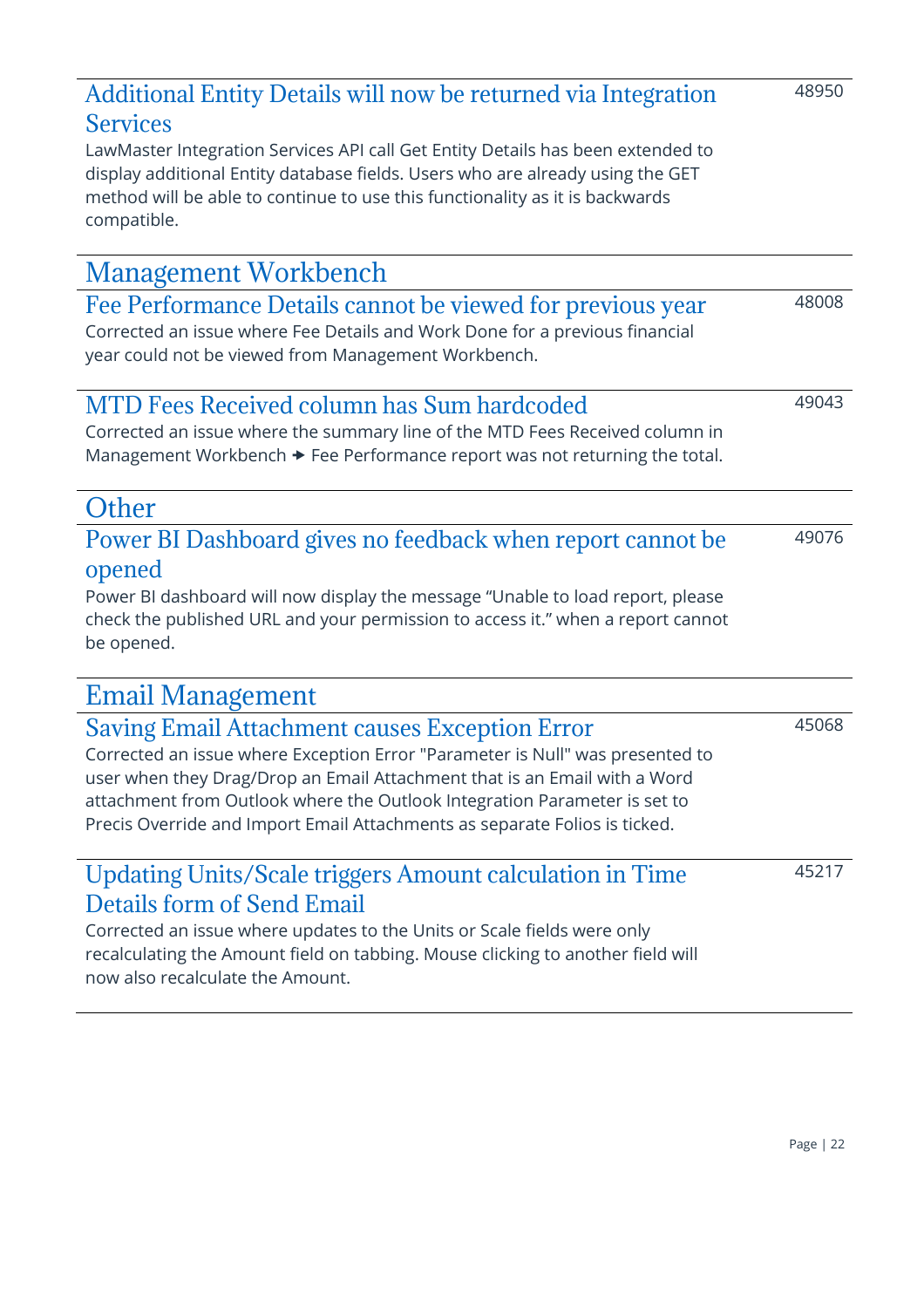| 2.   Outlook Integration Parameter set to Delete email after drag-drop or floating<br>file note ticked, and<br>3. Lawyers Workbench Options Charge Tab > Default Inbound Email Charge -<br>No. of units is set to greater than 0                                                                                                                                                                                |       |
|-----------------------------------------------------------------------------------------------------------------------------------------------------------------------------------------------------------------------------------------------------------------------------------------------------------------------------------------------------------------------------------------------------------------|-------|
| Outlook error 'No row at position 0'<br>Corrected an issue where Outlook Add-in presented 'No row at position 0' error<br>when syncing to LawMaster. Examples of possible scenarios where the error<br>message was displayed include:<br>1. Email message is saved from Sent Items and no Entity ID found<br>2. Email message attempts to save a Bring-up where no Folio No. found                              | 48410 |
| <b>Duplicate Bring-ups appear in Outlook</b><br>To mitigate an issue where duplicate Bring-ups were appearing in Outlook when<br>logging into different machines, a change has been made to the Outlook<br>Integration parameter → Bring-up synchronisation timer to no longer accept a<br>value of 1 (minute). On LawMaster start-up the first sync occurs after elapsed<br>time of start-up plus timer value. | 48670 |
| If the user attempts to set a value of 1, on selecting OK, a validation error is<br>displayed 'Bring-up synchronisation timer can be 0, 2 or greater than 2'.                                                                                                                                                                                                                                                   |       |
| On upgrade to Canada, if the Outlook Integration > Integrate Tasks/Bring-ups<br>Parameter is ticked AND Bring-up Synchronisation Timer = 1, then it will<br>automatically be updated to 2.                                                                                                                                                                                                                      |       |
| Support AD Authentication for Outlook Add-in login screen<br>Windows Authentication can now be selected on the Outlook Add-in Login<br>screen. The default login method displayed on the Add-in Login screen will be                                                                                                                                                                                            | 48907 |

email from Outlook to LawMaster where the following parameters are set: 1. Outlook Integration Parameter set to AutoSave

Corrected an issue where an exception error was displayed on drag/drop of an

<span id="page-22-1"></span>Drag/drop email from Outlook with Default Time causes

A duplicate email check has been added to the Sent Items folder in Outlook. If a duplicate email is found, the email (and related Bring-up if applicable) will not be

<span id="page-22-0"></span>Duplicate Email check added to Sent Items folder

saved to LawMaster.

error on AutoSave

- 2. Outlook Integration Parameter set to Delet file
- <span id="page-22-2"></span>3. Lawyers Workbench Options Charge Tab > Default Inbound Email Charge -

- 1. Email message is saved from Sent Items and no Entity ID found
- 2. Email message attempts to save a Bring-up where no Folio No. found

# <span id="page-22-3"></span>Dupl

<span id="page-22-4"></span>Windows Authentication can now be selected on the Outlook Add-in Login screen. The default login method displayed on the Add-in Login screen will be whichever was last selected by the user to login to LawMaster. The user will not be required to re-enter login details for the remainder of the Outlook session.

47594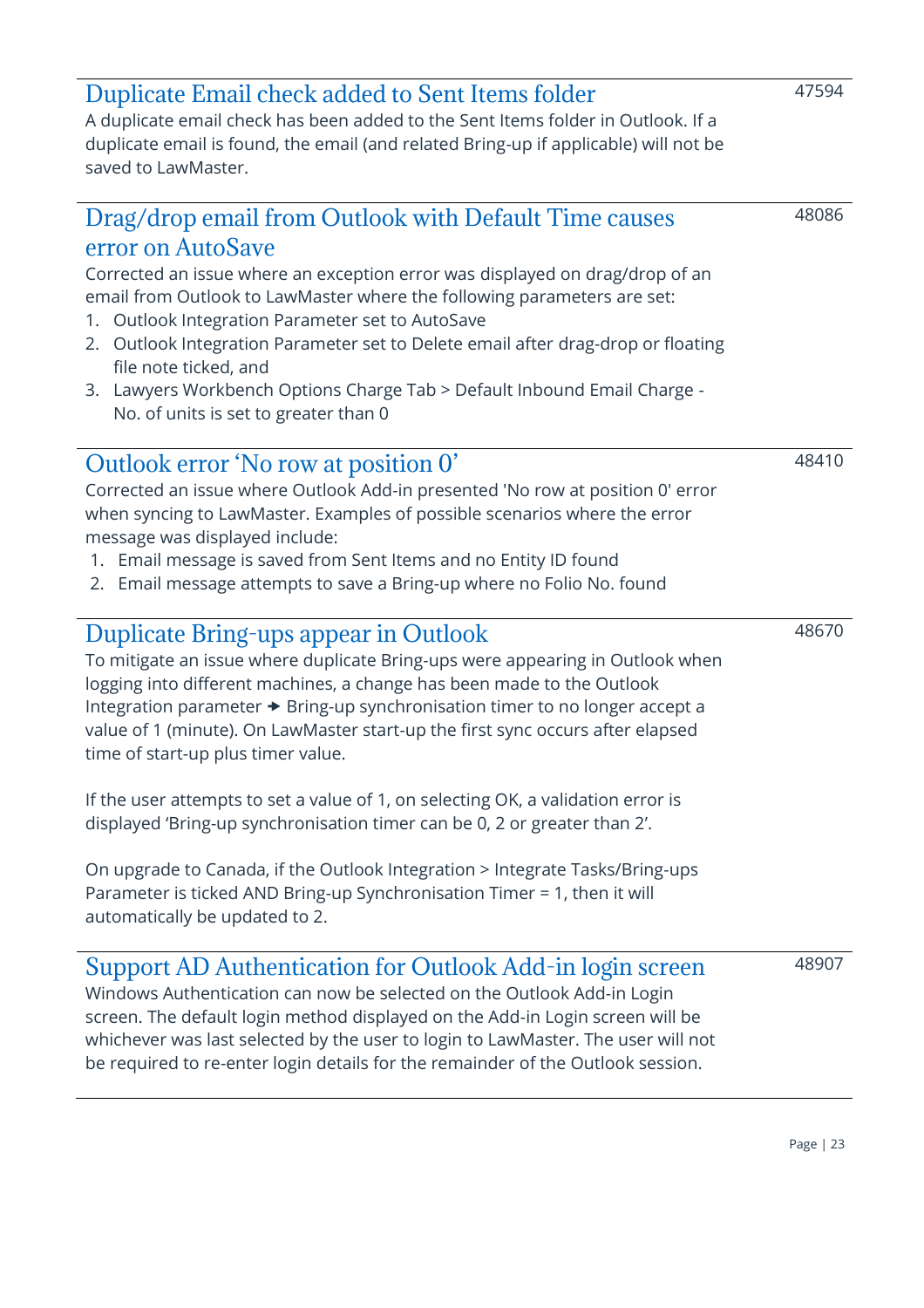<span id="page-23-5"></span><span id="page-23-4"></span><span id="page-23-3"></span><span id="page-23-2"></span><span id="page-23-1"></span><span id="page-23-0"></span>

| LawMaster Email Signature will not add HTML Code if not<br>used                                                                                                                                                       | 49133 |
|-----------------------------------------------------------------------------------------------------------------------------------------------------------------------------------------------------------------------|-------|
| When an email is generated from within LawMaster additional HTML code is<br>including a space/tab & new line into the body of the email even if Email<br>Signatures are not generated from within LawMaster.          |       |
| Where the 00-SIGN parameter Flag = Y the signature block will be added to<br>LawMaster emails. If no signature block is used, then HTML elements will still be<br>added to the message body.                          |       |
| Where the 00-SIGN parameter Flag = N the signature block will not be added to<br>LawMaster emails and no HTML elements will be added to the message body.                                                             |       |
| Following upgrade to Canada System Administrators should check their 00-SIGN<br>parameter to ensure it is set to N or Y.                                                                                              |       |
| <b>Forward Email from Outlook causes Error</b>                                                                                                                                                                        | 49648 |
| Corrected an issue where forwarding an Email from Outlook and undertaking a<br>process immediately afterwards raised a "Failed to save folio. Object reference<br>not set to an instance of an object" error message. |       |
| <b>Add Outlook Appointment</b>                                                                                                                                                                                        | 49647 |
| Corrected an issue where adding an Outlook Appointment associated with<br>LawMaster was raising an error due to missing properties.                                                                                   |       |
| Payroll                                                                                                                                                                                                               |       |
| <b>Report Super Transactions for Year in Payroll Advice</b><br>A new Static Field 52 (Employee Superannuation Contributions This Year) has<br>been added to WP Form PPA - Payroll Earnings Advice.                    | 43773 |
| Static Field 52 is calculated as Sum of all E + I Type Super Transactions (System<br>and Journals) for the selected Employee where the Super YBD = Payroll Year of<br>Payment Advice.                                 |       |
| Link to STP Report displays Report in Grid                                                                                                                                                                            | 44511 |
| Corrected an issue where the link to the STP Report from Employee Record was<br>not selecting the correct row if the Report was out of Max Records range.                                                             |       |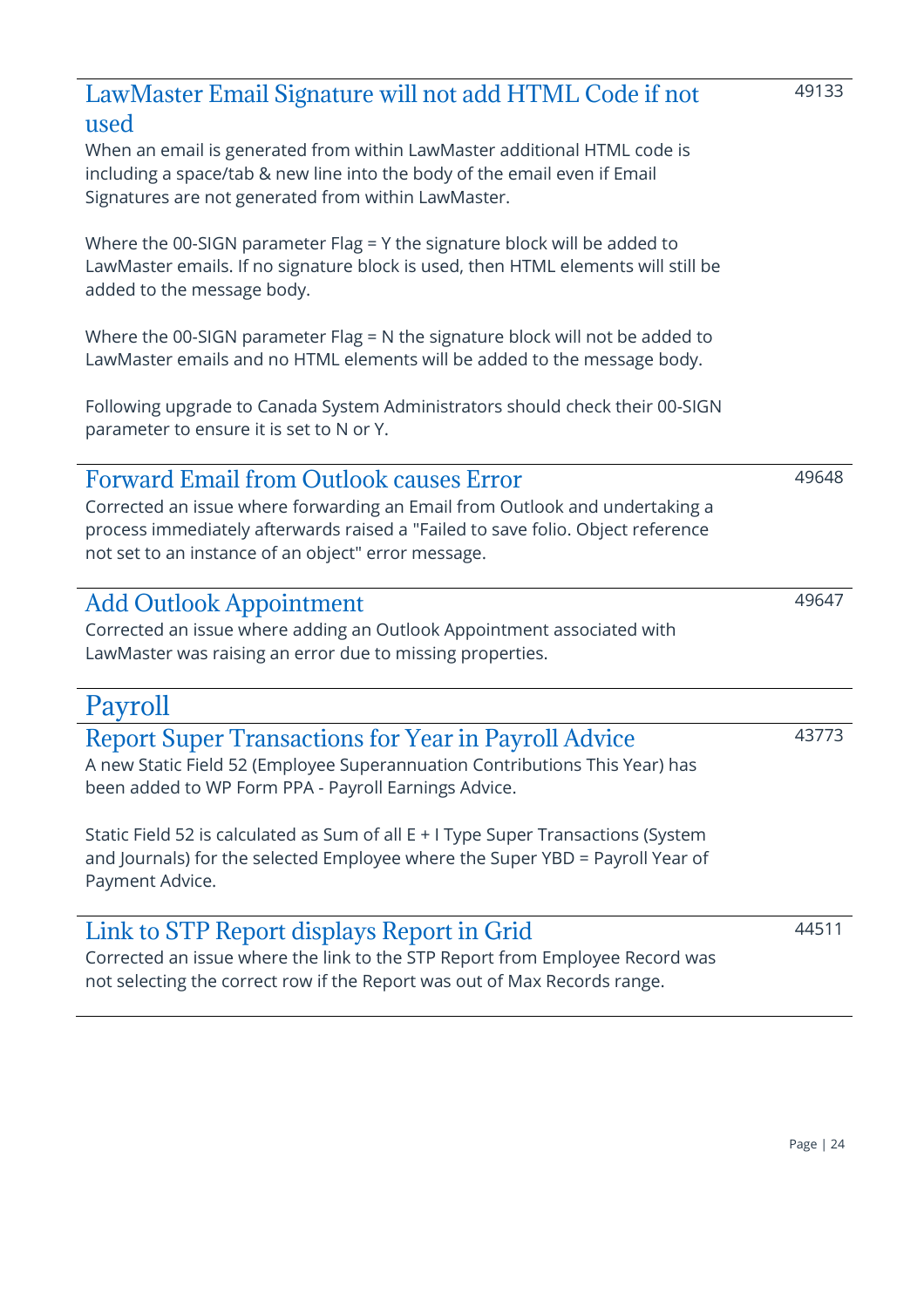### <span id="page-24-0"></span>Closing STP Report Status during refresh causes Exception Error

Corrected an issue where an Exception Error was displayed when a user closed the STP Report Status window during refresh.

### <span id="page-24-1"></span>Remove references to HELP and SFSS and add STSL

From 1<sup>st</sup> July 2019, the ATO will refer to Study and Training Support Loans as STSL rather than HELP and SFSS. References to HELP and SFSS throughout LawMaster have been updated to STSL. Updates have been made to the TX Parameters and context help for the Tax Scales field (Employee Enquiry  $\rightarrow$ modify Employee  $\rightarrow$  Pay Details tab) as follows:

1-No tax-free threshold claimed,

1S-No tax-free threshold claimed plus STSL,

2-Tax free threshold claimed,

2S-Tax free threshold claimed plus STSL,

3-Foreign residents,

4N-Foreign residents where tax file number not provided by employee,

4R-Residents where tax file number not provided by employee,

5-Employee claimed full exemption from Medicare levy,

6-Employee claimed half exemption from Medicare Levy,

F-Flat Rate

The following columns within Test Tax Calculations (Payroll  $\rightarrow$  Administration) have been relabelled:

- 1. Column for 'HELP' has been relabelled to 'HELP pre 1/7/19' and
- 2. Column for 'SFSS' has been relabelled to 'STSL'

On upgrade to Canada, if TX parameters do not exist new ones will be created referencing STSL.

### <span id="page-24-2"></span>Payroll End of Year roll now displays Update and Warning

47580

### messages

"Roll Payroll Year Completed" message is now displayed to the user in a message box as well as the status bar on Rolling the Payroll Year.

44512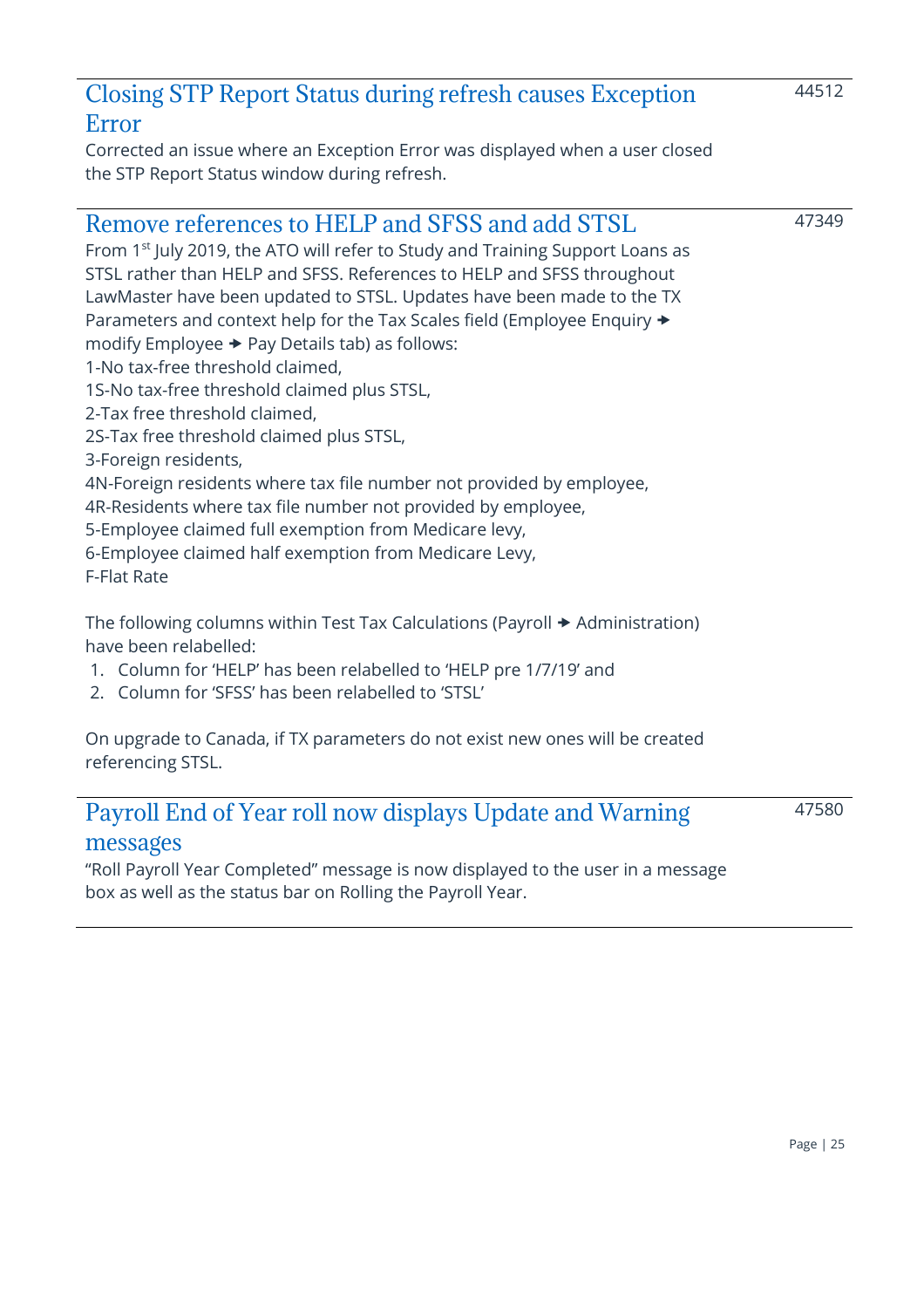### <span id="page-25-0"></span>STP Start Date Parameter

Corrected an issue where the STP Start Date was removed when modifying the Companies - Non-accounting parameter.

On upgrade to Canada, if STP Reporting is selected for a company under the STP Compliance Tab AND an STP Start Date is not defined then STP Start Date field will be updated with the Declaration Date of the first STP Report for the selected Company.

### <span id="page-25-1"></span>Resource Management

<span id="page-25-2"></span>Resource Performance report displays custom time units Corrected an issue where the Print Resource Performance (detailed) report was not factoring in customised time units. For example, where the client has defined a unit of charge as 5 minutes rather than the default of 6.

### <span id="page-25-3"></span>System Administration

<span id="page-25-4"></span>Denial of Access Message for Matters The System Administrator can now control the message displayed to users when they search for a Matter that is restricted as a result of Security Class with Firm Security Class Options (Parameter  $\rightarrow$  Miscellaneous  $\rightarrow$  Firm Security Classes). If ticked the user will be presented with the message "Access to Matter <matter no> is Restricted". If unticked the default, "Matter <matter\_no> not found." will be displayed. 37575 45222

On upgrade to Canada, the Firm Security Class Option will be un-ticked.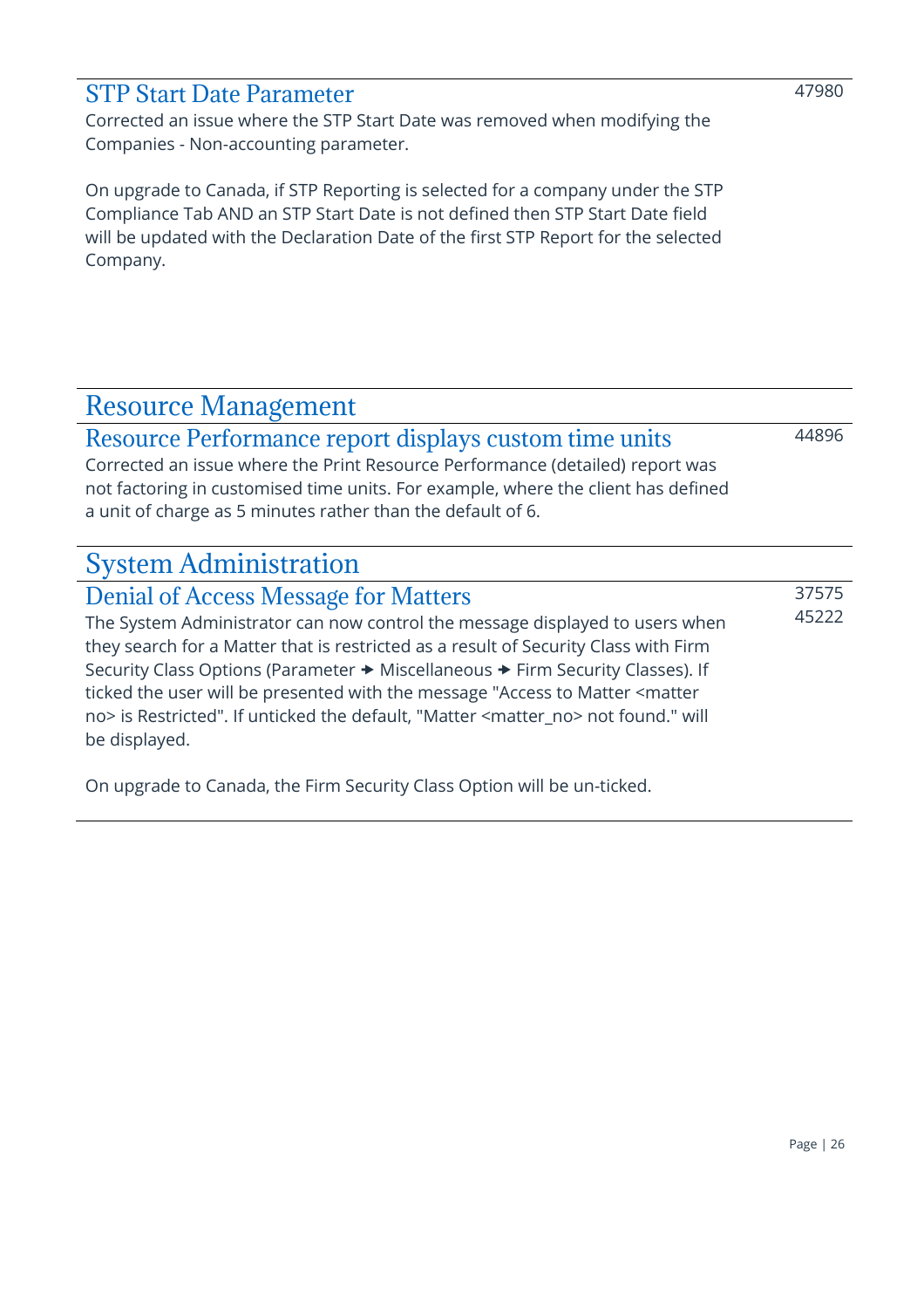### <span id="page-26-0"></span>New Softdocs Licence Codes available

The following Softdocs modules can now be licenced in LawMaster:

- ❖ 060 Probate (SA)
- ❖ 061 Immigration Law
- ❖ 062 National Land Registry Forms

Module 051 Conveyancing (SA) will be connected to the following Areas of Law:

- ❖ SD\_51 Conveyancing (SA)
- ❖ SD\_63 Conveyancing Purchaser (SA)
- ❖ SD\_64 Conveyancing Vendor (SA)

We have also corrected an issue where a user licenced for Module 010 Conveyancing (Qld) was unable to access Real Property (Qld) without a separate licence. This will be available in the Canada release.

Users on versions earlier than Canada may have a patch applied to make the new modules available for licencing. The patch is also required to allow users access to Modules 010 Conveyancing (Qld) and 035 Real Property (Qld) with separate licences.

# <span id="page-26-1"></span>Grid Layout can be saved in Parameters

The Grid Layout can now be saved in Parameters  $\rightarrow$  Set Parameters and will load for use the next time a user displays a Parameter in grid view.

Reset grid layout to LawMaster default icon has been added to Parameters  $\rightarrow$  Set Parameters Grid Form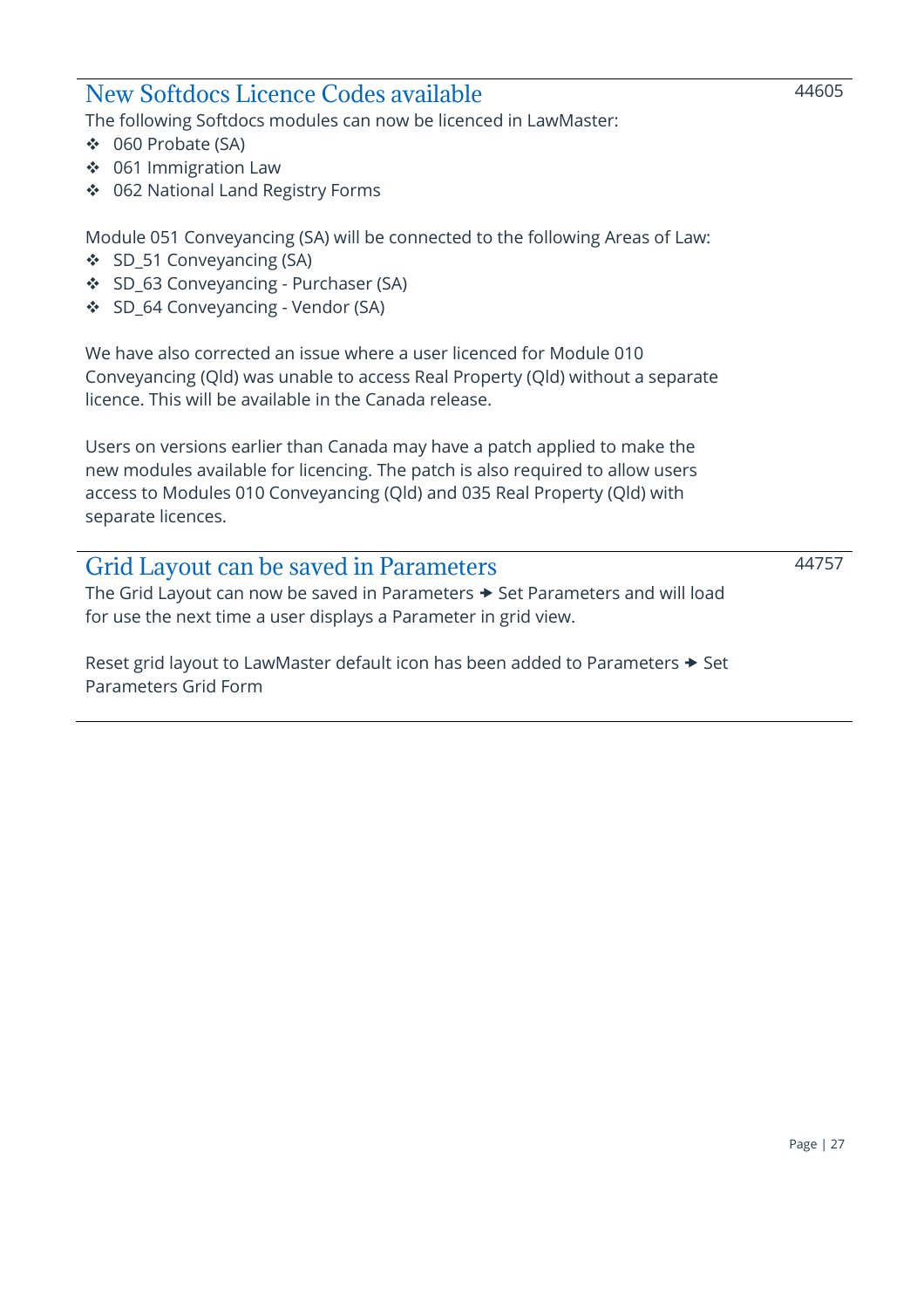<span id="page-27-2"></span><span id="page-27-1"></span><span id="page-27-0"></span>

| <b>Security Classes now maintained in a Reference Table</b><br>System Administrators will now be able to define for each Security Class Code a<br>Description, Summary and Full Details so that they can easily manage and<br>reference the configuration of complex security groups from within LawMaster.                                                                                                                         | 44972<br>45313 |
|-------------------------------------------------------------------------------------------------------------------------------------------------------------------------------------------------------------------------------------------------------------------------------------------------------------------------------------------------------------------------------------------------------------------------------------|----------------|
| Parameter details are as follows:<br>❖ Code - 1-2 character Security Class code.<br>Description - Brief description of Security Class code to enable users to select<br>榛<br>correct code when assigning to Resources, Matters, Folios and Subject Files<br>within LawMaster. Description will be displayed to users throughout<br>LawMaster.<br>Summary - Summary of Security Class code details. Only visible from<br>Parameters. |                |
| Full Details - Detailed description of Security Class code to provide<br>樂<br>background on use. Only visible from Parameters.<br>Visible - Y/N If N is selected the Security Class Code can still be manually<br>entered but is not displayed in Lookup for Security Class Codes.                                                                                                                                                  |                |
| On upgrade to Canada, existing Security Classes defined in LawMaster under the<br>Parameter - Miscellaneous → Processing Options - Firm Security Classes, will be<br>converted to the new format and made accessible from Main Menu →<br>Parameters → Miscellaneous → Firm Security Classes.<br>Security class parameter 00-SEC will be removed.                                                                                    |                |
| <b>Security Class Lookup</b><br>Security Classes can now be selected as a Parameter Lookup that displays the<br>Security Code and Description.                                                                                                                                                                                                                                                                                      | 45089          |
| The Security Class lookup is available from all areas that a Security Class can be<br>selected including:<br><b>Add/Modify Matter</b><br>榛<br>Add/ Modify Folio<br>❖<br>Add/Modify Employee<br>❖<br>Add/Modify Subject File<br>❖                                                                                                                                                                                                    |                |
| Security Class can be selected for Resources in new format<br>System Administrators can now select the Security Classes for a selected<br>Resource with a description of the Security Class displayed so that they can<br>ensure Security Classes are allocated correctly. Menubar → Security → Maintain<br><b>User Security</b>                                                                                                    | 45090          |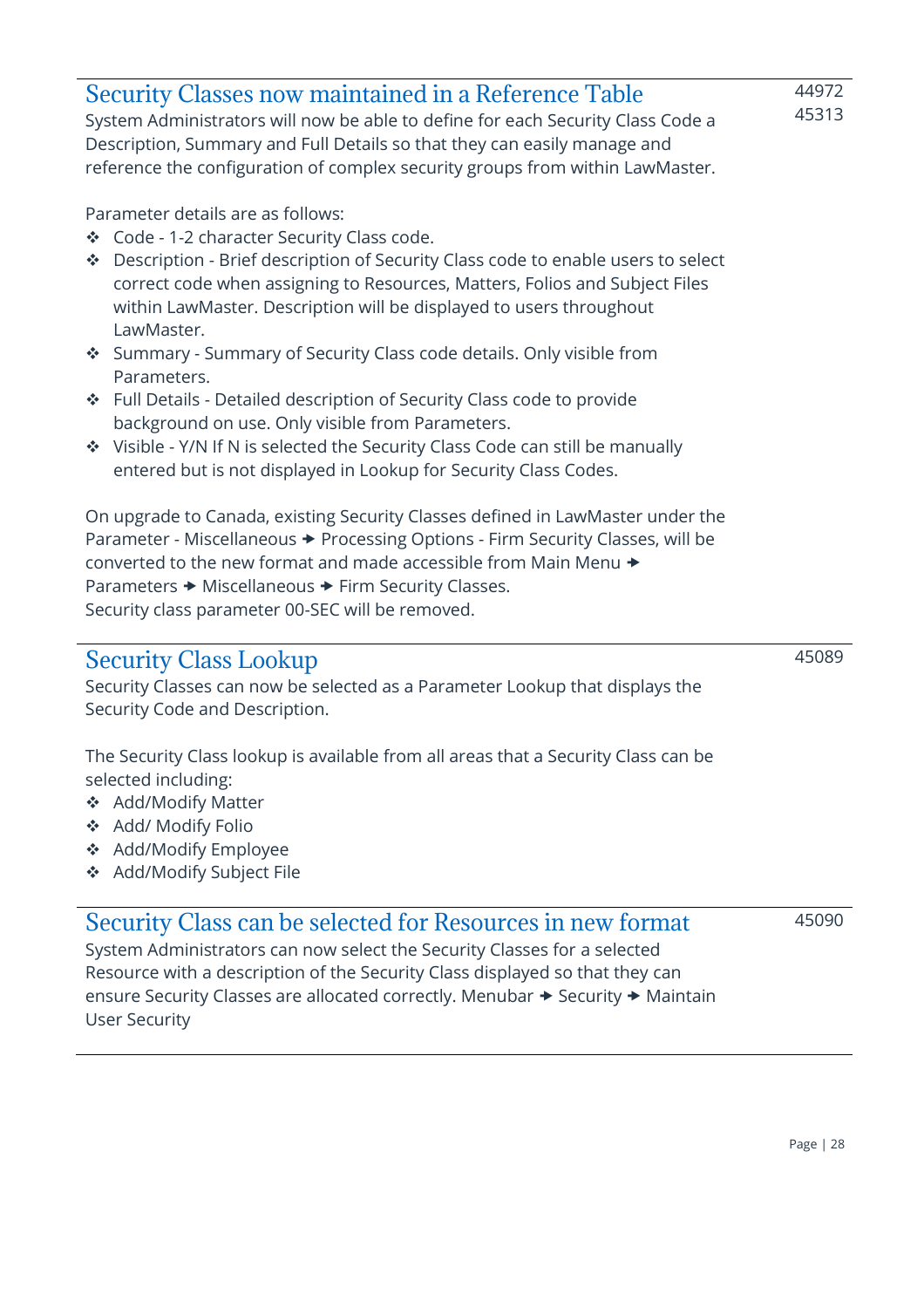<span id="page-28-2"></span><span id="page-28-1"></span><span id="page-28-0"></span>

| Login Passwords now checked for complexity<br>Following the upgrade to Canada when a user adds or modifies a LawMaster<br>password, it will be validated against a password dictionary of commonly used<br>passwords. The user will be prompted to create a more complex password<br>where the check fails.                                                  | 45791<br>48017 |
|--------------------------------------------------------------------------------------------------------------------------------------------------------------------------------------------------------------------------------------------------------------------------------------------------------------------------------------------------------------|----------------|
| Additional information (tooltip/context help/module description) has been<br>provided where a user can add or modify a password as follows: "Your password<br>should be at least 12 characters long. To make it stronger, use upper and lower-<br>case letters, numbers and special characters."                                                             |                |
| ❖ Menubar → File - Change Password<br>Menubar → Security → Maintain User Security - select Resource → General<br>-⊱<br>tab - Change Password<br>Menubar → Security → Maintain User Security - Add User - Add Password<br>參<br>Menubar → Security → Maintain User Security - Copy User - Set Password<br>$\frac{1}{2}$<br>Login screen → Change Password<br>榛 |                |
| <b>Long Passwords Truncated on Start-up Screen</b><br>Long passwords (> 8 characters) were being truncated on the initial start-up<br>screen.                                                                                                                                                                                                                | 48256          |
| Following the upgrade to Canada, users that have a password longer than 8<br>characters or had spaces at the beginning or end of their password may find<br>they are unable to login until the password has been reset by the System<br>Administrator.                                                                                                       |                |
| 00-TAPI Parameter<br>Corrected an issue where changes made to Parameters → Miscellaneous →<br>Processing Options would update the 00-TAPI Parameter - Par_Flag field to a<br>default setting of N.                                                                                                                                                           | 46597          |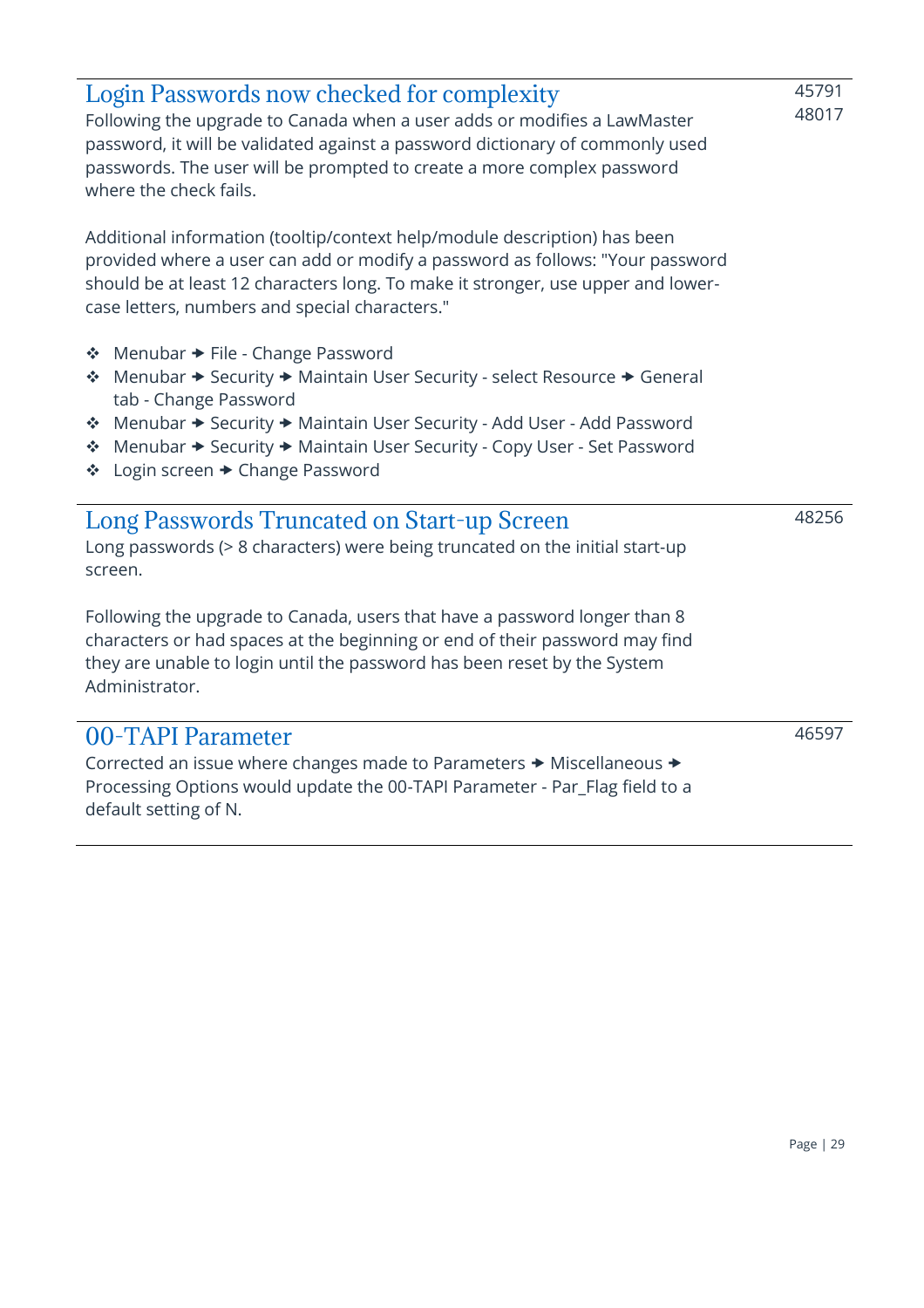<span id="page-29-0"></span>

| Entity ID can be stored against each Bank field                          |
|--------------------------------------------------------------------------|
| A new field called 'Bank Entity ID' has been added to the Bank Details - |
| Accounting Parameter to assist with Trust Transfers.                     |

The Bank Entity ID field will be used to ensure the correct Payer / Payee and Bank Account Details are stored so that Trust Transfer details are correctly recorded.

On upgrade to Canada, the Bank Entity ID field is created with a blank value. Users will be required to update this field manually following upgrade if they wish to use the new method of creating Trust Transfer Payments and Receipts. Additional information regarding the implementation of the new method is available on topic Trust Transfer Enhancements R44040.

### <span id="page-29-1"></span>Bank Entity ID field Validation

Validation has been added to the Bank Entity ID field of the Bank Details - Accounting Parameter in both AUS and NZL databases as follows:

- ❖ Value can be blank
- ❖ If Value is not blank, it must be an existing Entity ID. If not an existing Entity ID, the following validation message is presented "Invalid Entity, does not exist. Please select one from the look up screen."

47177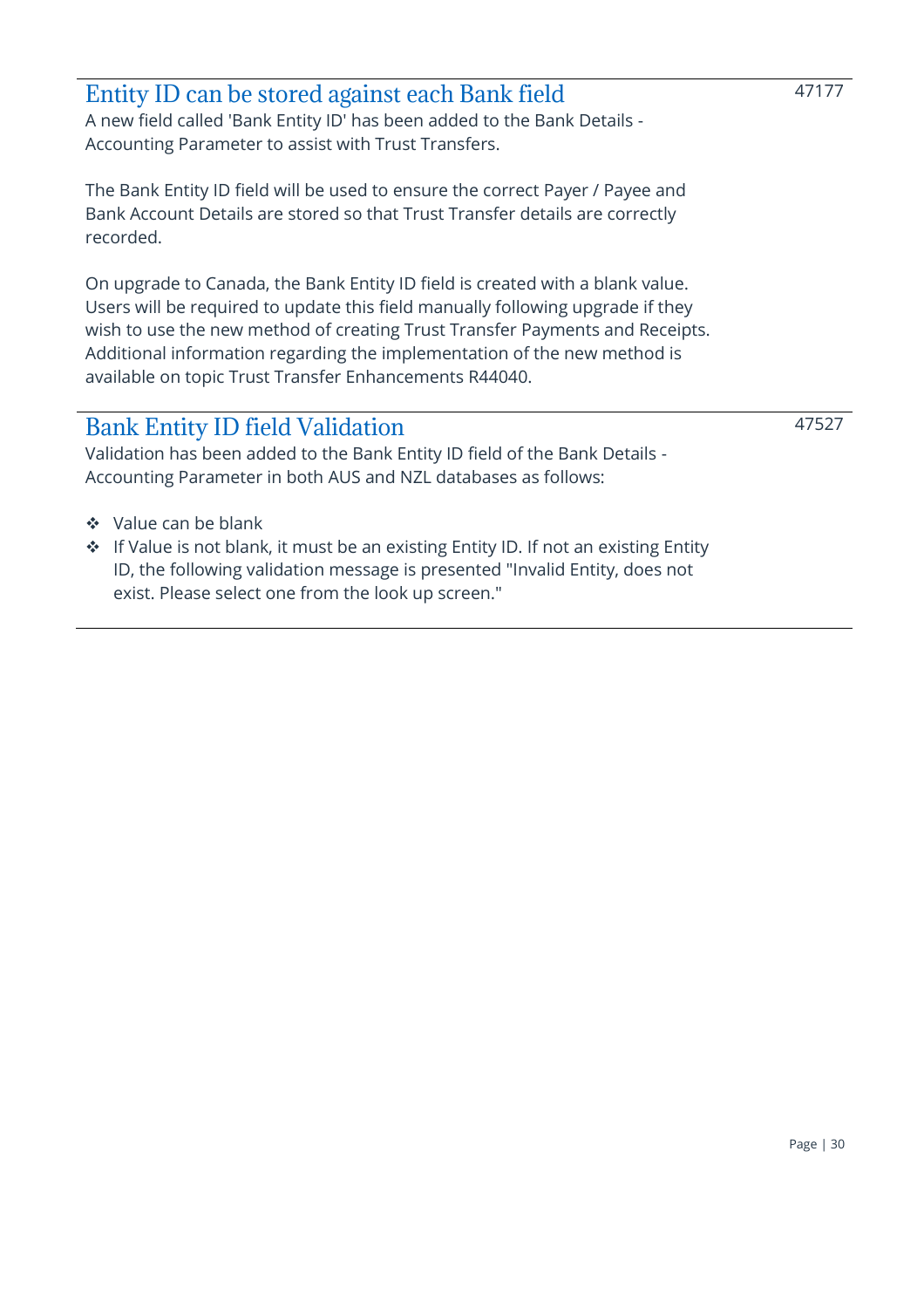### <span id="page-30-0"></span>Discontinue Support for TLS 1.0 and 1.1

In line with global movements to deprecate TLS 1.0 and 1.1 protocols, LawMaster now also supports pure TLS 1.2 environments from the Canada release onwards.

Outbound communications to these services require TLS 1.2:

- ❖ SAI
- ❖ Infotrack
- ❖ GlobalX
- ❖ MessageXchange (STP)
- ❖ Google Places
- ❖ NZ Post

Inbound communication will still support TLS 1.0 and 1.1 protocols allowing clients to update their systems as needed, but prior versions of LawMaster do NOT fully support TLS 1.2.

Any LawMaster servers need to support TLS 1.2 ciphers before upgrading to Canada.

- ❖ LawMaster hosted environments already support TLS 1.2
- ❖ On Premise servers (including on premise DMS servers) will require support for TLS 1.2 in order to guarantee reliability in communicating with the above services.

You can test what versions of TLS are supported on your web servers by going to the following URL - <https://ssllabs.com/ssltest>

### <span id="page-30-1"></span>NLog maintains up to 10 days of logs

LawMaster maintains client-side error logs in Client.Log file on user's machine and application service logs in ApplicationService.log file on web server. These files will now be maintained as a separate file for each date and retained for at least 10 days.

### <span id="page-30-2"></span>Prevent Window Handle Errors

Improved an issue where the LawMaster application shuts down when Windows Handles reached the maximum allowed by Windows in any one application. LawMaster now monitors the number of controls open in the Application and when they are reaching the limit and a form is opened, a warning is displayed to the user, "System resources are low, please close LawMaster windows and tabs before proceeding".

### <span id="page-30-3"></span>System Out of Memory Errors

Improved handling of System Out of Memory errors.

49046

49122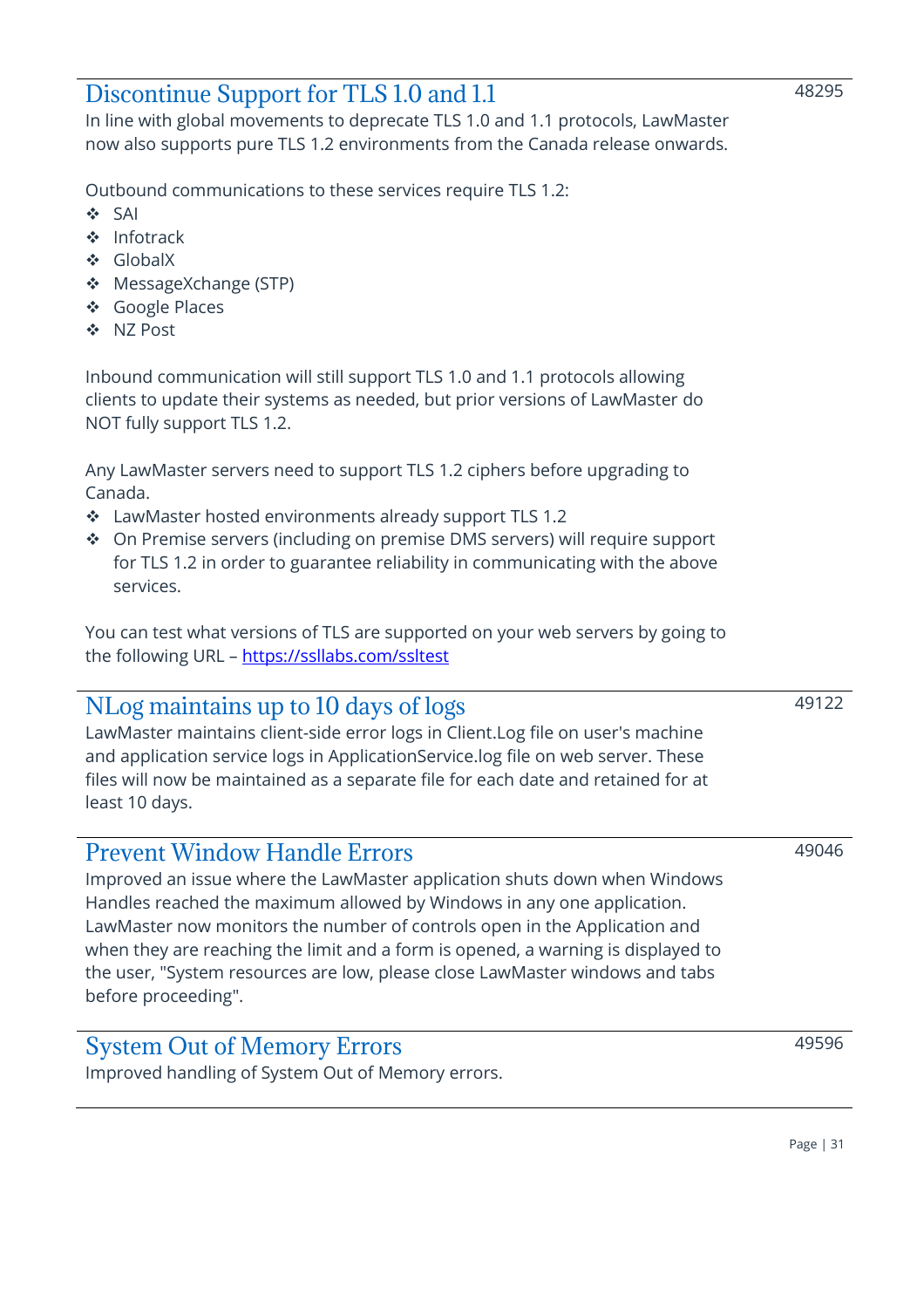<span id="page-31-3"></span><span id="page-31-2"></span><span id="page-31-1"></span><span id="page-31-0"></span>

| <b>Trust Accounting</b>                                                                                                                                                                                                                                                                                                                                                                                                                                           |       |
|-------------------------------------------------------------------------------------------------------------------------------------------------------------------------------------------------------------------------------------------------------------------------------------------------------------------------------------------------------------------------------------------------------------------------------------------------------------------|-------|
| Display Unprotected Funds in Matter Financial Summary Tab<br>A new field has been included under Matter Workbench > Financial Summary<br>tab called Available Funds and is in the Trust section under Cleared Funds.                                                                                                                                                                                                                                              | 33234 |
| The Available Funds field displays the amount of Cleared Firm Funds held in<br>Trust for the Matter. When the user selects Refresh on the Financial Summary<br>tab, the amount is recalculated. A Tooltip has been added to Available Funds<br>field as follows: "Total of Firm Funds with a Status of Cleared".                                                                                                                                                  |       |
| <b>Trust Statement Balance Brought Forward</b><br>When printing Trust Statements for a matter and the balance brought forward is<br>zero, the balance brought forward line will no longer be displayed on the WP<br>Form 'TS'.                                                                                                                                                                                                                                    | 35534 |
| Where the balance brought forward is not zero, the balance brought forward<br>line will display a blank value in Table 1 Field 10 WP Form TS (Input Date).                                                                                                                                                                                                                                                                                                        |       |
| Where there are trust transactions which pre-date the Matter Open Date, the<br>balance brought forward line is now displayed correctly as the first line.                                                                                                                                                                                                                                                                                                         |       |
| <b>Print Trust Trial Balance Reporting Options</b><br>Users can now select a Reporting Option based on Input Date or Transaction<br>Date for the following modules:<br>La Print Trust Trial Balance (Main Menu → Accounting → Trust Accounting →<br>Trust → Print Trust Trial Balance)<br>Publish Trust Trial Balance (Main Menu → Accounting → Trust Accounting →<br>參<br>Trust $\rightarrow$ Reports for Publication $\rightarrow$ Publish Trust Trial Balance) | 37633 |
| Input Date is the default selection for the Reporting Option.                                                                                                                                                                                                                                                                                                                                                                                                     |       |
| A new Static Field [08] labelled Reporting Option has been added to the WP Form<br>TTB which displays either Input Date or Transaction Date based on selection by<br>the user.                                                                                                                                                                                                                                                                                    |       |
| If WP Form TTB is set to save in either the Forms Enquiry or SEQR Parameters,<br>the Folio Precis will include the Reporting Option selected.                                                                                                                                                                                                                                                                                                                     |       |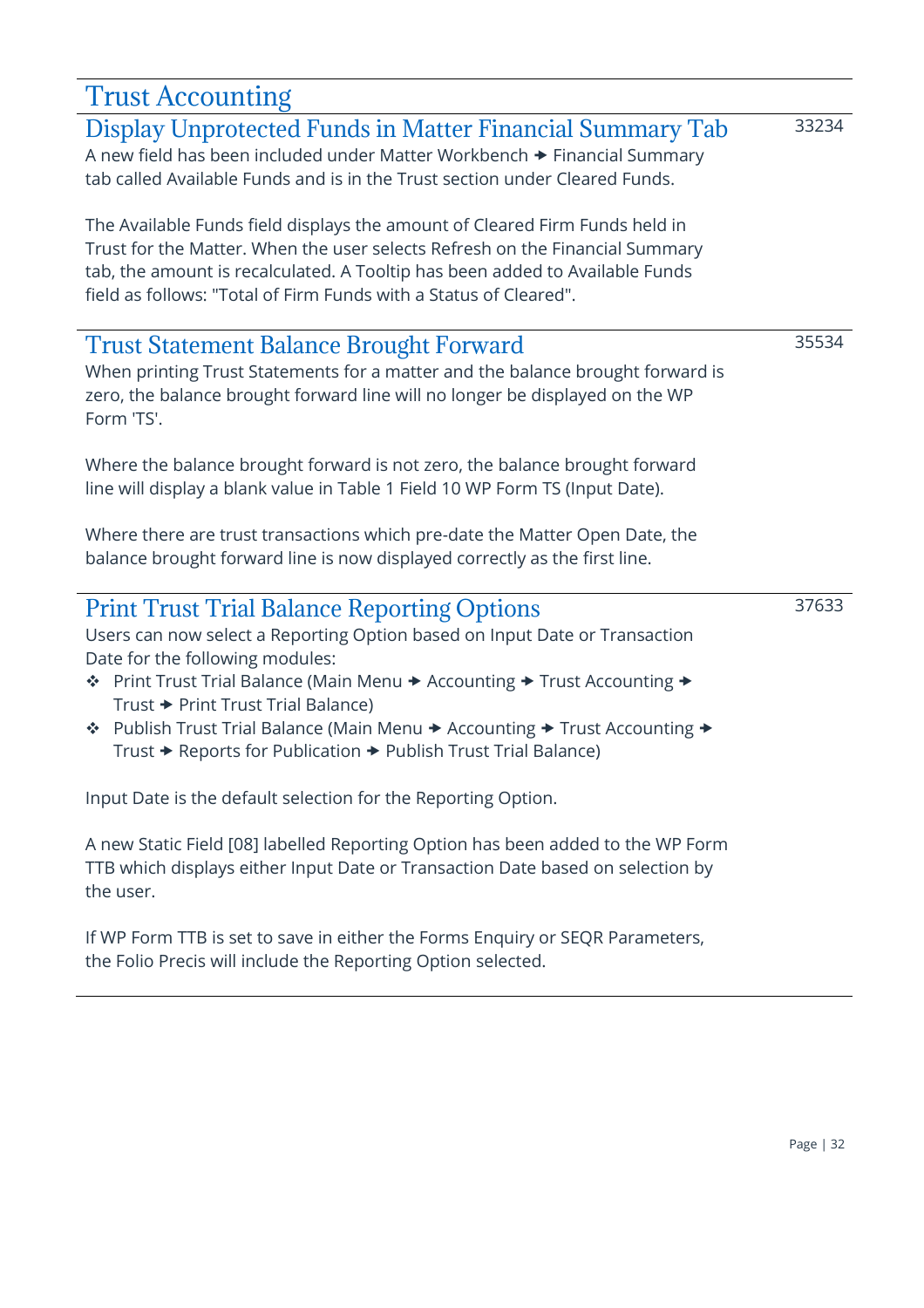### <span id="page-32-0"></span>Publish Trust Cash Book

A new module called Publish Trust Cash Book is now available from Main Menu → Accounting → Trust Accounting → Trust → Reports for Publication.

This module provides the facility to publish the Trust Cash Book for the nominated date range type or accounting period. When this module is run, the Report Number will be inserted in the MS Report as per the SEQR Parameter with a Parameter Code of TCB. The date the report was published is included in the report header together with the report specifications. Page numbering is included in the footer of the report. The merged report will be saved as a folio to the Subject File if nominated in the SEQR Parameter.

Users can select a Date Range based on Input Date, Transaction Date or Accounting Period for Trust Cash Book reports, the Input Date is the default selection.

The Reporting Option selection is included in Report Remarks and:

- ❖ included in Folio Precis if 'Save to Folio' is selected, or
- ❖ included in header if 'Save to PDF' is selected.

The opening balance row will only display a value in the Input Date or Transaction Date field based on the Reporting Option selected.

- $\cdot \cdot$  If Reporting Option = Accounting Period display the first Input Date for the transactions as the Opening Balance B/F date.
- ❖ If Reporting Option = Input Date display Date From in Input Date field and null in Transaction Date field
- ❖ If Reporting Option = Transaction Date display Date From in Transaction Date field and null in input Date field

### <span id="page-32-1"></span>Print Trust Ledger by Matter

A new Module called Print Trust Ledger by Matter has been added to Main Menu  $\rightarrow$  Accounting  $\rightarrow$  Trust Accounting  $\rightarrow$  Trust.

Print Trust Ledger by Matter input fields are as follows:

- ❖ Matter No
- ❖ Reporting Option Input Date Range or Transaction Date Range, defaults to Input Date Range
- ❖ Date From defaults to 01/01/1900
- ❖ Date To defaults to TODAY

Report Layout is a MS Report in the same format as Print Trust Ledger. Bank No and Client Details are ascertained from Matter selected.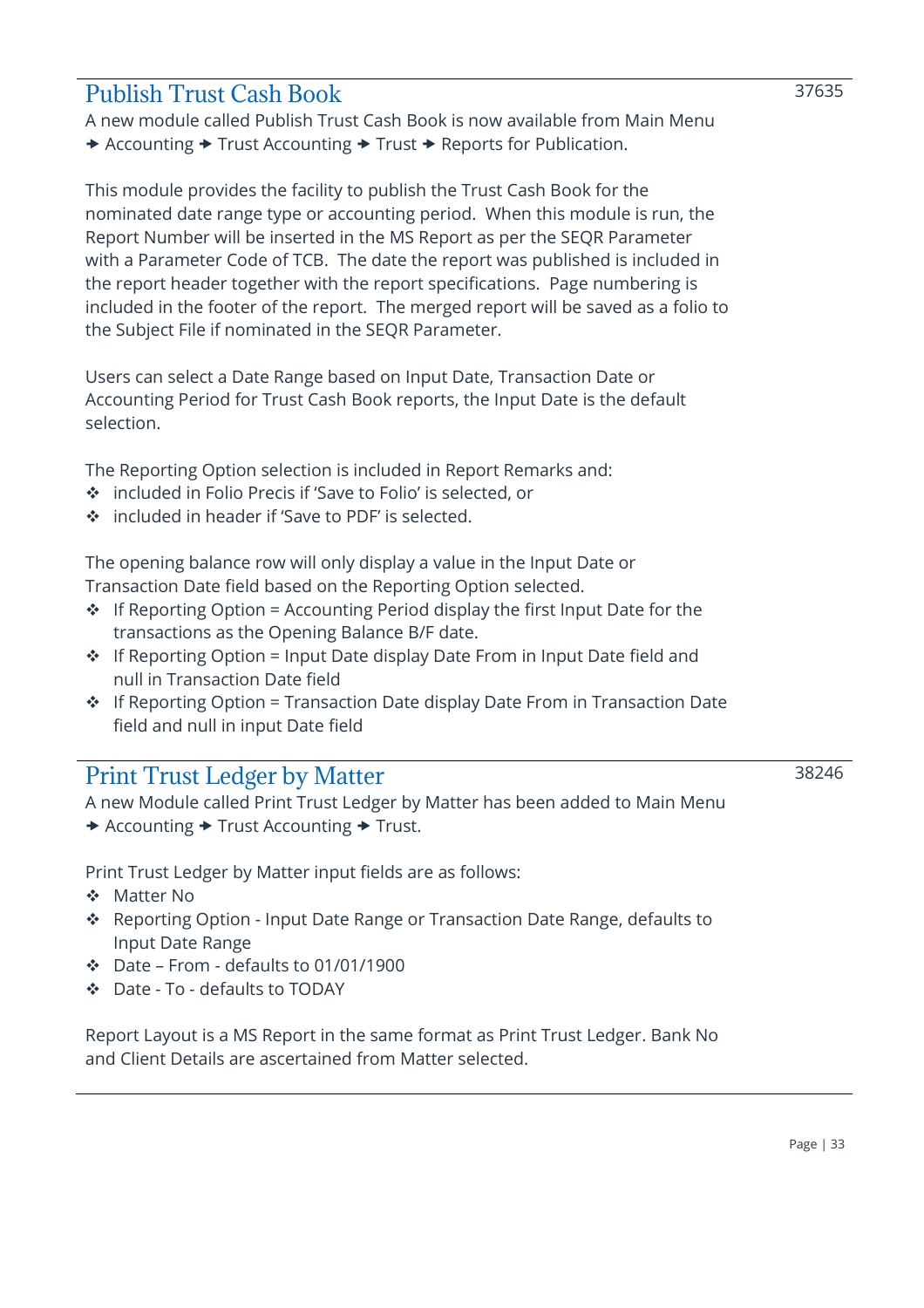### <span id="page-33-0"></span>Trust Transfer Enhancements

The Trust Transfer function was using the incorrect Payee and Bank Account details on the Trust Bank Payment Voucher and incorrect Payer on General Bank Receipt unless Company entity details were modified.

To resolve this issue, we have provided for a Bank Entity ID to be stored against each Bank Account parameter. Users can continue to process their Trust Transfers as is or add a Bank Entity ID against the Bank Details - Accounting parameter. The addition of the Bank Entity ID against both the Trust and General Bank Account parameters triggers the new Trust Transfer process as detailed below:

- 1. Entity Details for Trust Transfer are ascertained in the following priority order:
	- a. If Entity Details are recorded on both Trust and General Bank Account parameters in the Bank Details - Accounting  $\rightarrow$  Bank Entity ID field use new method detailed below,
	- b. If Trust or General Bank Entity ID fields are blank, then use existing method Company Codes - Accounting  $\rightarrow$  Company Entity ID
- 2. If Bank Entity ID fields are completed and Trust Transfer raised in LawMaster using module Review Possible Trust Transfers  $\rightarrow$  Apply Selected Amount (and Narrative) or Transfer Selected Items
	- a. When Trust Bank Payment Voucher is created,
		- i. If Payment Method = B, D, or E Trust Payment Voucher to reference General Bank Entity for Payee Entity ID and Payee Name
		- ii. If Payment Method = D or E Trust Payment Voucher to record Bank Account Details from General Bank Account Entity.
	- b. When General Bank Receipt is created then:
		- i. For all Media Types reference Trust Bank Account Entity Name for Payer Name and Received From fields
		- ii. For Media Types D or E reference Trust Bank Account Entity for Drawer and Bank Account fields
		- iii. For Media Type B(Q) reference Trust Bank Account Entity for Drawer, Bank and Location fields
- 3. If Trust Transfer Payment Voucher has Payment Method of D or E, when Payment is made via Direct Deposit Bank file then Payment is drawn from Trust Bank and paid to General Bank (General Bank No. field recorded against the Trust Bank making the Payment).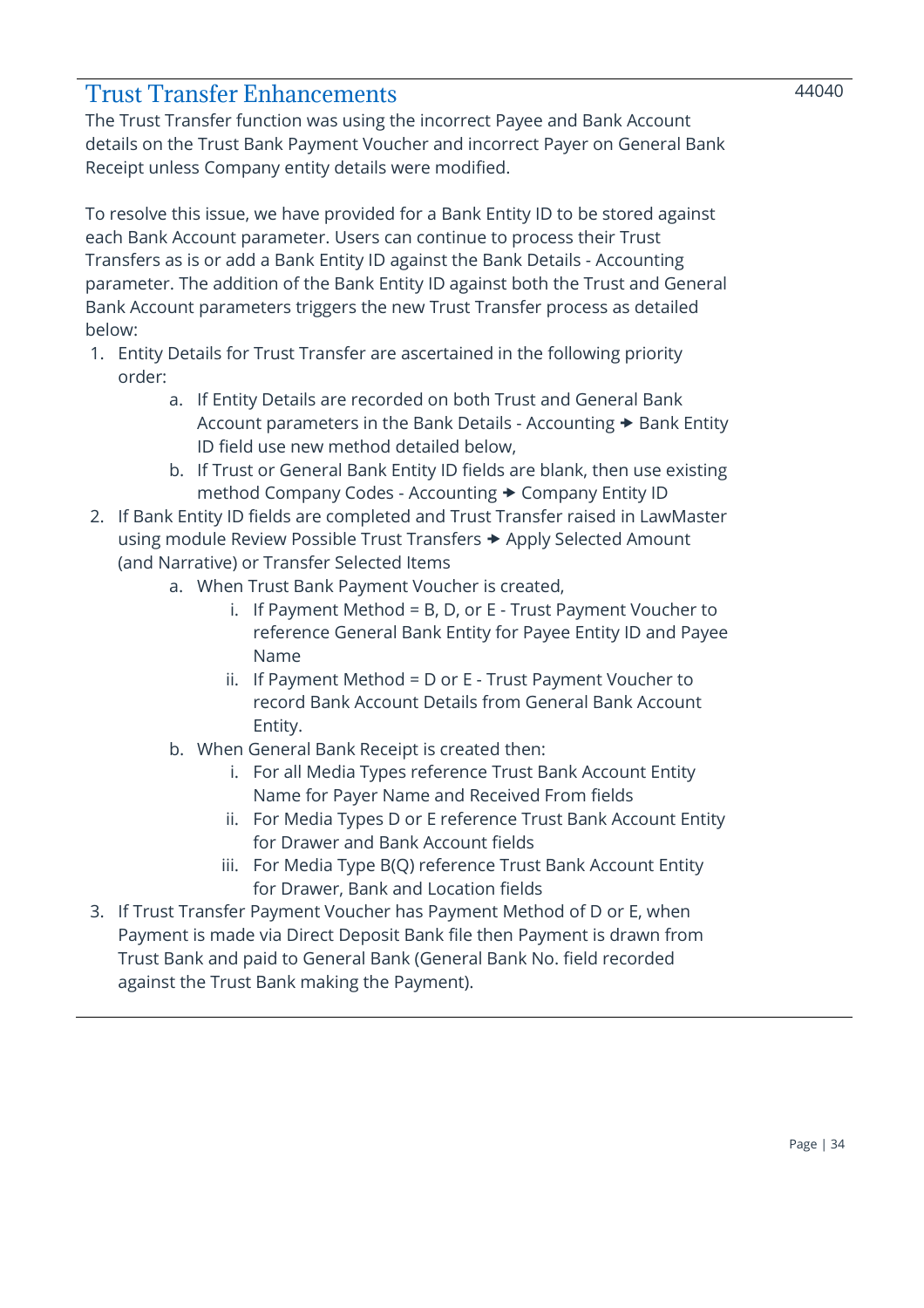### <span id="page-34-0"></span>Transit Register records on Trust Statement

Transit Register entries have now been separated from Trust Transactions in WP Form TS - Trust Statement.

A new Table has been added to the WP Form TS - Table 2 - Transit Register Transactions and includes the following columns:

- ❖ 1 Input Date
- ❖ 2 Transaction Date
- ❖ 3 Transaction Type Receipt or Forward
- ❖ 4 Reference No
- ❖ 5 Narrative
- ❖ 6 Credit Amount (Received value)
- ❖ 7 Debit Amount (Paid/Forwarded value)
- ❖ 8 Balance (Running Balance)

New Static Fields have been added for the Transit Register Transactions:

- ❖ Static Field 17 Total Paid Transit
- ❖ Static Field 18 Total Received Transit
- ❖ Static Field 19 Transit Balance

Existing Static Fields have been updated as follows:

- ❖ Static Field 11 Total Paid Trust
- ❖ Static Field 12 Total Received Trust
- ❖ Static Field 13 Trust Balance (excl Transit)

Transit Register Transactions will be reported in Transaction Date order with Receipt component reported first. Where a transit register record has an asterisk in the Details field, the entire transaction is excluded from the Transit Register Transactions table. Transit Register Transaction table will have an Opening Balance line if applicable.

Trust Transaction table Opening Balance calculation will no longer include Transit Register Transactions.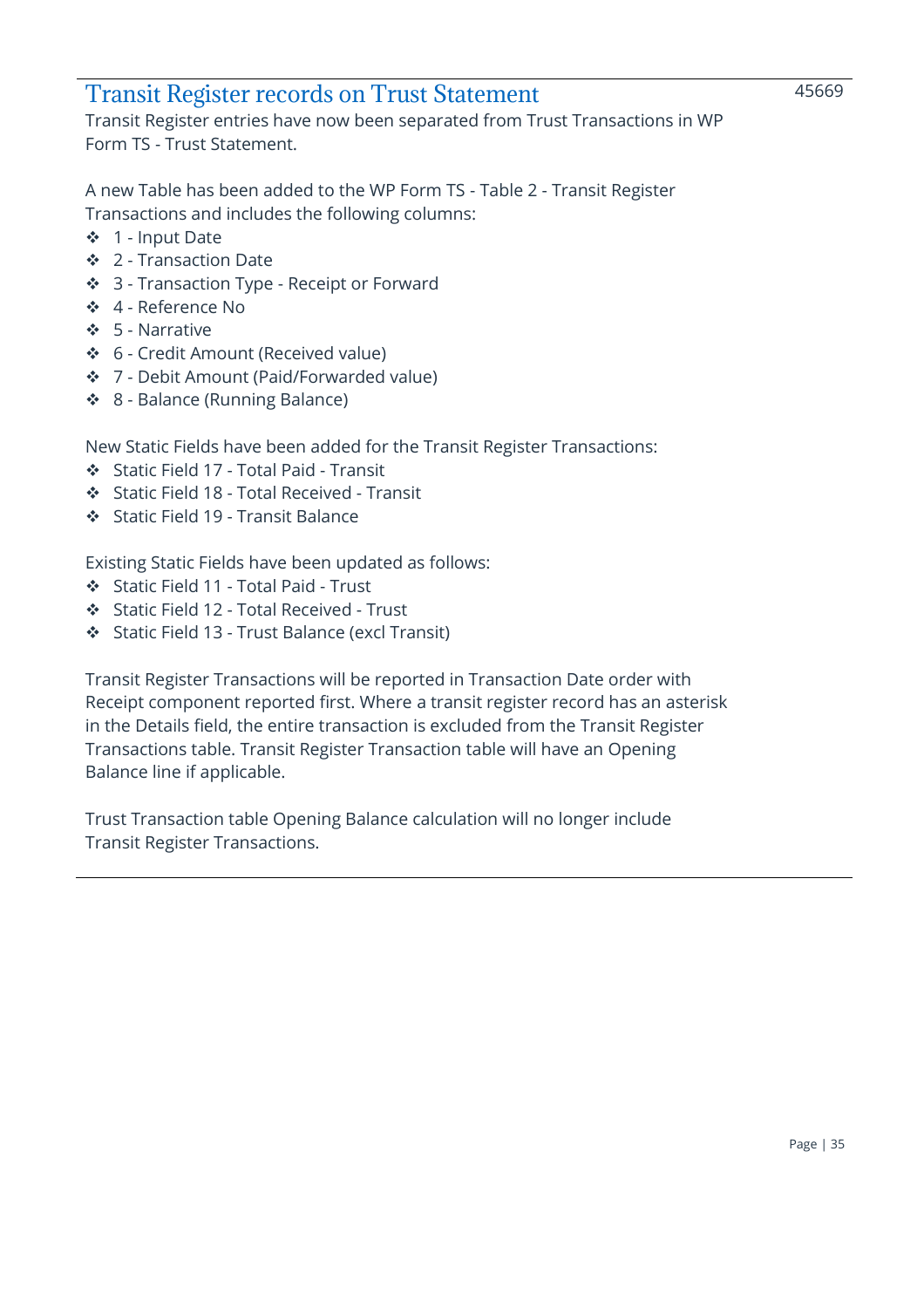### <span id="page-35-0"></span>Print Overdrawn Trust Report

Transactions reported in the Print Overdrawn Trust Report (Main Menu Accounting  $\rightarrow$  Trust Accounting  $\rightarrow$  Trust) are now reported in Input Date order.

Users can select a Date Range based on Input Date or Transaction Date with the Input Date is the default selection.

The Date Range Basis is reported in Report Remarks and:

- ❖ included in Folio Precis if "Save Output to Folio" selected, or
- ❖ included in Email Body if "Export Grid Contents to Excel and Email" selected.

The 'Insert Date' column has been renamed as 'Input Date' and moved to the left of 'Transaction Date' column.

The 'Matter Trust Balance' column has been moved to the left of the 'Bank Balance' column.

Matters identified as a Law Society Matter on the Bank Details - Accounting Parameter (Parameters > Accounting) will now be excluded from the Print Overdrawn Trust Report.

### <span id="page-35-1"></span>Trust Payments Cash Book

Trust payment transactions are now reported in Input Date order for the following modules:

- ❖ Print Trust Payments Cash Book (Main Menu Accounting Trust Accounting  $\rightarrow$  Trust  $\rightarrow$  Print Trust Payments Cash Book)
- ❖ Publish Trust Payments Cash Book (Main Menu Accounting Trust Accounting  $\rightarrow$  Trust  $\rightarrow$  Publish Trust Payments Cash Book)

Users can select a Date Range based on Input Date or Transaction Date for Trust Payments Cash Book reports with the Input Date being the default selection.

The 'Reporting Option' selection is included in Report Remarks if grid report or Report Header if MS Report and:

- ❖ included in Folio Precis if 'Save Output to Folio' selected, or
- ❖ included in Email Body if 'Export Grid Contents to Excel and Email' selected, or
- ❖ included in header if 'Save to PDF' selected.

The 'Insert Date' column has been renamed 'Input Date' and has been moved to the left of the 'Transaction Date' column.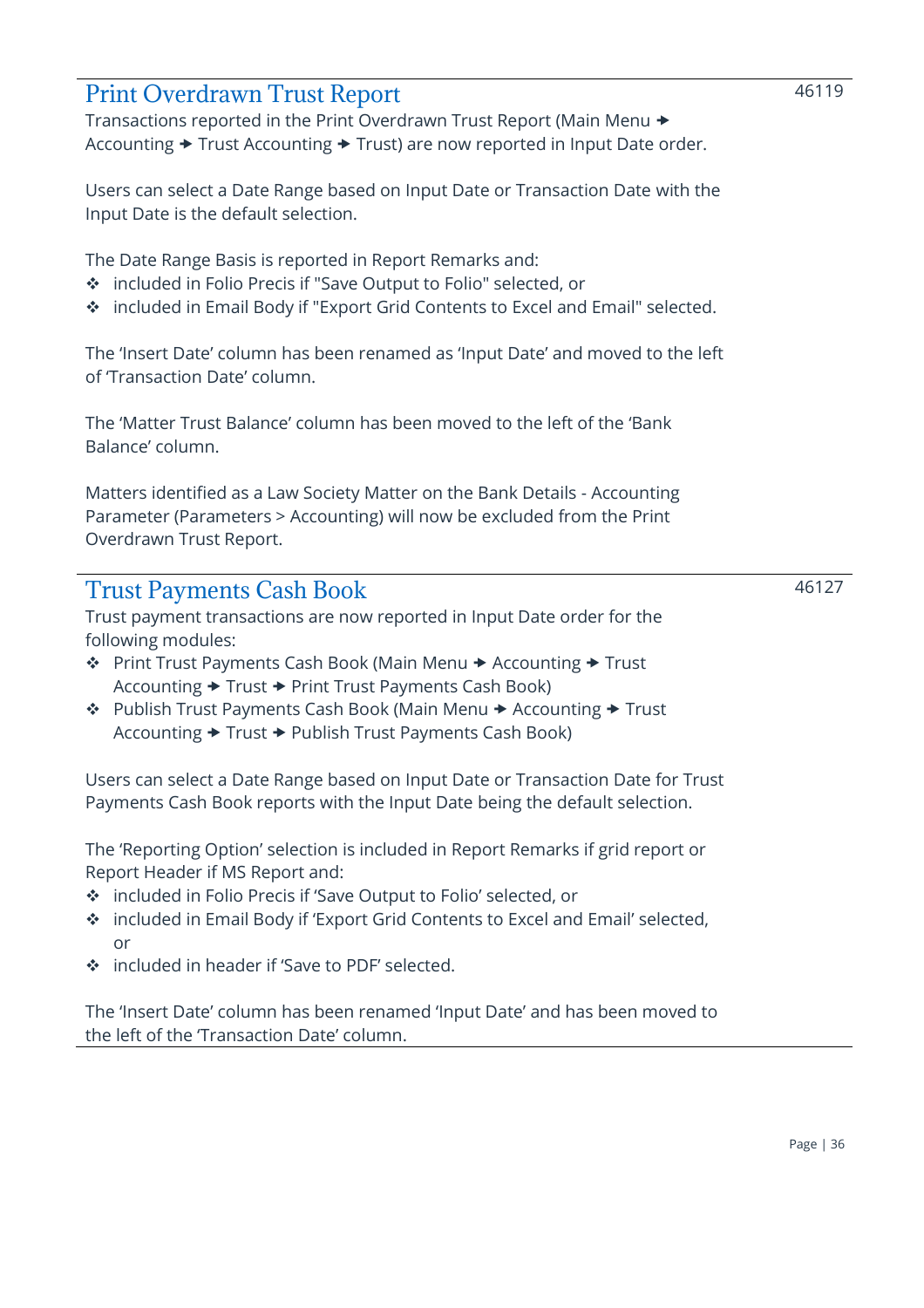### <span id="page-36-0"></span>Trust Receipts Cash Book

Trust receipts and bank deposits are now reported in Input Date order for the following modules:

- ❖ Print Trust Receipts Cash Book (Main Menu Accounting Trust Accounting ◆ Trust → Print Trust Receipts Cash Book)
- ❖ Publish Trust Receipts Cash Book (Main Menu Accounting Trust Accounting  $\rightarrow$  Trust  $\rightarrow$  Publish Trust Receipts Cash Book)

Users can select a Date Range based on Input Date or Transaction Date for Trust Receipts Cash Book reports with the Input Date being the default selection.

The 'Reporting Option' selection is included in Report Remarks if grid report or Report Header if MS Report and:

- ❖ included in Folio Precis if 'Save Output to Folio' selected, or
- ❖ included in Email Body if 'Export Grid Contents to Excel and Email' selected, or
- ❖ included in header if 'Save to PDF' selected.

The 'Insert Date' column has been renamed 'Input Date' and has been moved to the left of the 'Transaction Date' column.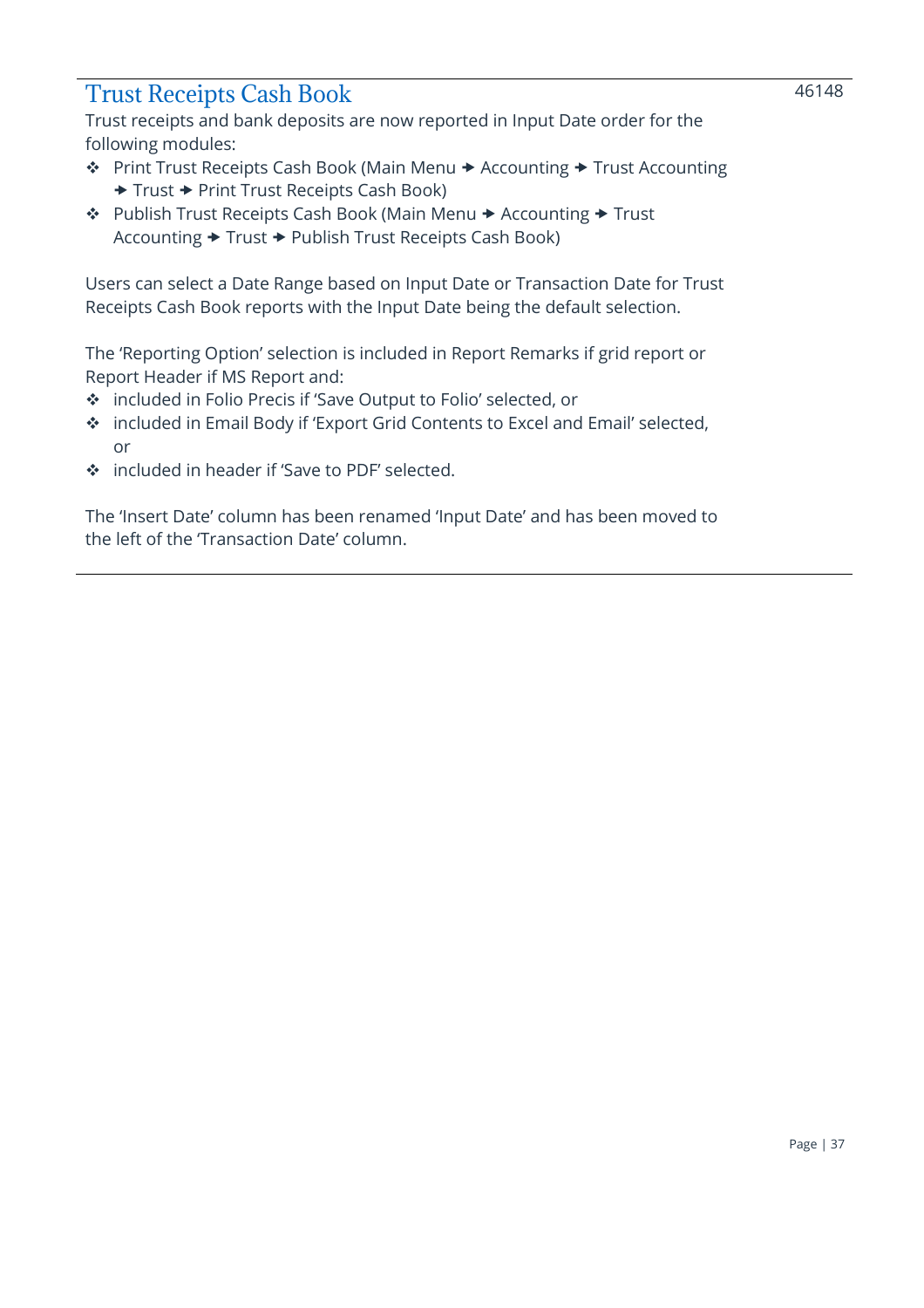### <span id="page-37-0"></span>Trust Cash Book

Trust payments, receipts and bank deposits are now reported in Input Date order on the Print Trust Cash Book report (Main Menu  $\rightarrow$  Accounting  $\rightarrow$  Trust Accounting  $\rightarrow$  Trust  $\rightarrow$  Print Trust Cash Book).

Users can select a Date Range based on Input Date or Transaction Date for Trust Cash Book reports and the Input Date is the default selection.

The 'Reporting Option' selection is included in Report Remarks and:

- ❖ included in Folio Precis if 'Save Output to Folio' selected, or
- ❖ included in Email Body if 'Export Grid Contents to Excel and Email' selected,

The opening balance row will only display a value in the Input Date or Transaction Date field based on the "Reporting Option" selection.

- $\div$  If Reporting Option = Accounting Period display the first Input Date for the transactions as the Opening Balance B/F date.
- ❖ If Reporting Option = Input Date display Date From in Input Date field and null in Transaction Date field
- ❖ If Reporting Option = Transaction Date display Date From in Transaction Date field and null in input Date field

The 'Insert Date' column has been renamed 'Input Date' and has been moved to the left of the "Transaction Date" column. The Running Balance column has been moved to the end of the grid.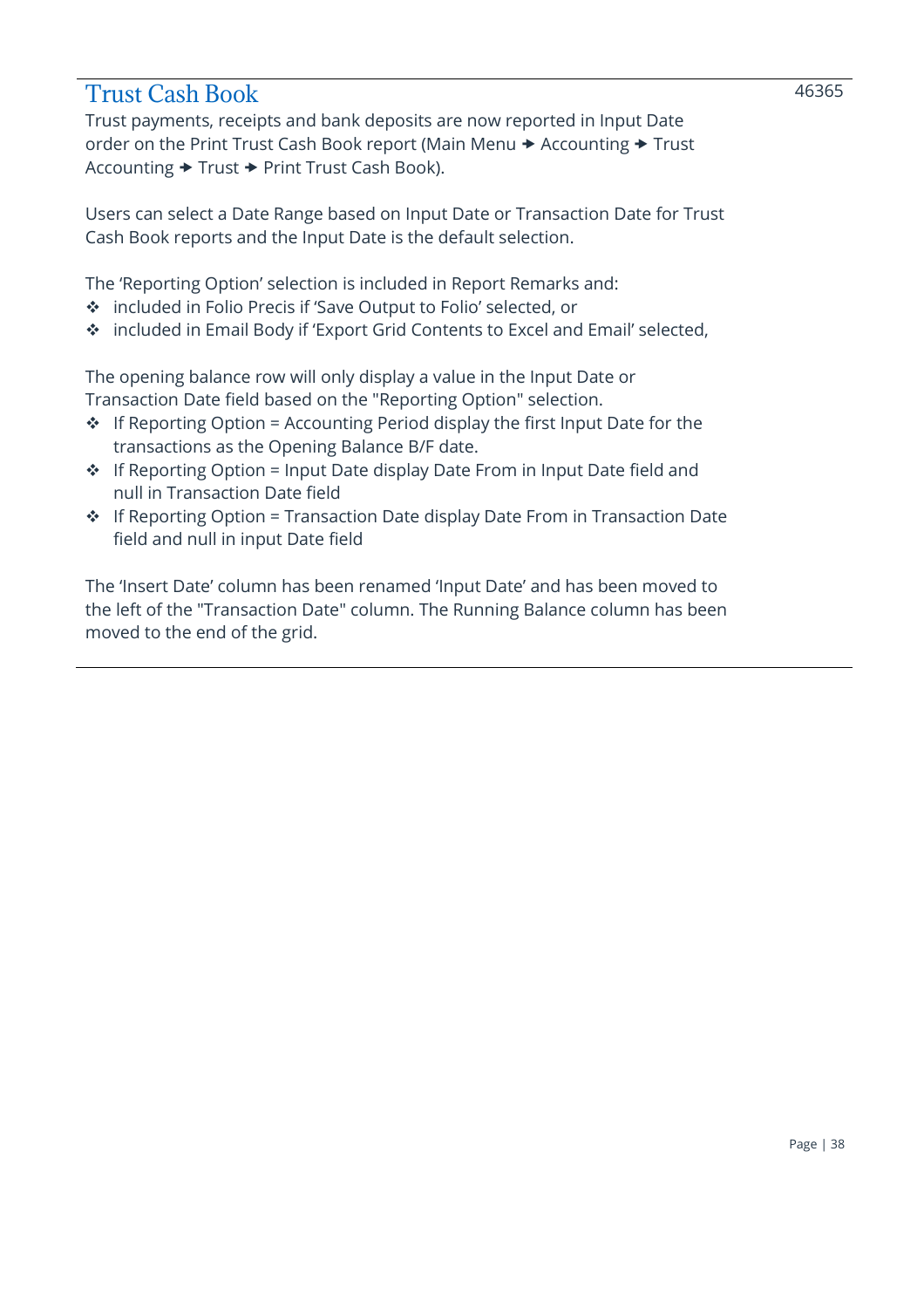### <span id="page-38-0"></span>Trust Ledger Transactions

Trust transactions are now reported in Input Date order for the following modules:

- ❖ Print Trust Ledger (Main Menu → Accounting → Trust Accounting → Trust → Print Trust Ledger)
- ❖ List Trust Ledger (Main Menu → Accounting → Trust Accounting → Trust → List Trust Ledger)
- ◆ Publish Trust Ledger (Main Menu → Accounting → Trust Accounting → Trust **→ Publish Trust Ledger)**

The user can select a Date Range based on Input Date or Transaction Date for Trust Ledger reports and the Input Date is the default selection.

The 'Reporting Option' selection is included in Report Remarks if grid report or Report Header if MS Report and:

- ❖ included in Folio Precis if 'Save Output to Folio' selected, or
- ❖ included in Email Body if 'Export Grid Contents to Excel and Email' selected, or
- ❖ included in header if 'Save to PDF' selected.

Where Trust Ledger being reported has a Balance B/F row only the Input Date or Transaction Date field will display a value based on the 'Reporting Option' selection.

The 'Date' column has been renamed 'Transaction Date' for clarity.

### <span id="page-38-1"></span>Trust Statement Transactions

Trust transactions will now be reported in Input Date order rather than Transaction Date order for the following modules:

- ❖ Print Trust Statement (Matter Menu Trust)
- ❖ Print Monthly Trust Ledger Statements (Main Menu Accounting Trust Accounting  $\rightarrow$  Trust)
- $\dots$  Trust Statements (Main Menu  $\rightarrow$  Accounting  $\rightarrow$  Trust Accounting  $\rightarrow$  Trust)

### <span id="page-38-2"></span>Trust Transaction History

Trust transactions reported from the Transaction History module (Matter Menu ◆ Trust → Transaction History) are now reported in Input Date order and the Input Date column has been moved to the first column in the grid.

46133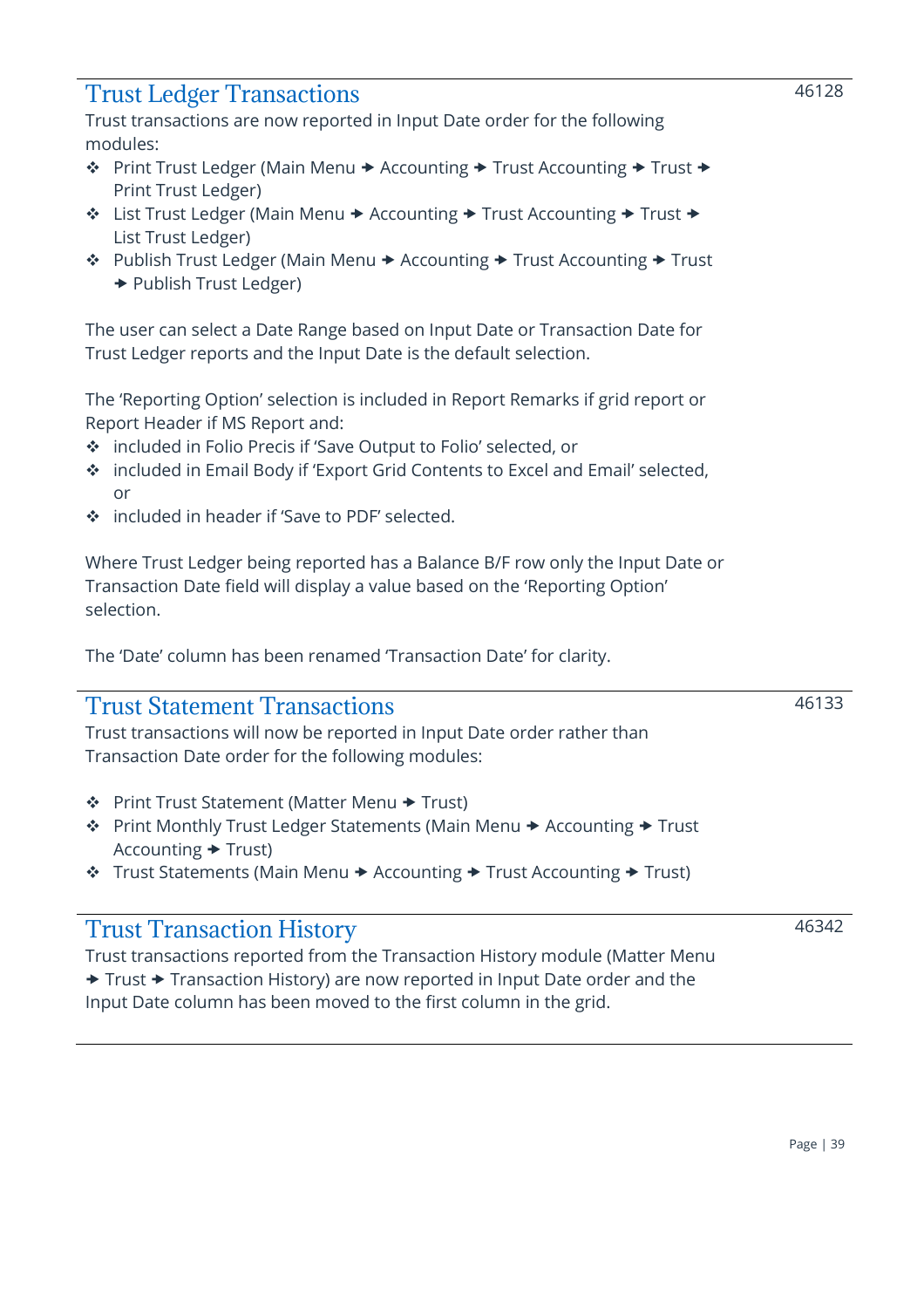### <span id="page-39-0"></span>Trust Journal Narrative

A new Trust Journal Narrative Parameter has been added under Parameters Accounting which will define the details reported on each counter-party Matter included in a Trust Journal. The new Parameter includes the ability to add free text as well as use System Variables.

System Variables that can be defined in the 'Trust Journal Narrative' parameter include:

- ❖ [MatterNo] displays the Matter Number in format 231778
- ❖ [ClientName] displays the Client Name in the format SMITH, Jones (limited to 100 characters)
- ❖ [MatterDesc] displays the Matter Description (limited to 100 characters)

The entire Trust Journal narrative is limited to 1000 characters. The new format will not be applied to historical trust data.

Where the Trust Journal Parameter is left blank, previous behaviour is retained.

### <span id="page-39-1"></span>Controlled Money Receipt – Form of Funds Investment Journal Input form (Transaction Type of Deposit) now includes a field to record Form of Funds Received. 46149

Users can enter free text to record the form of funds, e.g. Cheque, Bank Cheque, EFT, Draft, etc. up to a maximum length of 100 characters.

If a value is entered in the 'Form of Funds' field, then this will be appended to Investment Transactions  $\rightarrow$  Details as well as WP Form 'CMR' Static Field 14 -Receipt Details and displayed as "Per: [form of funds]".

If the 'Form of Funds' field is left blank, then nothing will be appended to the Investment Transactions Details.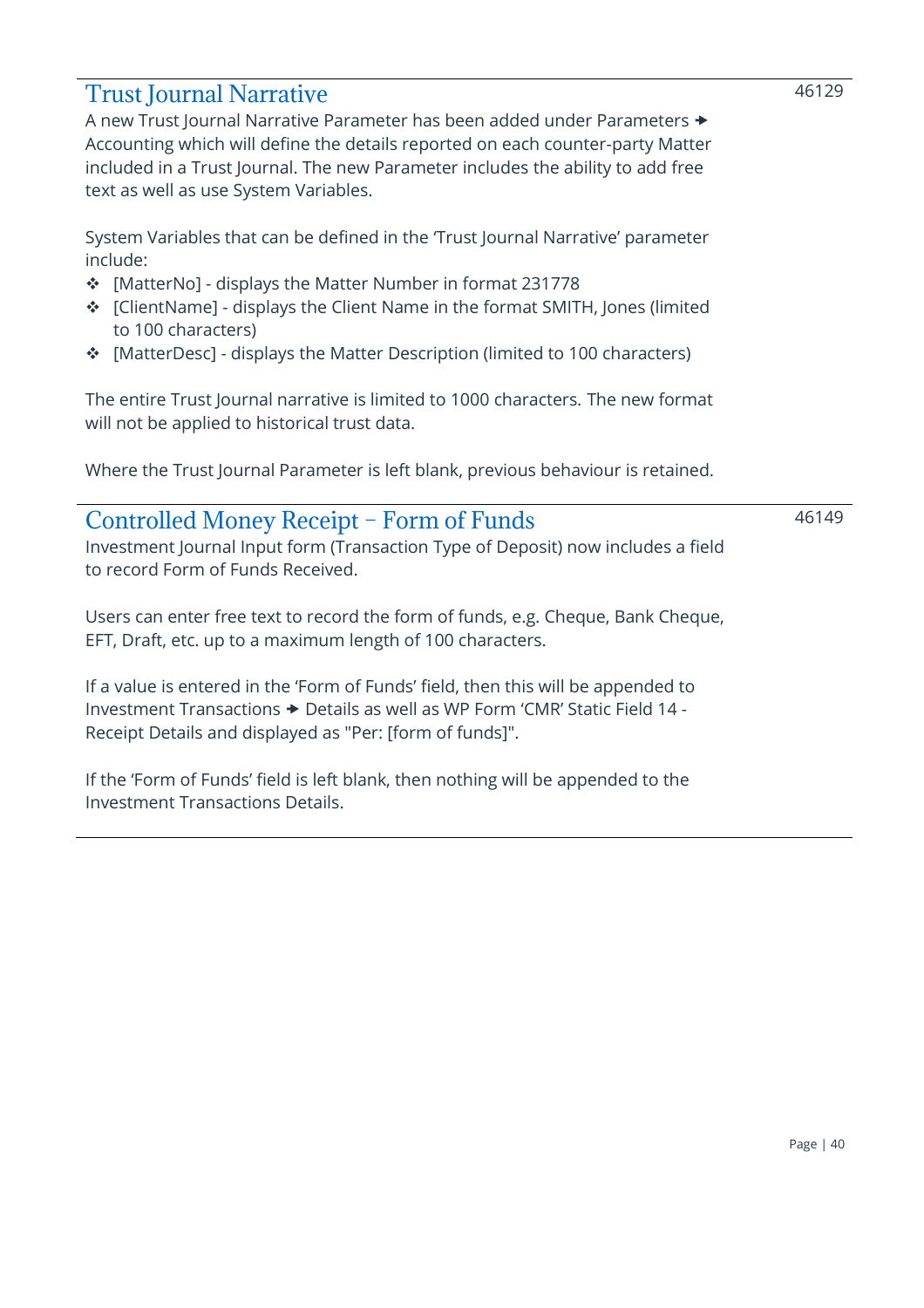<span id="page-40-0"></span>

| <b>Controlled Money Receipt - Investment Account details</b><br>New Static Fields have been added to the WP Form CMR 'Controlled Money<br>Receipt' to report the following information:<br>❖ Static Field 17 – Investment Account Name<br>❖ Static Field 18 - Investment Account Number                                    | 46150 |
|----------------------------------------------------------------------------------------------------------------------------------------------------------------------------------------------------------------------------------------------------------------------------------------------------------------------------|-------|
| Account Numbers will be displayed in the correct format according to the 00-<br>Country parameter:<br>❖ Where 00-Country = AUS report Account Number in the format XXX-XXX-<br>YYYYYYYYY eg 031-587-005000001<br>❖ Where 00-COUNTRY = NZL report Account Number in the format XXXXXX-<br>YYYYYYY-ZZZ eg 011234-0123456-789 |       |
| <b>Trust Transaction Enquiry</b><br>Additional columns for 'Trust Bank' and 'Input Date' have been added to the<br><b>Trust Transaction Enquiry Grid.</b>                                                                                                                                                                  | 46153 |
| Transactions are grouped by Trust Bank and the sort order for the Grid is now:<br>1. Bank,<br>2. Input Date/Time and<br>3. Client Id.                                                                                                                                                                                      |       |
| <b>Trust Requisition raised against Protected Funds</b><br>Where the Trust radio button is selected on the Add/Modify Requisition form, a<br>Fund field is now displayed so that users can draw on Protected funds without<br>having to Transfer to the Firm fund.                                                         | 46177 |
| Where Trust Requisition details are entered and the user leaves the Fund field<br>blank, it will default to [Firm] Fund on OK or Apply.                                                                                                                                                                                    |       |

On Add/Modify Trust Requisition, a check for sufficient cleared funds in the selected Fund is made. If there are insufficient funds, a warning or error message is displayed according to the Trust Overdraw rules set by 00-TRSTOD 'Trust Overdraw' Parameter.

<span id="page-40-2"></span><span id="page-40-1"></span>Ĭ.

Where the General radio button is selected on the Add/Modify Requisition form, the Fund field is disabled.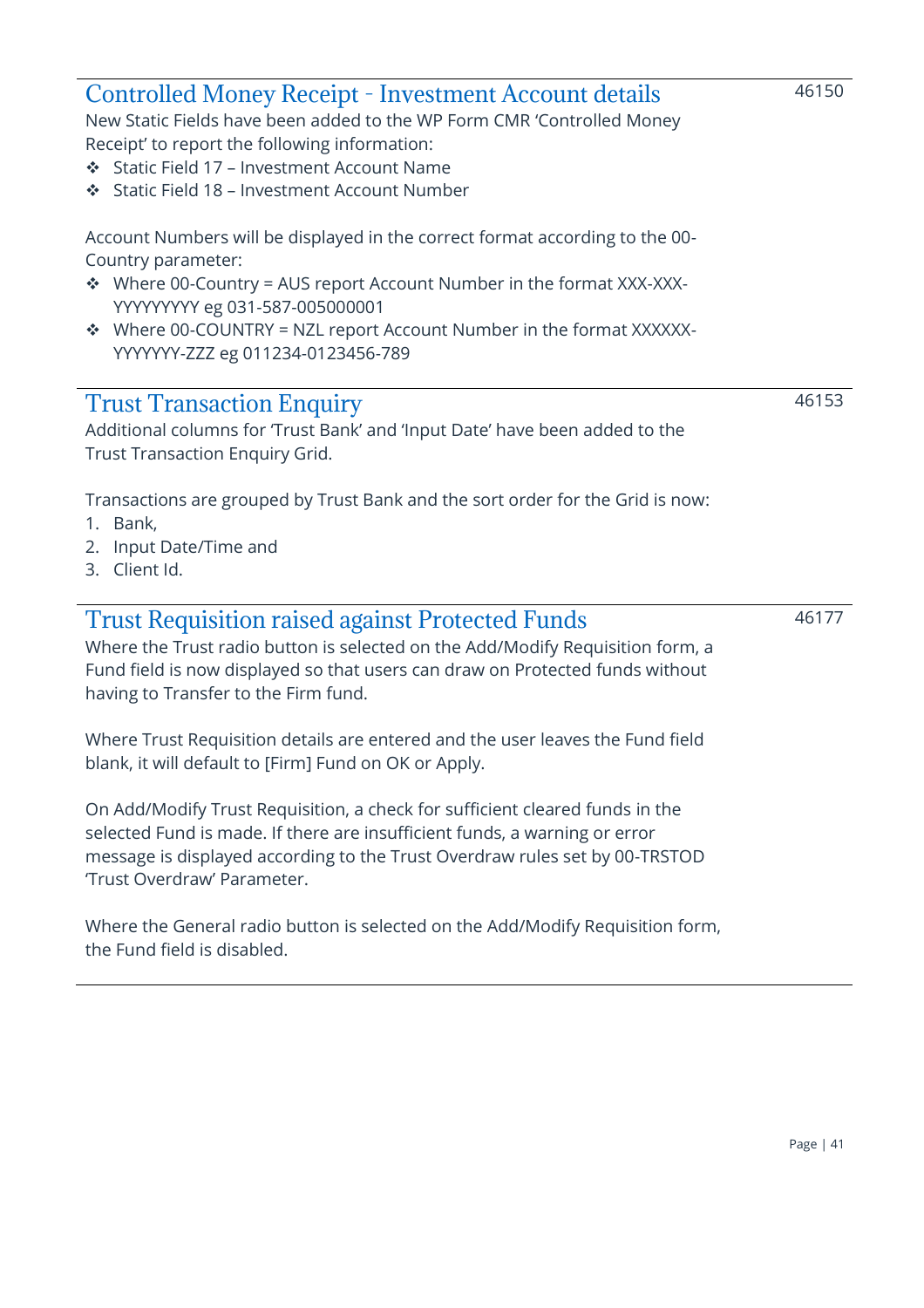<span id="page-41-0"></span>

| <b>Trust Requisition Static Field for Trust Fund</b><br>A new Static Field 23 - Fund Details has been added to WP Form TR - Requisition.                                                                                             | 47178 |
|--------------------------------------------------------------------------------------------------------------------------------------------------------------------------------------------------------------------------------------|-------|
| If the Requisition = Trust, the Fund Details will be inserted into the WP Form as<br>follows:<br>1. If Fund is blank or [Firm], 'Firm' will be displayed<br>2. If Fund is recorded using Parameter 'CE' the Fund Description will be |       |
| displayed.<br>If the Requisition = General, the Fund Details displayed in Static Field 23 will be<br>blank.                                                                                                                          |       |
|                                                                                                                                                                                                                                      |       |

### <span id="page-41-1"></span>Payment Allocation raised on Trust Requisition allocated to Protected Fund

47315

On payment of a Requisition using Release or Release and Print (Matter Toolbar ◆ Requisitions → context menu - Release or Release and Print OR Lawyers Toolbar  $\rightarrow$  Requisitions OR Main Menu  $\rightarrow$  Accounting  $\rightarrow$  Trust Accounting  $\rightarrow$  Trust

- $\rightarrow$  Review Trust and General Requisitions) and Bank = Trust:
- 1. If the Fund value is a Protected Fund, the Fund value will be inserted into the Trust Fund No field of the Voucher Allocation.
- 2. If the Fund value is blank or Firm, then [Firm] will be inserted into the Trust Fund No field of the Voucher Allocation.

When the user selects OK on the Input Payment Voucher form, a check for sufficient cleared funds for the selected Fund is made. If available cleared funds are insufficient, an error is displayed, and the user can Cancel out of the Input Payment Voucher form and the Requisition record remains as Unpaid.

If the Trust Fund field has a value of blank or Firm, when user selects OK on the Input Payment Voucher form, a check for sufficient cleared funds for the Matter and Trust Bank is made. If cleared funds are insufficient and:

- 1. Trust Overdraw parameter = N, an error is displayed, and the user can Cancel out of the Input Payment Voucher form and the Requisition record remains as Unpaid.
- 2. Trust Overdraw parameter = Y, a warning is displayed which allows the user to continue with the Payment and the Requisition is set to Paid OR Cancel out of the Input Payment Voucher form and the Requisition record remains as Unpaid.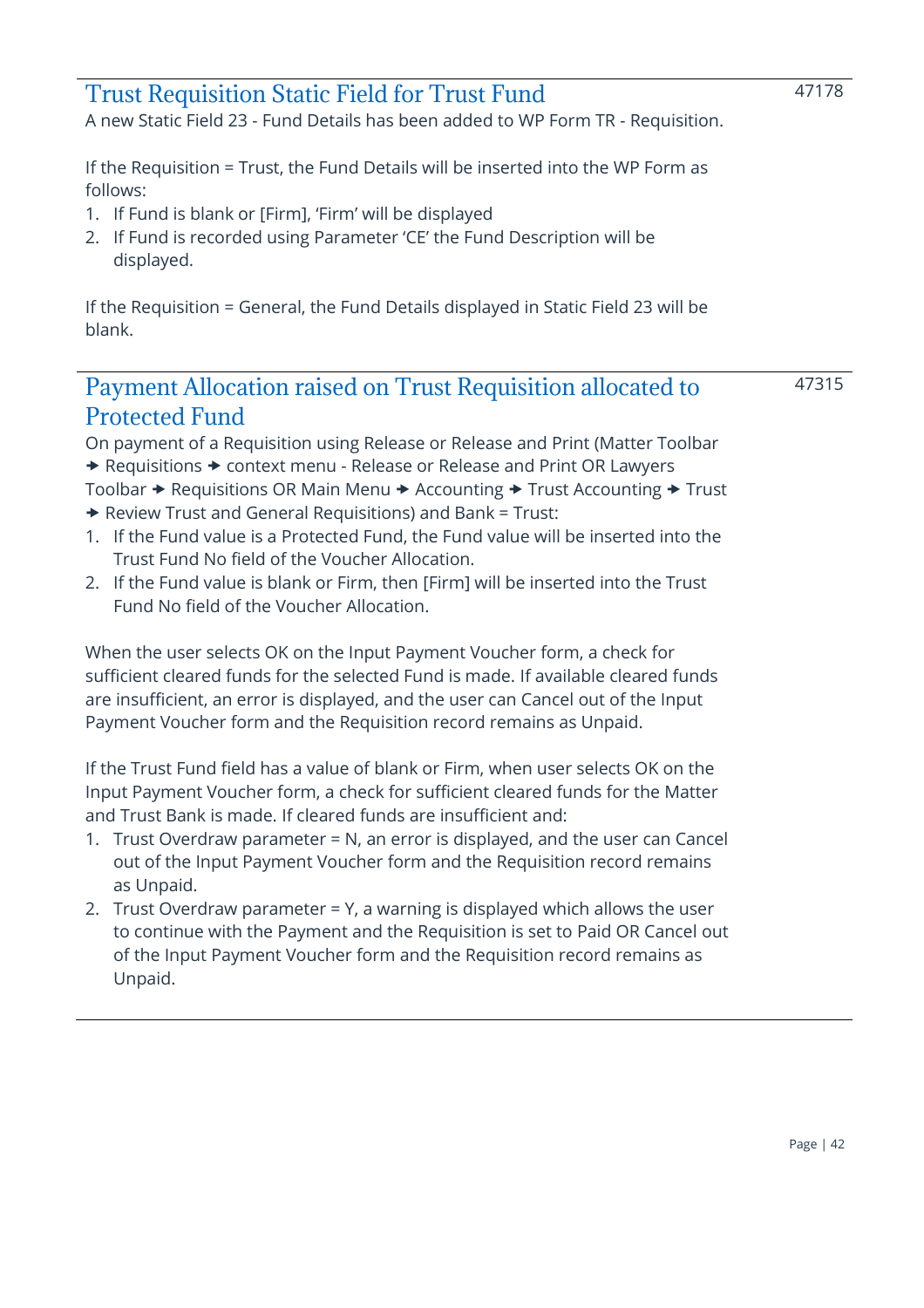# <span id="page-42-0"></span>Trust History table updated on cheque or receipt number allocation

The Input Date on the Trust History table is now updated to the date/time the cheque or receipt is printed. If the cheque or receipt is amended rather than printed, the Input Date is not updated on the Trust History table.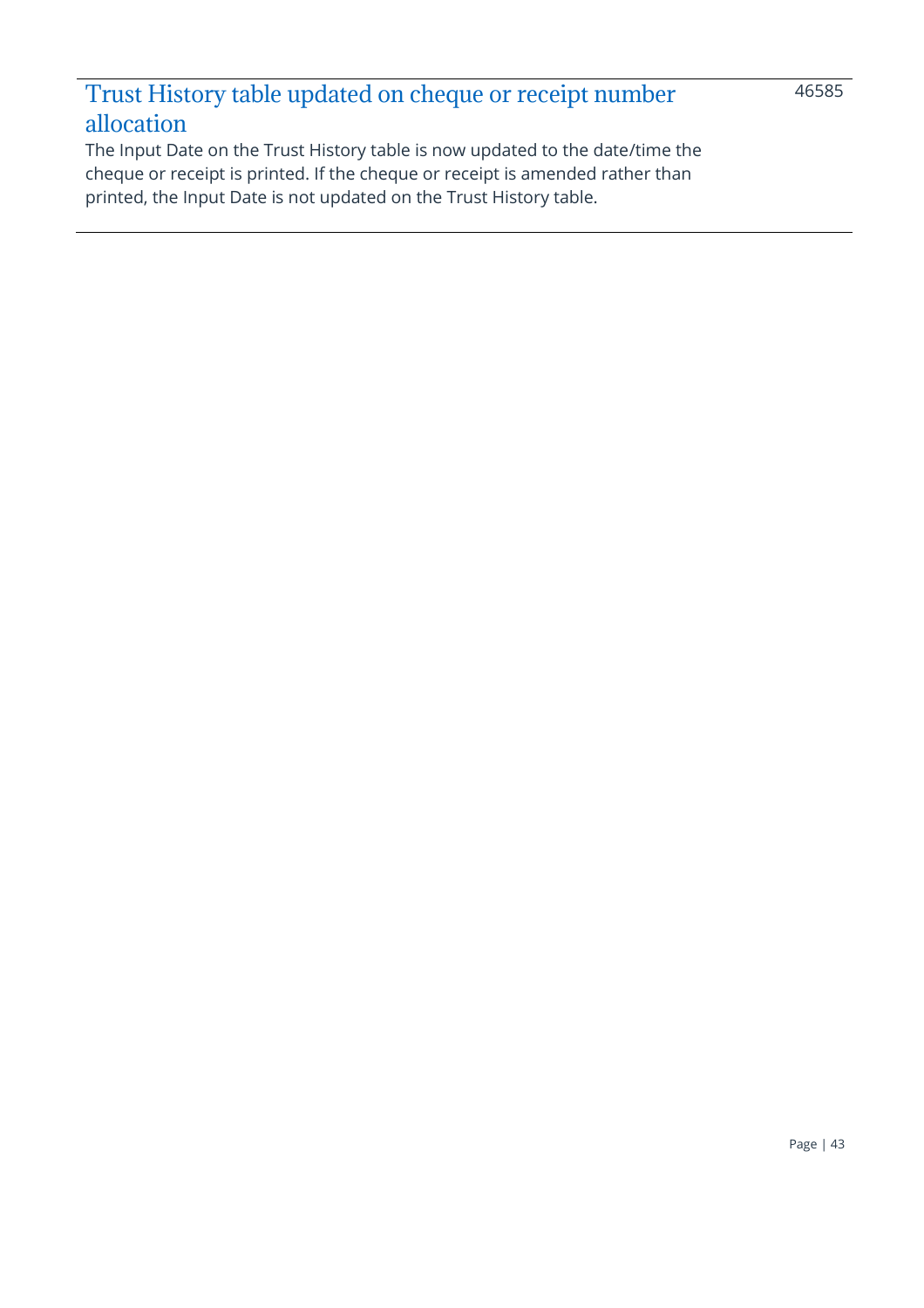### <span id="page-43-0"></span>Trust Reports can be printed even if no results

If no result found for the following reports, a grid is now returned with a message as follows:

- ❖ **Trust Transaction Enquiry** "There are no Transactions for the nominated Period and Date Range. Year: [Year selected], Period No - From: [Period No From selected], Period No - To: [Period No To selected], Date From: [Date From selected], Date To: [Date To selected], Transaction Type: [Transaction Type selected if blank indicate All], Transaction Reference: [Transaction Reference entered], Filter By: [Filter By selected], Key From: [Key From entered], Key To: [Key To entered]."
- ❖ **Print Overdrawn Trust Report** "The Matter Trust Ledger balances and Trust Bank balance were not overdrawn for Bank No: [Bank No selected], Reporting Option: [Reporting Option selected], Date From: [Date From selected], Date To: [Date To selected]. "
- ❖ **Print Trust Payments Cash Book** "There are no Payment Transactions for Bank No: [Bank selected], Reporting Option: [Reporting Option selected], Date From: [Date From selected], Date To: [Date To selected] or Year: [Year selected], Period: [Period selected]."
- ❖ **Print Trust Receipts Cash Book** "There are no Receipt Transactions for Bank No: [Bank selected], Reporting Option: [Reporting Option selected], Date From: [Date From selected], Date To: [Date To selected] or Year: [Year selected], Period: [Period selected]."
- ❖ **List Trust and Investment Balances** "There are no Trust or Investment Balances to report as at [TODAY]."
- ❖ **Print Trust No Movement** "There are no current matters over the date range from: [date from] to: [date to] that meet the criteria of no trust movement."
- ❖ **Investment Transaction Enquiry** "There are no Investment Transactions for the nominated Period and Date Range. Year: [Year selected], Period No - From: [Period No From selected], Period No - To: [Period No To selected], Date From: [Date From selected], Date To: [Date To selected], Transaction Type: [Transaction Type selected if blank indicate All], Transaction Reference: [Transaction Reference entered], Filter By: [Filter By selected], Key From: [Key From entered], Key To: [Key To entered]."
- ❖ **Print Investment No Movement Report** "There are no matters over the date range from: [date from] to: [date to] that meet the criteria of no capital movements."
- ❖ **Print Investment Trial Balance** "There are no Investments to report over the Date Range From: [date from] To: [date to], Omit Option: [Omit option selected], Deposit Status: [Deposit Status selected]."
- ❖ **Investment Deposit Balance Report** "There are no Investments to report as at [date entered]."